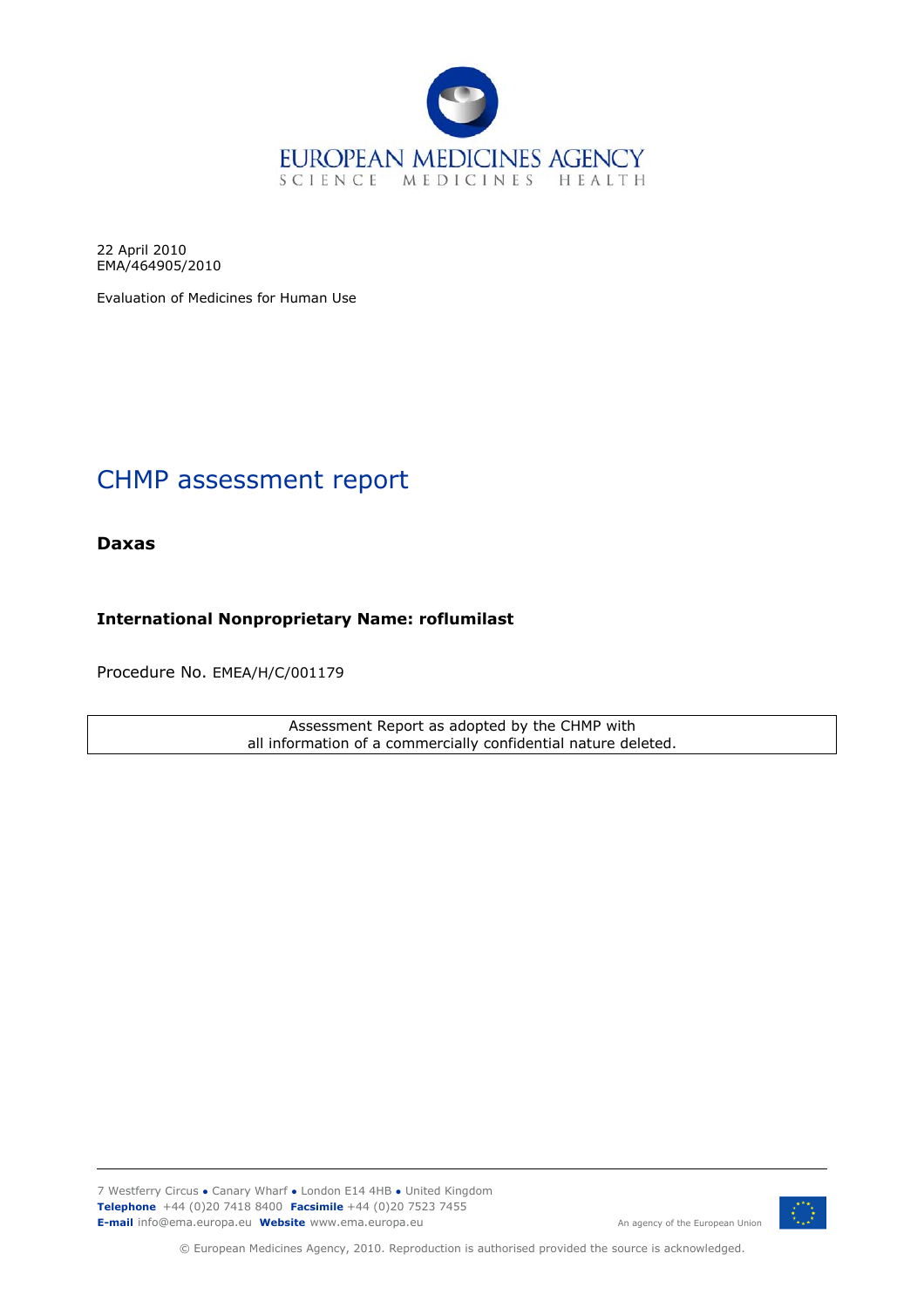# **Table of contents**

#### Page 2/46

#### Page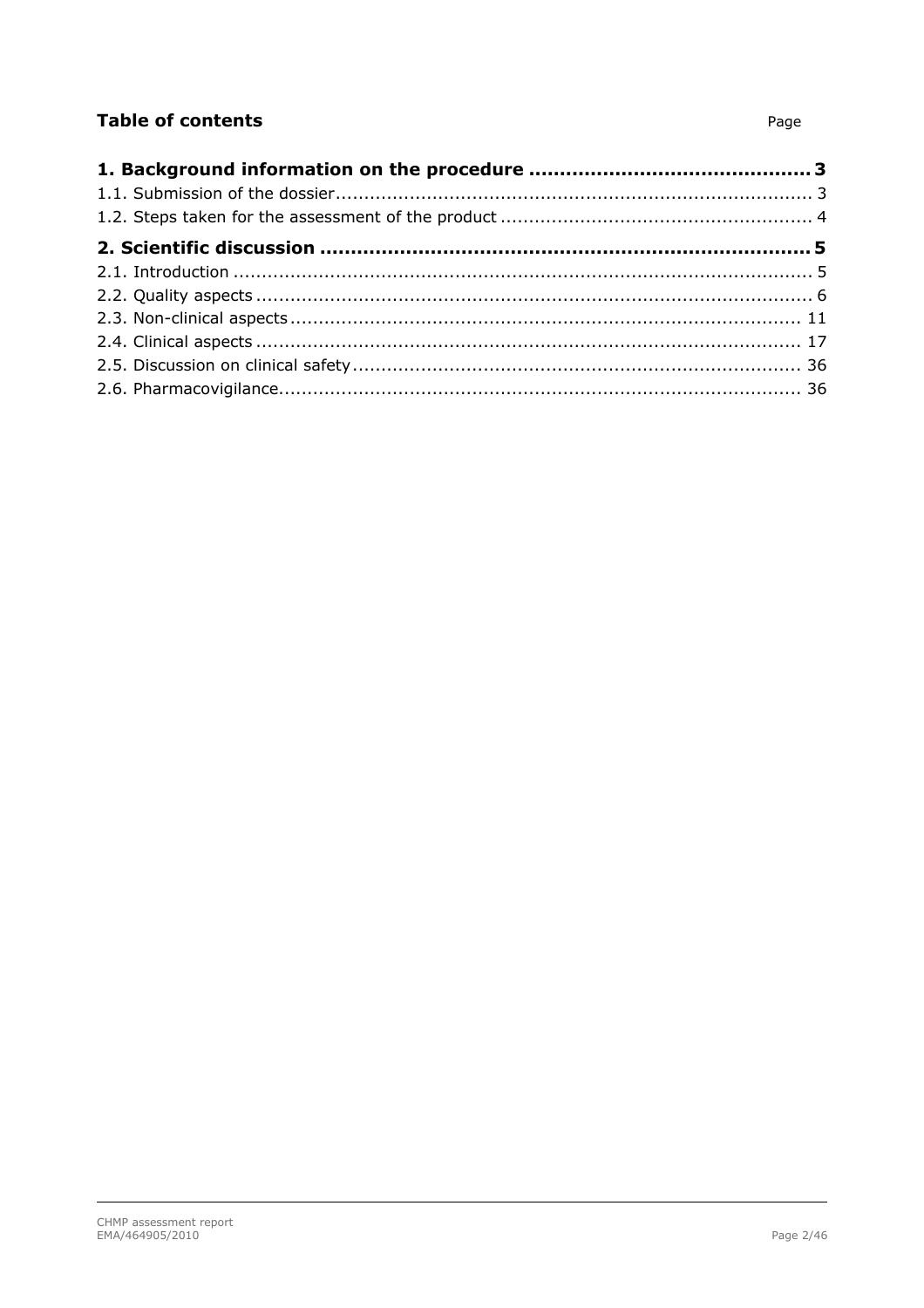# <span id="page-2-0"></span>**1. Background information on the procedure**

### *1.1. Submission of the dossier*

<span id="page-2-1"></span>The applicant Nycomed GmbH submitted on 06 May 2009 an application for Marketing Authorisation to the European Medicines Agency for Daxas, through the centralised procedure under Article 3 (2) (a) of Regulation (EC) No 726/2004. The eligibility to the centralised procedure was agreed upon by the Agency/CHMP on 22-25 September 2008.

The legal basis for this application refers to Article 8.3 of Directive 2001/83/EC, as amended complete and independent application

### **1.1.1. Information on paediatric requirements**

Pursuant to Article 7, of Regulation (EC) No 1901/2006 the application included an Agency Decision P/21/2008 for the following condition: Chronic obstructive pulmonary disease (COPD) on the granting of a (product-specific) waiver.

### **1.1.2. Licensing status:**

A new application was filed in the following countries: Australia, Brazil, Canada, Malaysia, New Zealand, Russia, South Africa, Turkey, USA, Venezuela.

The product was not licensed in any country at the time of submission of the application.

The Rapporteur and Co-Rapporteur appointed by the CHMP and the evaluation teams were:

Rapporteur: Dr. Calvo Rojas Co-Rapporteur: Dr. Lyons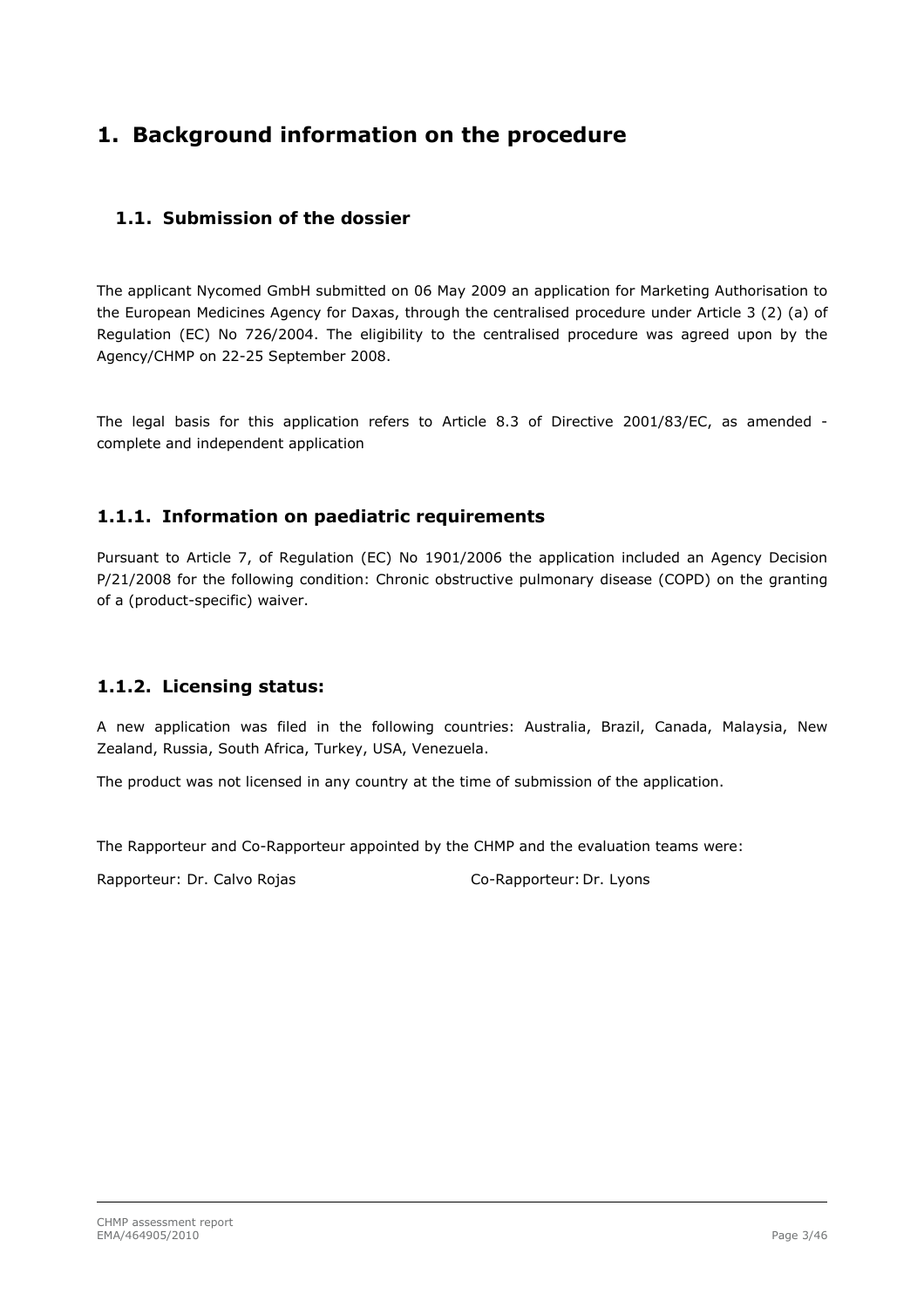### *1.2. Steps taken for the assessment of the product*

- <span id="page-3-0"></span>The application was received by the Agency on 06 May 2009.
- The procedure started on 27 May 2009.
- The Rapporteur's first Assessment Report was circulated to all CHMP members on 13 August 2009 . The Co-Rapporteur's first Assessment Report was circulated to all CHMP members on 18 August 2009.
- During the meeting on 21 to 24 September 2009, the CHMP agreed on the consolidated List of Questions to be sent to the applicant. The final consolidated List of Questions was sent to the applicant on 25 September 2009.
- The summary report of the inspection carried out in South Africa, Poland and Germany was issued on 08 December 2009.
- The applicant submitted the responses to the CHMP consolidated List of Questions on 19 November 2009.
- The Rapporteurs circulated the Joint Assessment Report on the applicant's responses to the List of Questions to all CHMP members on 5 January 2010.
- During the CHMP meeting on 18 to 21 January 2010, the CHMP agreed on a List of Outstanding Issues to be addressed in writing and/or in an oral explanation by the applicant. The List of Outstanding Issues was sent to the applicant on 21 January 2010.
- The applicant submitted the responses to the CHMP List of Outstanding Issues on 16 February 2010.
- During a meeting of an Expert group on 01 March 2010, experts were convened to address questions adopted by the CHMP at the February 2010 meeting.
- The Rapporteurs circulated the Joint Assessment Report on the applicant's responses to the List of Outstanding Issues to all CHMP members on 02 March 2010.
- During the CHMP meeting on 15 to 18 March 2010, outstanding issues were addressed by the applicant during an oral explanation before the CHMP. During the CHMP meeting on 18 March 2010, the CHMP agreed on a second List of Outstanding Issues to be sent to the applicant. The second List of Outstanding Issues was sent to the applicant on 18 March 2010.
- The applicant submitted the responses to the CHMP second List of Outstanding Issues on 26 March 2010.
- The Rapporteurs circulated the Joint Assessment Report on the applicant's responses to the second List of Outstanding Issues to all CHMP members on 31 March 2010.
- During the meeting from 19 to 22 April 2010, the CHMP, in the light of the overall data submitted and the scientific discussion within the Committee, issued a positive opinion for granting a Marketing Authorisation to Daxas on 22 April 2010. The applicant provided the Letter of Undertaking on the follow-up measures to be fulfilled post-authorisation on 22 April 2010.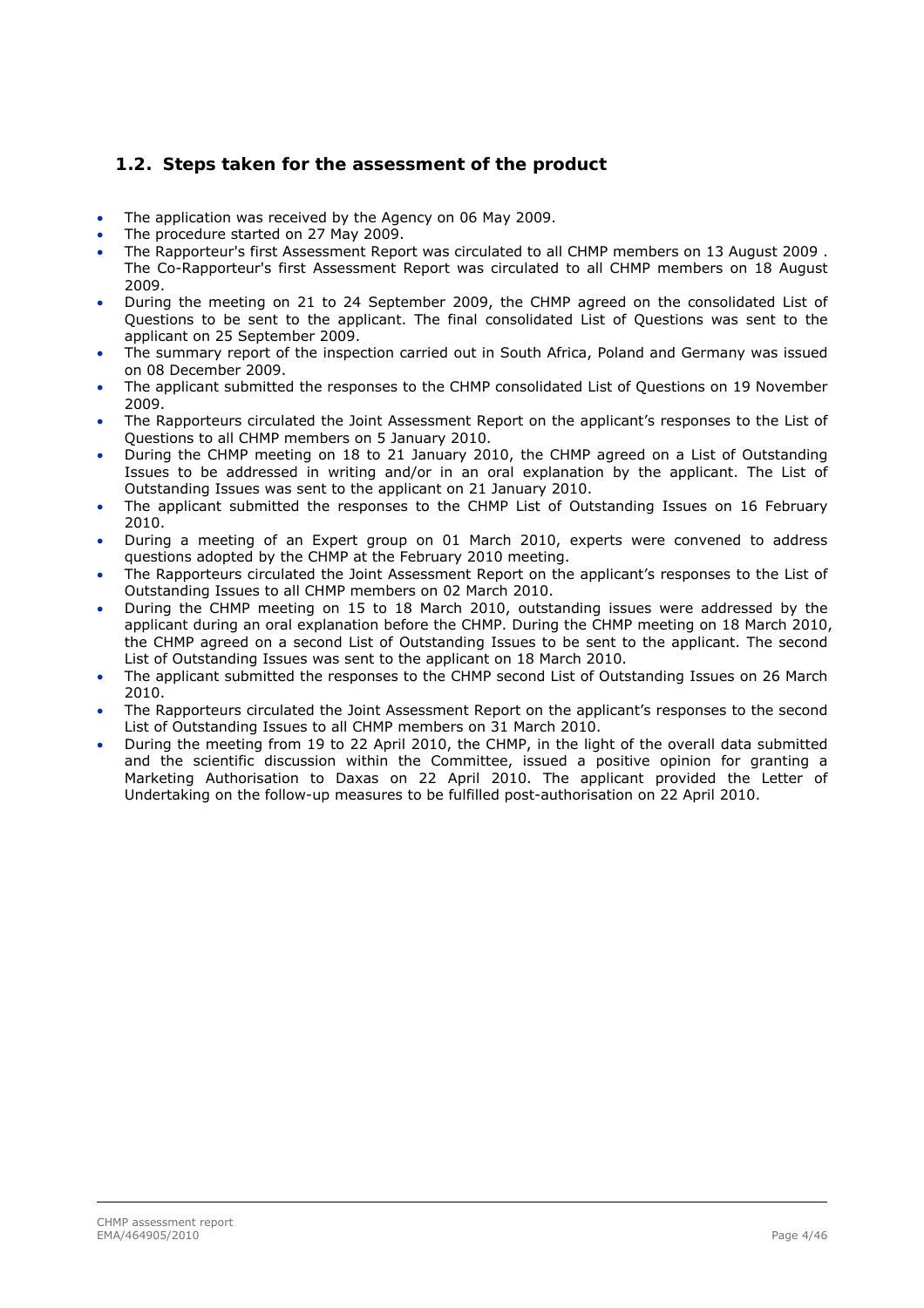# <span id="page-4-0"></span>**2. Scientific discussion**

### *2.1. Introduction*

<span id="page-4-1"></span>Chronic obstructive pulmonary disease is the fourth leading cause of death in Europe, and is a major public health problem. COPD is generally but not exclusively associated with tobacco smoking. Tobacco smoke is considered the most important risk factor for COPD worldwide.

COPD comprises pathological changes in four different compartments of the lungs (central airways, peripheral airways, lung parenchyma, pulmonary vasculature), which, in turn, give rise to the physiological abnormalities in COPD: mucous hypersecretion and cilliary dysfunction, airflow limitation and hyperinflation, gas exchange abnormalities, pulmonary hypertension, and systemic effects.

Prevalence and morbidity data greatly underestimate the total burden of COPD because the disease is usually not diagnosed until it is clinically apparent and moderately advanced.

The most widely accepted classification of the severity of COPD is according to The Global Initiative for Chronic Obstructive Lung Disease (GOLD). The GOLD classification is based on the degree of impairment of lung function. Four categories are recognised: mild, moderate, severe, very severe (Stages I-IV).

The most important aspect of management of the condition is educational and social: the avoidance and cessation of tobacco smoking. The medications for COPD currently available can reduce or abolish symptoms, increase exercise capacity, reduce the number and severity of exacerbations, and improve health status. At present no treatment is shown to modify the rate of decline in lung function. Combining different agents produces a greater change in spirometry and symptoms than single agents alone.

Roflumilast is a selective phosphodiesterase type 4 (PDE4) inhibitor. PDE4 is an important regulator of cyclic AMP in most cell types involved in inflammatory processes. Inhibition of PDE4 reduces the breakdown of cAMP, which in turn down-regulates the inflammatory process.

A so-called full application for marketing authorisation has been submitted, i.e. a complete and independent/stand-alone Marketing Authorisation Application. The applicant submitted a request for an accelerated assessment. However, the CHMP did not conclude that the availability of roflumilast in the community would be of major interest from a public health perspective given that roflumilast does not seem to modify the long term decline of the lung function or to have a modifying effect on the disease. Hence, the criteria for accelerated assessment were not considered to be met.

Roflumilast was object of a previous registration procedure for the treatment of COPD and asthma which was withdrawn by the Applicant.

Roflumilast was also investigated in allergic rhinitis, osteoarthritis and rheumatoid arthritis but these indications have not been further investigated.

Formal Scientific Advice was given by CHMP on the questions of the primary and secondary endpoints, the statistical approach, the investigation of a PK/PD correlation. The Applicant did not fully adhere to the advice given with regards to the design of the pivotal trials.

The safety and efficacy of roflumilast in COPD have not been assessed in patients younger than 18 years of age due to the nature of the indication. A paediatric waiver has been granted by the EMA for roflumilast for the indication COPD as, according to GOLD, the condition should only be considered in an individual over the age of 40 with characteristic symptoms.

The therapeutic indication claimed in the present application is "the maintenance treatment of chronic obstructive pulmonary disease (COPD) associated with chronic bronchitis in patients at risk of exacerbations".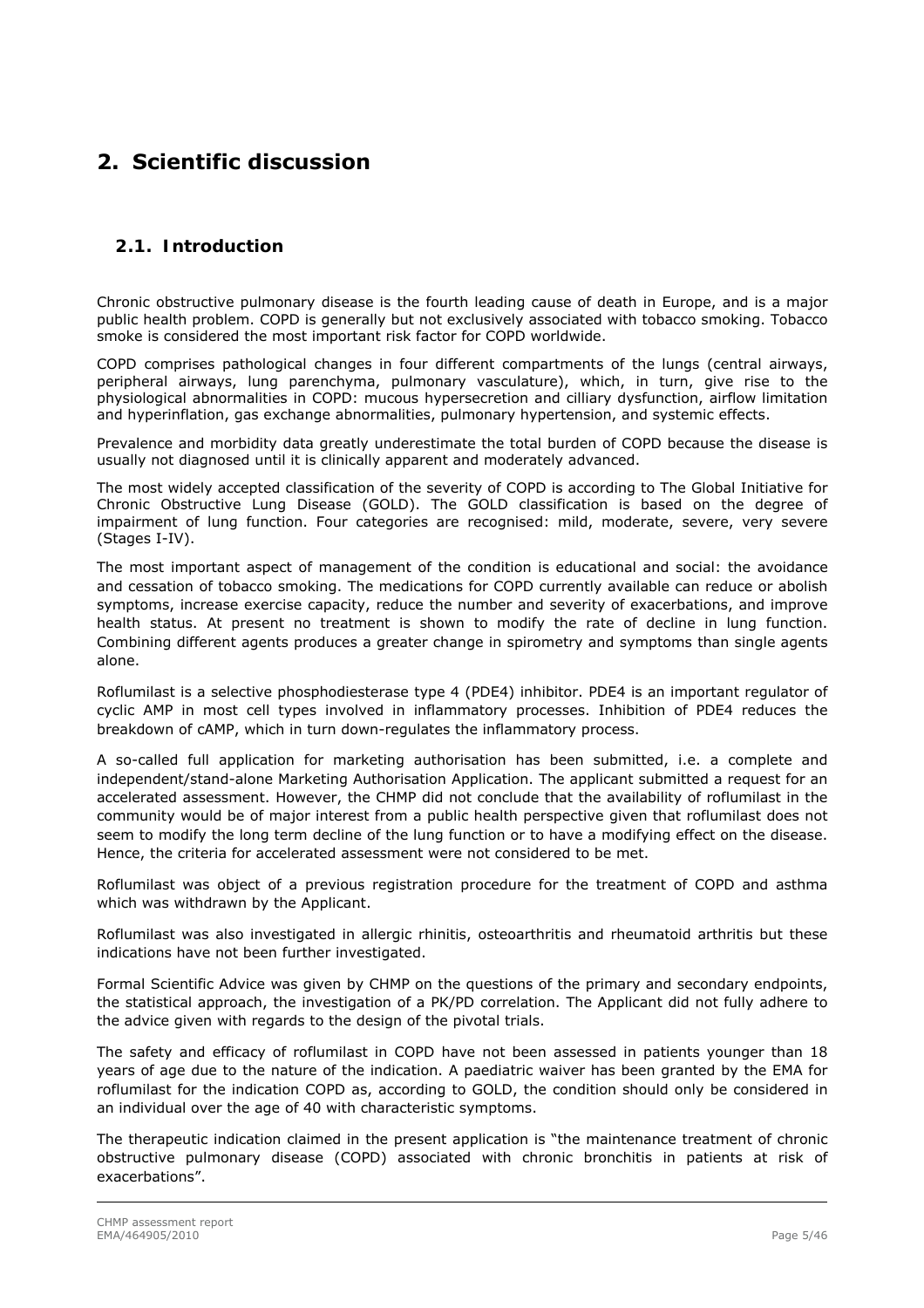The approved indication is "Daxas is indicated for maintenance treatment of severe chronic obstructive pulmonary disease (COPD) (FEV1 post-bronchodilator less than 50% predicted) associated with chronic bronchitis in adult patients with a history of frequent exacerbations as add on to bronchodilator treatment."

The medicinal product is a film-coated tablet containing 500 microgram roflumilast. The recommended dose is one 500 microgram tablet once daily.

### <span id="page-5-0"></span>*2.2. Quality aspects*

### **2.2.1. Introduction**

The medicinal product Daxas is presented as film-coated tablets (immediate release) containing 500 microgram of the active substance roflumilast. The tablets are D-shaped, coated with a yellow nonfunctional film coating and embossed with "D" on one side. The tablet core contains besides the active substance roflumilast the following excipients; lactose monohydrate, maize starch, povidone (K90), magnesium stearate. The tablet coating contains hypromellose 2910, macrogol 4000, titanium dioxide (E171) and iron oxide yellow (E172). The medicinal product is packed in PVC/PVDC aluminium blisters.

### **2.2.2. Active substance**

Roflumilast is a novel phosphodiesterase 4 (PDE 4) -inhibitor with the chemical name: 3- (cyclopropylmethoxy)-N-(3,5-dichloropyridin-4-yl)-4-(difluoromethoxy) benzamide N-(3,5 dichloropyridin-4-yl)-3-cyclopropylmethoxy-4-difluoromethoxy-benzamide. The molecular formula is C17H14Cl2F2N2O3 and the molecular weight is 403.22 g/mol. The structural formula is shown below:



Roflumilast is a white to off-white powder. It is practically insoluble in water (0.52 – 0.56 mg/l at 22°C) and hexane, sparingly soluble in ethanol and freely soluble in acetone. Since it is a weak acid with a pKa of 8.74, the solubility in aqueous solvents increases from about 0.8 mg/l under neutral conditions to about 35.8 mg/l at pH 10. The pH of a saturated solution at 21 – 22°C is 6.35. The partition coefficient between 1-octanol and aqueous phosphate buffer at pH 7.4 is log P = 3.99. The melting point was determined at 159.7°C. Roflumilast contains no asymmetric centres and it is not hygroscopic. Based on the results of DSC and X-ray powder diffraction, it is concluded that there is no evidence of polymorphic forms. Due to its low solubility roflumilast is micronized. There is no PhEur monograph for roflumilast. Roflumilast is not known to have polymorphic forms. The chemical structure of roflumilast has been confirmed by elemental analysis, UV, IR,  $^{1}$ H NMR,  $^{13}$ C NMR,  $^{19}$ F NMR and mass spectra and crystal X-ray analysis. All data are consistent with the proposed structure.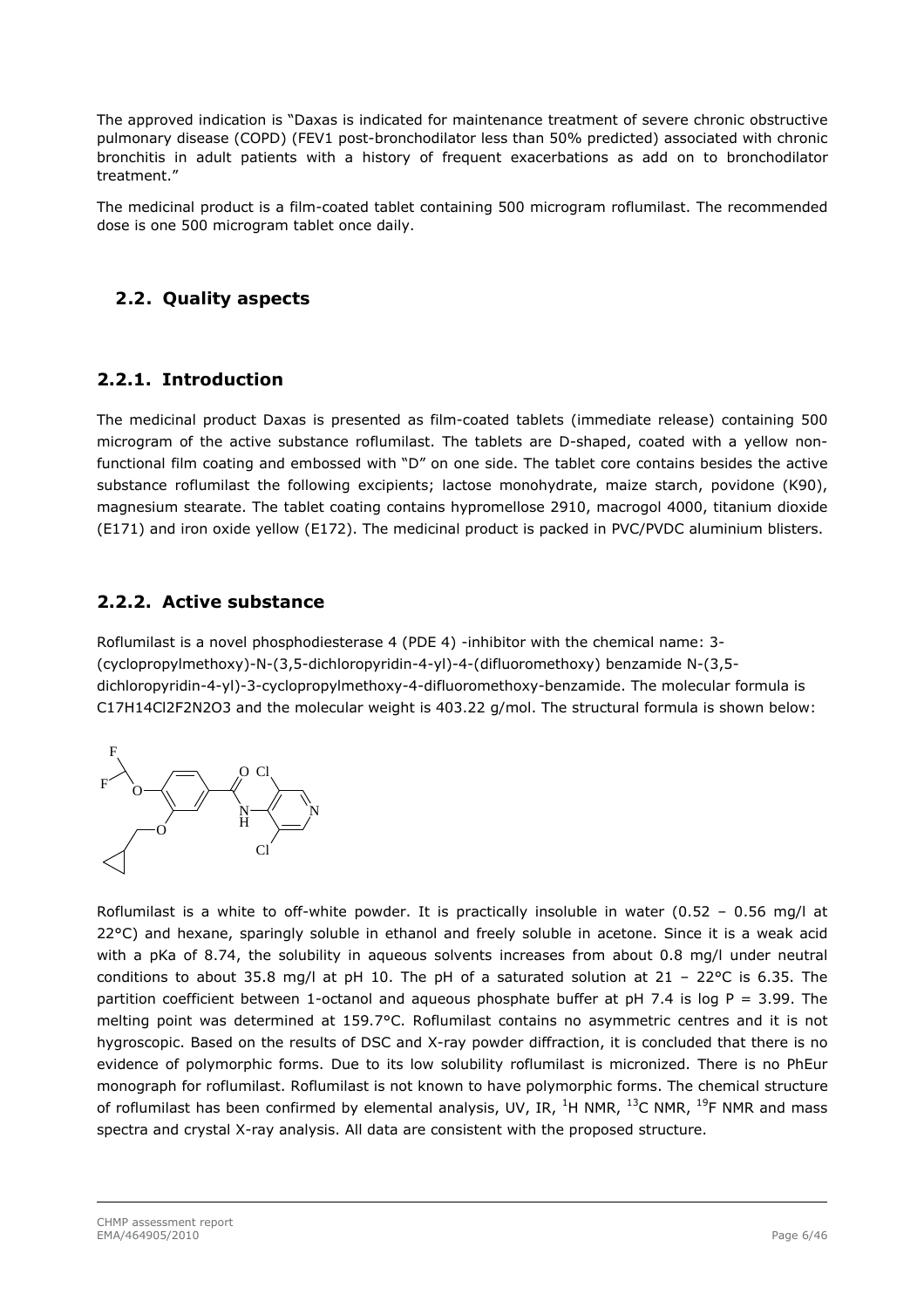### *2.2.2.1. Manufacture*

The manufacture of roflumilast consists of a four-step process. Detailed information on the manufacturing process, control of starting materials, reagents and solvents, control of critical steps and intermediates, process development and process validation of the active substance have been provided by the applicant. All manufacturing steps are adequately described. Adequate in-process controls are in place and appropriate specifications have been adopted for the starting materials, solvents and reagents. All relevant impurities, degradation products and residual solvents have been appropriately characterized. Potential impurities arising from the starting materials, reagents or the route of synthesis have been discussed. Five of these impurities are controlled in the active substance specifications. No single structurally known organic impurity is limited above the limit of max.0.15%, which would require specific toxicological qualification. Validation batches results confirm the reproducibility of the manufacturing process to produce the drug substance with the quality established. Roflumilast is supplied by two active substance manufacturers.

### *2.2.2.2. Specification*

As no PhEur. monograph exists for roflumilast, in-house specifications have been set for the active substance, in accordance with the principles of the relevant ICH guidelines.

The active substance specifications include appropriate tests for appearance, identification (IR spectra and HPLC), assay of roflumilast (titration, HPLC) and related substances (HPLC), particle size (laser diffraction), residual solvents (GC), water content (Karl Fischer), heavy metals and sulphated ash.

The analytical test procedures have been satisfactorily described and validated in accordance with the ICH guidelines. The impurity limits are acceptable and there is no concern from the point of view of safety. Batch analysis data been presented and all batches were in compliance with the predefined active substance specification.

### *2.2.2.3. Stability*

Stability studies have been performed at long term (25  $\pm$  2°C, 60  $\pm$  5% RH), intermediate (30  $\pm$  2°C, 65  $\pm$  5% RH), and accelerated (40°C  $\pm$  2°C / 75%RH  $\pm$  5% RH) conditions on at least five batches. These include batches from both active substance manufacturers. Up to 60 months of long term stability data has been provided, confirming the stability of roflumilast. All batches tested were produced using the current manufacturing procedure and subsequently micronized. The routine HPLC method has shown to separate and detect all degradation products and is therefore considered as stability indicating. The test parameters evaluated in these studies were appearance, assay by HPLC, related substances, water content and particle size.

Forced degradation studies have been performed on roflumilast to identify potential degradation products that might be formed in drug substance. When roflumilast (in solid state) is stored in a drying oven at 100  $\degree$ C for up to 14 days, no change in content nor an increase in impurities could be observed.

Furthermore, photostability testing has been performed according to ICH Q1B. Roflumilast in solid state is not affected by exposure to light, however, solutions in acetonitrile of the drug substance are sensitive to light. At room temperature, solutions of roflumilast in 0.1 M hydrochloric acid, demineralised water and 0.1 M sodium hydroxide are stable within 24 hours.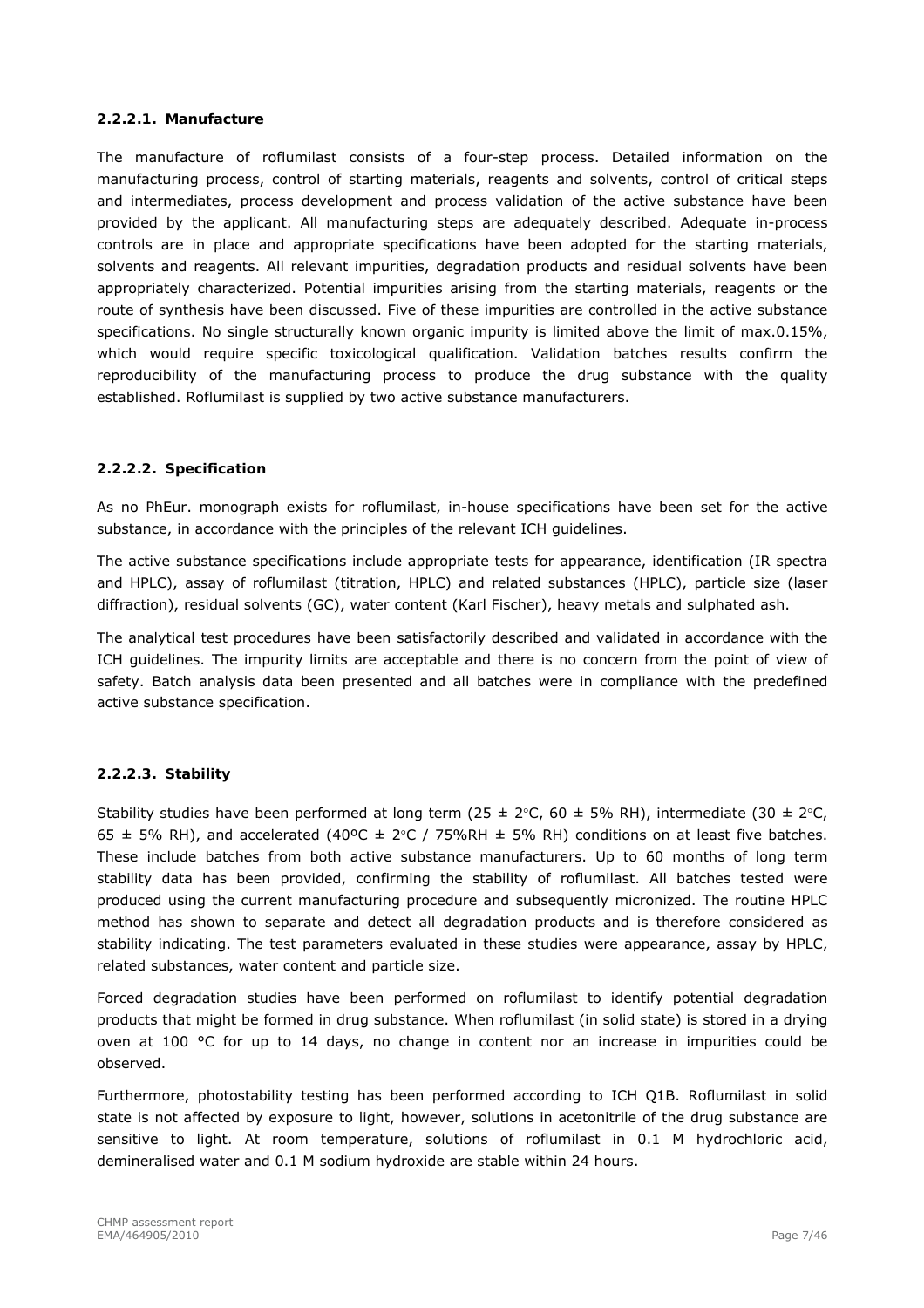In addition, three batches have been tested for microbiological purity, at the beginning and after 36 months of storage under different conditions. No trend for a change in the microbiological profile was found. The CHMP considers that the stability data provided justify the proposed retest period when the active substance is stored with no special storage conditions. In accordance with EU GMP guidelines<sup>[1](#page-7-0)</sup>, any confirmed out of specification result, or significant negative trend, should be reported to the Rapporteur and the EMA.

# **2.2.3. Finished Medicinal Product**

### *2.2.3.1. Pharmaceutical Development*

The aim of the pharmaceutical development was to develop an immediate-release tablet that can be handled easily by the target patient population of elderly chronic obstructive pulmonary disease (COPD) patients.

Physicochemical and biological properties of the drug substance have been studied. The active substance can be classified as a Class II active substance (high permeability, low solubility) according to the Biopharmaceutics Classification System (BCS). This implies that particle size is expected to impact dissolution of the active substance and thus bioavailability. Therefore the active substance is micronized in order to improve its solubility.

Dissolution studies have been performed to support the specification of the particle size range for the active substance. Due to the low drug content (500 microgram) in the tablets, special focus was taken on blend and content uniformity during development, scale-up and validation, and that the homogeneous distribution of the drug substance and homogeneity of the granules is determined for each batch during release testing by content uniformity.

Different excipients were investigated by preparing binary combinations containing the drug substance and the excipient and stored in different ambient conditions. Only those excipients with a proven compatibility with roflumilast were selected for development. All excipients comply with the current versions of compendial monographs.

The development of the formulation has been adequately explained and justified. Different immediaterelease tablet formulations were used throughout drug development and the amount of excipients was changed to increase the tablet weight and volume. This leads to improved patient handling of the dosage form. Finally a film-coated formulation was chosen for marketing authorisation. To allow easy tablet differentiation, the tablets were given a unique D-shaped form and it was decided to coat the tablets with a yellow (non functional) coating. A satisfactory dissolution method has been developed and the dissolution results provided indicate that the commercial formulation has a comparable in-vitro dissolution profile to that of the formulation used in clinical studies, and a bioequivalence study confirmed that the two formulations are bioequivalent.

A stability study with different packaging materials was performed to assess the suitability of different blisters materials. The different packaging materials were compared and drug product stability was evaluated. The proposed primary packaging materials are adequate for marketing.

<span id="page-7-0"></span>ł  $<sup>1</sup>$  6.32 of Vol. 4 Part I of the Rules Governing Medicinal Products in the European Union</sup>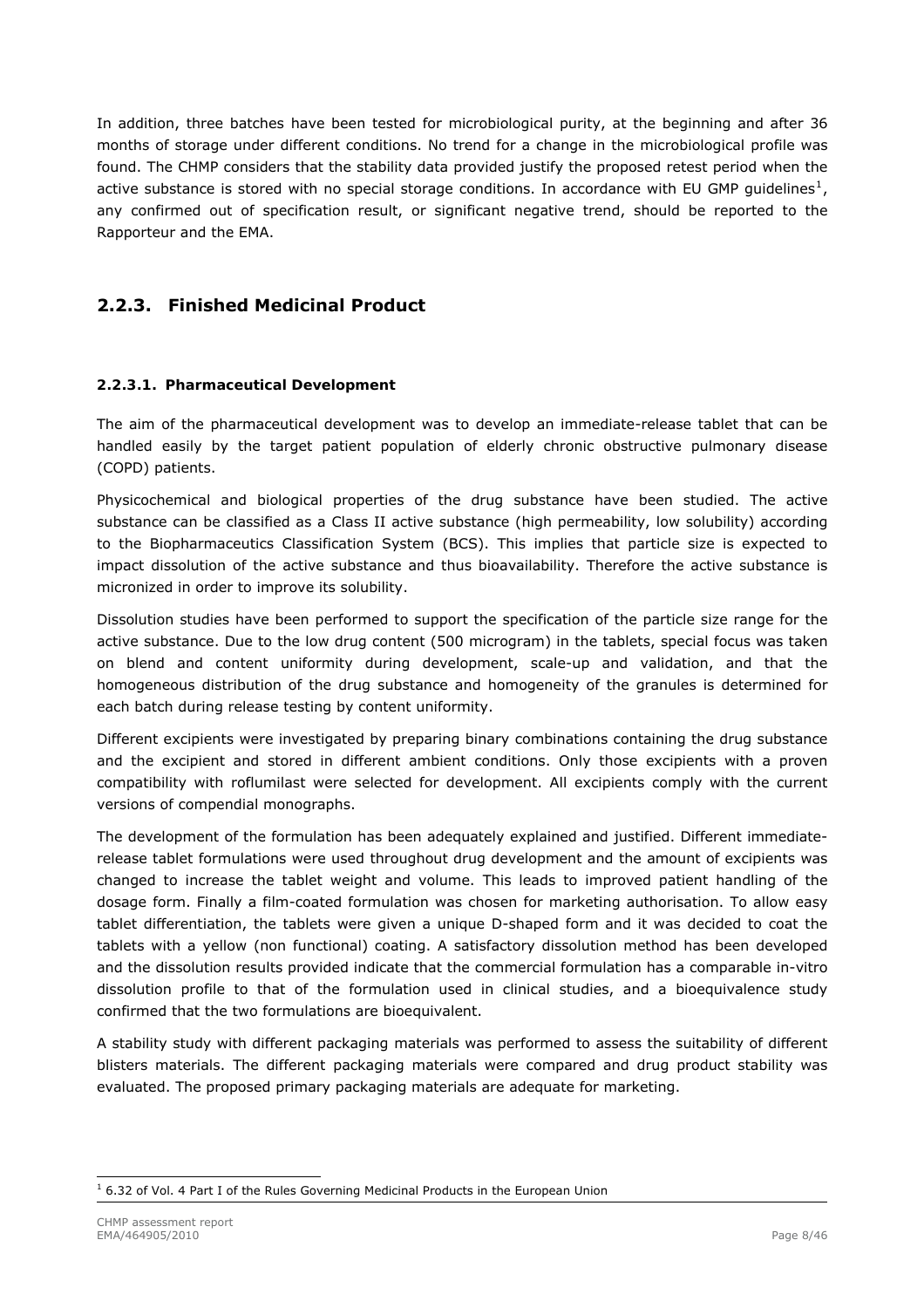### *2.2.3.2. Adventitious agents*

The only excipient of animal origin in the finished product is lactose monohydrate. It is derived from milk collected from healthy animals as used for human consumption. According to the Note for Guidance EMEA/410/01, milk and its derivatives are regarded as unlikely to present any risk of contamination in the light of the current scientific knowledge and irrespective of the geographical origin. Excipients of human origin are not contained.

### *2.2.3.3. Manufacture of the product*

Daxas film-coated tablets are manufactured by a conventional wet granulation process with a final film-coating. The manufacturing process has been adequately described and validated. Taking into account the very small quantity of active substance in the finished product  $(< 2 \%)$  this process is considered a non-standard process, as per Annex II to Note for Guidance on Process Validation (CPMP/QWP/2054/03). Therefore critical steps must be identified. All critical process parameters have been identified and are controlled by appropriate in-process controls. The manufacturing process demonstrates to be reproducible and provides a finished product that complies with the in-process and finished product specifications.

### *2.2.3.4. Product specification*

The medicinal product specifications for Daxas at batch release include the following tests: appearance, identity of roflumilast (UV and HPLC) and the colourant iron oxide (colour reaction), water content (PhEur), purity (HPLC), assay of roflumilast by UV or HPLC), content uniformity, dissolution and microbiological purity (all three according to PhEur). The product specification is standard for immediate-release tablets. The proposed test procedures and acceptance criteria follow the principles of the ICH Q6A guideline.

All tests included in the specification have been satisfactorily described and validated. Appropriate data have been presented to justify the release specifications for each quality characteristic that is controlled. All excipients used in the formulation comply with the requirements of the European Pharmacopoeia (PhEur) and/or the European Food Colors Directive. Impurities and degradation products have been evaluated and found to be acceptable from the point of view of safety. Eight batches of the finished product proposed for marketing, manufactured on full scale have been analysed. Batch analysis results comply with the proposed specification and confirm consistency & uniformity of manufacture and indicate that the process is under control.

### *2.2.3.5. Stability of the product*

Stability studies have been carried out under long term (25°C/60% RH), intermediate (30°C/75% RH) and accelerated (40°C/75% RH) conditions according to the ICH requirements for three production scale batches. The use of a higher humidity level at the intermediate storage condition (75% instead of 65%) is considered acceptable. Twenty-four months stability data have been provided under long term and intermediate conditions and six months under accelerated conditions. All batches placed on stability studies were manufactured at the proposed site of finished product manufacture, according to the proposed process and using active substance obtained from the proposed active substance manufacturer. All batches were packaged as proposed for marketing (transparent PVC/PVDC -Al blisters). The parameters tested and analytical methods used were identical to those used for the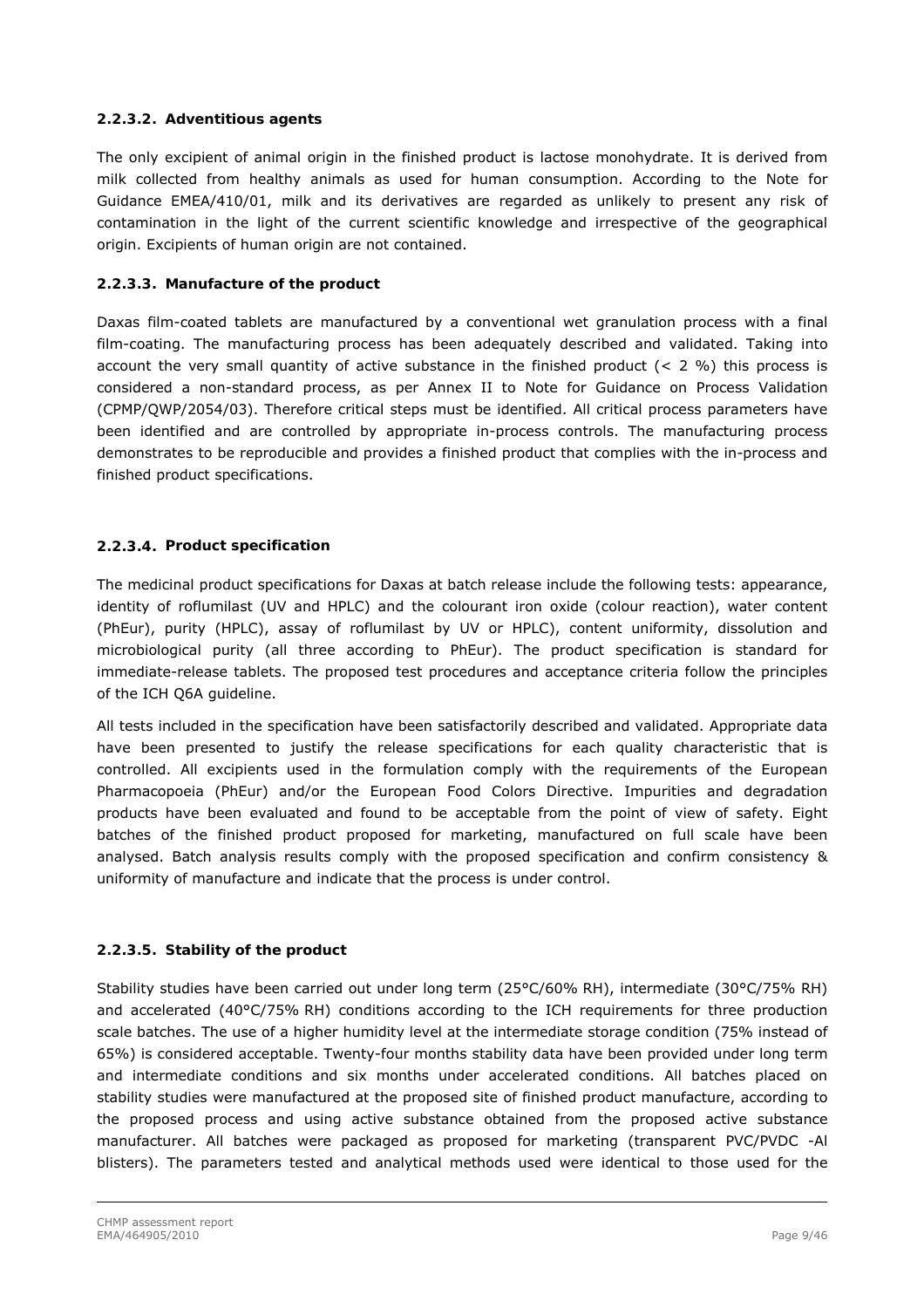release specifications. However, some release tests (such as identity and content uniformity) were not repeated at the end of shelf-life.

Furthermore, a photostability study was performed on one batch of the film-coated tablets in accordance with ICH Q1B. The tablets were exposed directly to light without packaging material. No changes in the specified test parameters were observed.

The stability results presented were satisfactory and support the proposed shelf life for the commercially packaged product under the conditions specified in the SmPC. In accordance with EU GMP guidelines<sup>[2](#page-9-0)</sup>, any confirmed out of specification result, or significant negative trend, should be reported to the Rapporteur and the EMA.

# **2.2.4. Discussion on chemical, pharmaceutical and biological aspects**

Information on manufacture, control and stability of the active substance and medicinal product have been presented in a satisfactory manner. The excipients are commonly used in this type of formulation and comply with PhEur and/or the European Food Colors Directive. The packaging material is commonly used and well documented. Physicochemical and biological aspects relevant to the uniform clinical performance of the product have been investigated and are controlled in a satisfactory way. Batch analysis results indicate consistency and uniformity of important product quality characteristics, and these in turn lead to the conclusion that the product should have a satisfactory and uniform performance in the clinic. Stability tests performed under ICH conditions indicate that the product is chemically stable for the proposed shelf life.

### **2.2.5. Conclusions on the chemical, pharmaceutical and biological aspects**

The quality of Daxas is adequately established. Satisfactory chemical and pharmaceutical documentation has been submitted for marketing authorisation. There are no major deviations from EU and ICH requirements.

The quality of this medicinal product is considered to be acceptable when used in accordance with the conditions defined in the SmPC. At the time of the CHMP opinion there are no unresolved quality issues which have a negative impact on the benefit/risk balance of the product.

<span id="page-9-0"></span>ł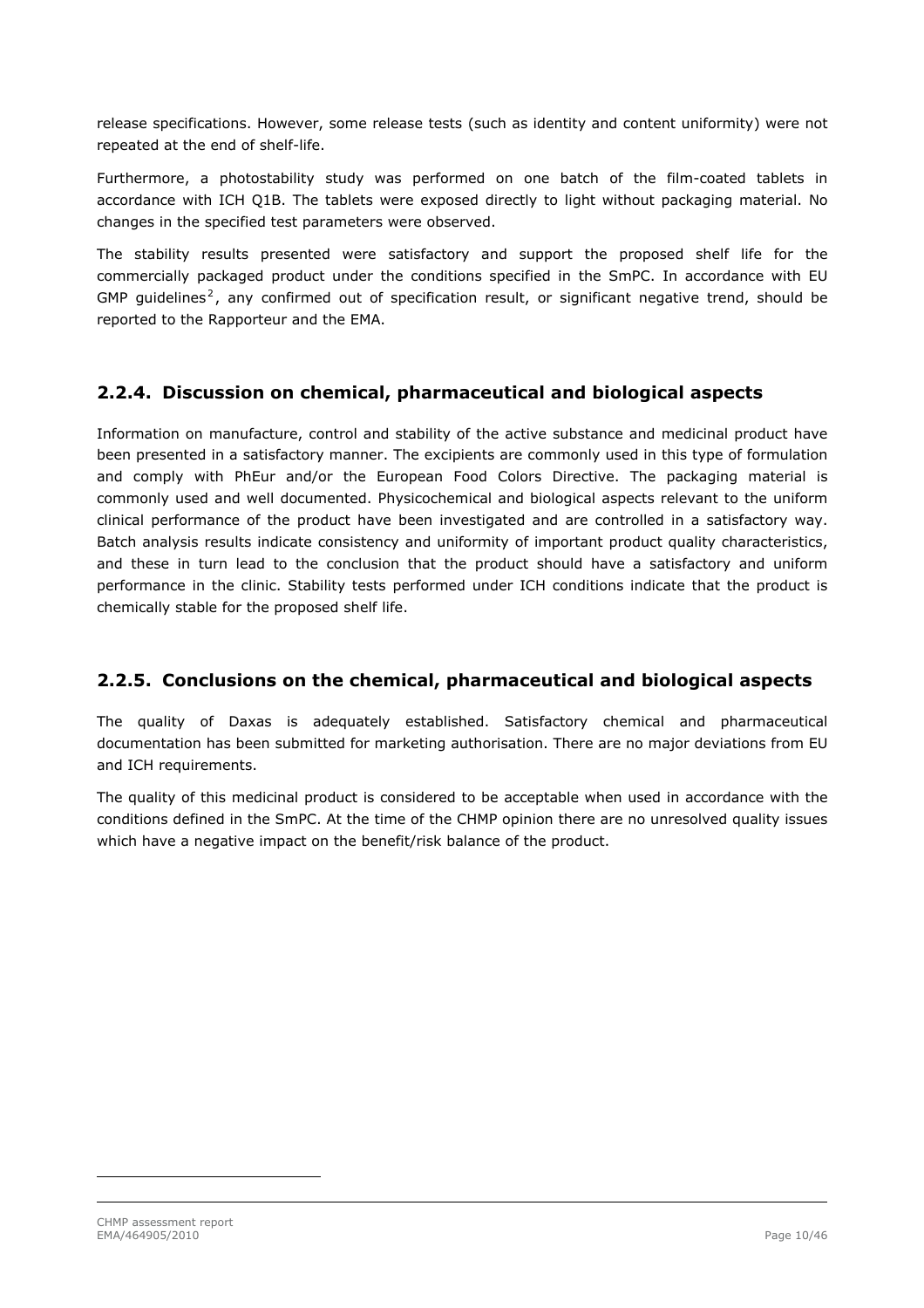# *2.3. Non-clinical aspects*

## <span id="page-10-0"></span>**2.3.1. Introduction**

The Applicant conducted a full non-clinical development program. This program is in general agreement with the applicable guidelines.

With the exception of safety pharmacology, for which the studies were performed prior to the implementation of the CPMP/ICH/539/00 Note for Guidance ICH S7A, the pivotal safety pharmacology and toxicity studies have been conducted in compliance with GLP.

# **2.3.2. Pharmacology**

### *2.3.2.1. Primary pharmacodynamic studies*

In vitro roflumilast, and its major metabolite roflumilast N-oxide, have been shown to be highly selective PDE4 antagonists. PDE4 is a major cyclic adenosine monophosphate (cAMP)-metabolizing enzyme found in inflammatory and immunomodulatory cells. Inhibition of PDE4 leads to elevated intracellular cAMP levels and mitigates COPD-related malfunctions of leukocytes, airway and pulmonary vascular smooth muscle cells, endothelial and airway epithelial cells and fibroblasts in experimental models. Upon in vitro stimulation of human neutrophils, monocytes, macrophages or lymphocytes, roflumilast and roflumilast N-oxide suppress the release of inflammatory mediators. In vitro roflumilast and roflumilast N-oxide has been shown to weakly inhibit serotonin or methacholine-induced airways contraction in different in vitro test systems. Roflumilast was demonstrated in vitro to stimulate the airway ciliary beat frequency in proximal and distal airways.

When administered orally following LPS-challenge to mice and rats, roflumilast and roflumilast N-oxide significantly reduced the circulating TNF-a, the TNF-a in BAL (pro-inflammatory mediator) and increased IL-10 (anti-inflammatory mediator). Increase in the incidence of chest infections and cancers was observed in COPD patients treated with TNF-a inhibitors.

In vivo studies showed that roflumilast prevented the cigarette-smoke induced pulmonary changes, reduced the experimentally induced goblet-cell hyperplasia and influenced the experimentally induced pulmonary remodelling and hypertension in mice and rats. In in vivo models, roflumilast and roflumilast N-oxide inhibited bronchoconstriction.

### *2.3.2.2. Secondary pharmacodynamic studies*

Potential receptor interactions have been investigated *in vitro*. Roflumilast and roflumilast N-oxide did not interact with muscarinic, histaminergic, purinergic, and adrenergic receptors. Lowered binding affinity of rolipram and prazosin binding to rolipram R (PDE4 receptor) and α1A-receptors was observed. However no interactions are expected at those levels since the effect on rolipram binding was expectable, and antagonistic pharmacological profile of the functional α1-adrenoceptor population was demonstrated to be sensitive to the influence of the cellular environment.

### *2.3.2.3. Safety pharmacology programme*

The Applicant conducted safety pharmacology studies to assess the effect of roflumilast on the central and autonomic nervous system, cardiovascular system and respiratory, renal, and gastrointestinal functions.

No concerns were raised from the safety pharmacology studies on central and autonomous nervous system since the first effects occur at doses higher than the clinical dose, and these effects have not been reported in humans.

Cardiovascular effects have been observed in dogs given roflumilast. The dog species was very sensitive to roflumilast effects. However, no cardiovascular risk for the use of roflumilast in humans is assumed in view of the dog-specificity of the cardiac lesions and the high safety margins in other species.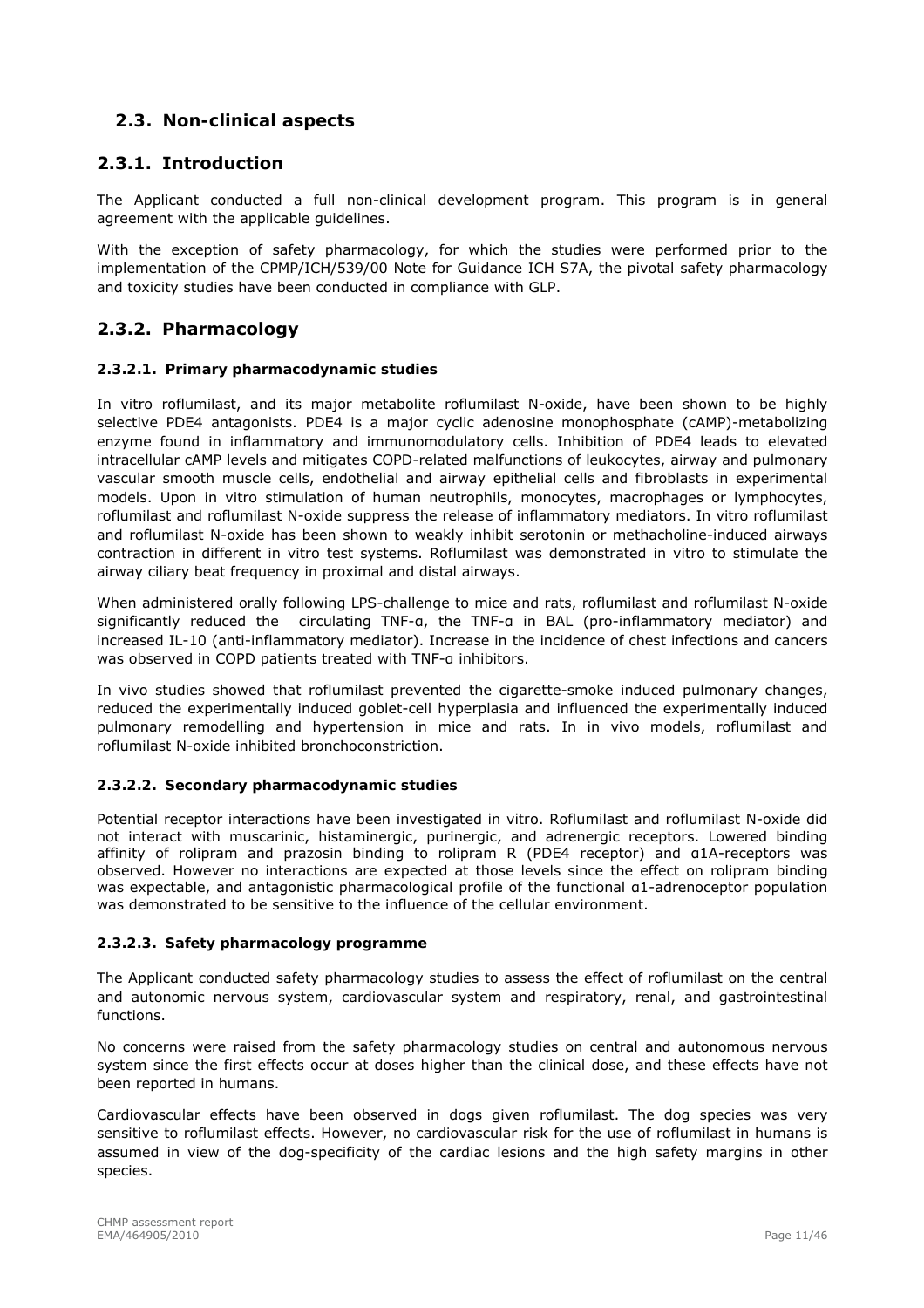Effects of increased gastric acid secretion and delayed gastric emptying were observed during the safety pharmacology studies. These effects are possibly related to the class of compound. No concerns were raised from the findings on renal functional parameters in rats at high exposure since no renal findings were noted in standard toxicity studies.

### *2.3.2.4. Pharmacodynamic drug interactions*

In in vitro studies, roflumilast did not potentiate the β1-mediated chronotropic or inotropic effect of isoprenaline. However, the combination of roflumilast N-oxide and isoprenaline resulted in a relaxation of the trachea via an additive synergistic effect on the β2-adrenoreceptors.

In vivo studies demonstrated that roflumilast had a synergistic anti-inflammatory effect with dexamethasone in a COPD model. Roflumilast showed a significant synergistic bronchodilatory effect when administered with formoterol or montelukast. In addition, roflumilast inhibitory effect on bronchoconstriction was potentiated when co-administered with cetirizine and muscarinic receptor antagonists (i.e. revatropate and tiotropium). None the above compounds showed this effect when administered alone.

### **2.3.3. Pharmacokinetics**

The pharmacokinetic program mainly consisted of single-dose studies in mouse, rat, hamster, guinea pig, rabbit, minipig, dog and monkey. Roflumilast was administered per os or intravenously. Validation of bioanalytical methods for roflumilast and its metabolites (roflumilast N-oxide, ADCP and ADCP Noxide) was performed. The routine quantification of roflumilast from serum and plasma was performed either by HPLC with fluorescence detection or by LC/MS/MS. The quantification limit ranged from 0.1 μg/L to 1 μg/L.

### **Absorption**

Dose-linearity was established for the low-dose range; at high doses, non-linearity was often encountered. Low gastrointestinal absorption of oral roflumilast was apparent in several species, variation of which may account in part for the observed non-linearity. Moderate bioavailability suggested the presence of a first-pass effect.

Roflumilast is non-ionised at pH<8 and absorption occurs via non-ionic dissolution.

### **Distribution**

Volumes of distribution were highest in the rat whereas in mice, dogs and monkeys a more limited distribution to organs and tissues was noted. Following multiple oral administrations in rats, plasma concentrations of 14C-roflumilast attained a steady state after about 4 days with a slight accumulation of about 2-fold.

Roflumilast is highly bound to plasma/serum proteins with an unbound fraction being lowest in humans and minipigs (1.1%), and slightly higher in various animal species (1.6 to 4.8% in mouse, rat, hamster, guinea pig, rabbit, dog and monkey). The free fraction of the metabolite, roflumilast N-oxide was 3.4% in human plasma and clearly higher in the animal species evaluated (6.4 to 12.9%). In addition, roflumilast N-oxide showed a fewer binding to human albumin and α1-glicoprotein than roflumilast. The observed differences in unbound fraction of roflumilast and roflumilast N-oxide between humans and animals supports the comparison of drug levels across species based on the concentration of the free fraction.

Roflumilast has been demonstrated to cross the placenta in pregnant rats. In addition it is secreted into milk of breeding dams. This information is adequately reflected in the SPC.

### **Metabolism**

The percentage of  $\lceil {^{14}C} \rceil$ -roflumilast N-oxide and its glucuronide decreased among animal species in the following order: monkey, rat, hamster, mouse, dog. Various products of O-dealkylation and oxidative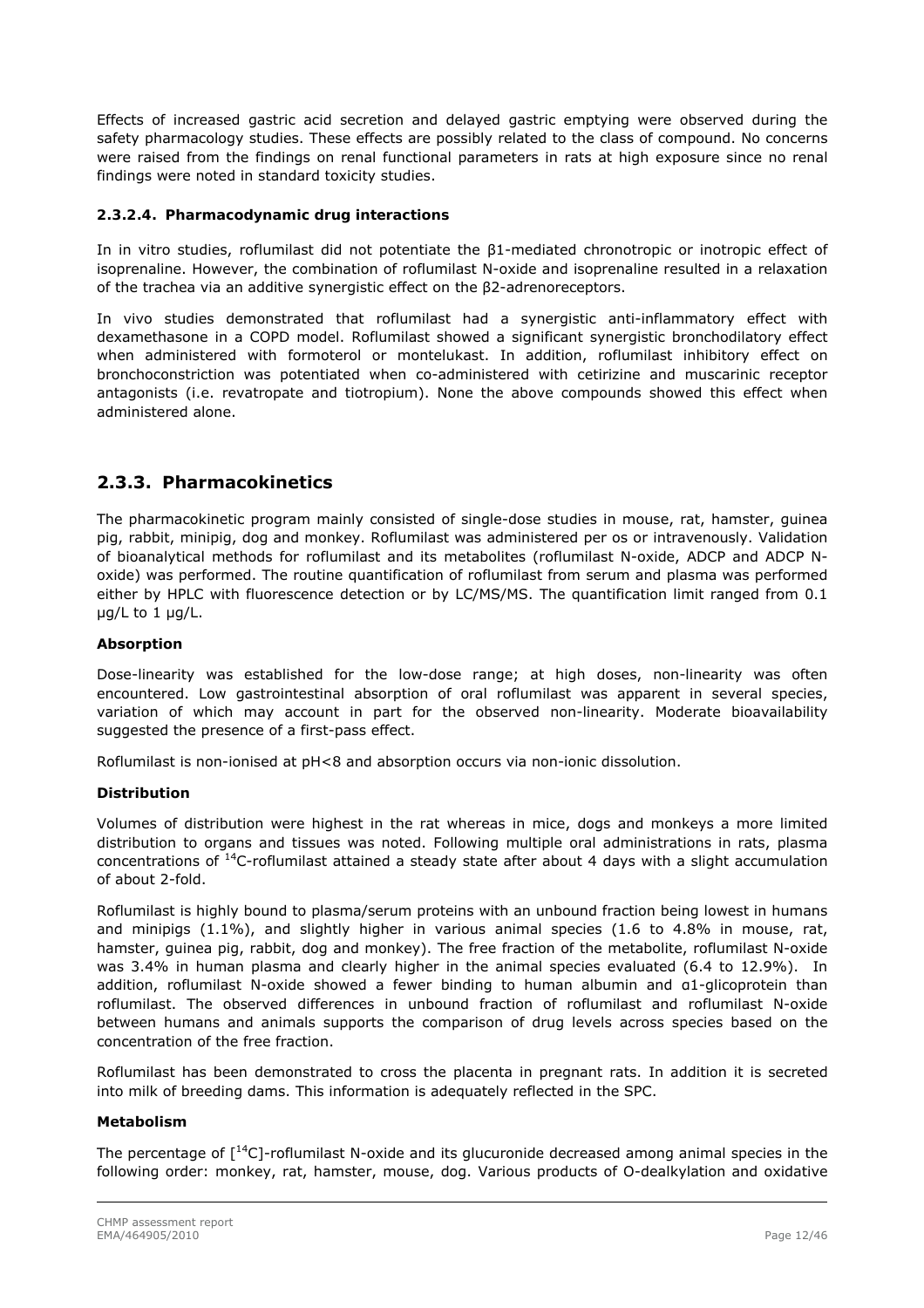mono-dechlorination followed by conjugation were identified in animal plasma except in rat, monkey and human. ADCP and ADCP N-oxide were identified in rodent plasma as products of amide cleavage. The metabolite patterns in rat and monkey plasma were the closer to human. In some species, some metabolites were found in urine although they were not identified in plasma.

### **Excretion**

Terminal half-lives were comparable in rat, rabbit, dog and monkey (6-8h), while roflumilast was eliminated much more rapidly from guinea pig and mouse plasma (2 h) and slowly from hamster, minipig and human plasma (12-14h).

The plasma/serum clearance ranged from 1.83 L/h/kg in mice to 3.9 L/h/kg in rats; while clearance in dogs, monkeys and cats was significantly lower (0.38 l/h/kg, 0.32 l/h/kg and 0.18 l/h/k, respectively).

#### **Pharmacokinetic drug interactions**

No pharmacokinetic drug interaction studies have been performed in animals. Given the availability of human data on the pharmacokinetic drug interaction, this was considered acceptable to the CHMP.

# **2.3.4. Toxicology**

### *2.3.4.1. Single dose toxicity*

The single-dose toxicity of roflumilast and roflumilast N-oxide has been investigated in mice, rats, and dogs. Compound administration was followed by 14-days observation period. The results show a range of non-lethal doses of at least 100 mg/kg in rodents (10,000-times the human dose) after oral drug administration and of at least 20 mg/kg after intravenous administration. The causes of death after administration of lethal doses were not established. Target organs at necropsy were the forestomach (hyperplasia), glandular stomach (ulcer, hemorrhage), small intestine (thickening, submucosal cell infiltration, serositis), testes (atrophy), and olfactory epithelium (inflammation). In dogs, the highest dose of 18 mg/kg roflumilast or its N-oxide induced vomiting and tremor but caused no mortality.

### *2.3.4.2. Repeat dose toxicity (with toxicokinetics)*

All pivotal repeat-dose toxicity studies of roflumilast (and in some instances of roflumilast N-oxide) were performed by oral route in five animal species (longest duration in parentheses): mouse (6 months), rat (6 months), hamster (3 months), dog (12 months) and monkey (42 weeks). Please refer to table 1 for a summary of the studies.

| <b>Study ID</b>                                                         | <b>Species</b><br>No/sex/group<br>(+ recovery) | <b>Duration</b><br>(+<br>recov.)<br>(months) | Doses a<br>(mg/kg/day)        | <b>NOAEL</b><br>(mg/kg/day) |
|-------------------------------------------------------------------------|------------------------------------------------|----------------------------------------------|-------------------------------|-----------------------------|
| 216/98; 262/97, 20/2001                                                 | Mouse, B6C3F1<br>10                            | 3                                            | 0, 6, 12, 18 R                | 6                           |
| 33/2002; 197/2001                                                       | Mouse, B6C3F1<br>$20 (+ 8)$                    | $6(+1)$                                      | 0.4, 12, 36 R                 | $\overline{4}$              |
| 54/2002; 52/2002                                                        | Mouse, B6C3F1<br>$20 (+ 8)$                    | $6(+1)$                                      | 0. 4, 10, 25 R-NO             | $\overline{4}$              |
| $81/95$ ; 20/2001; 31/2001 <sup>;</sup><br>44/2001 <sup>;</sup> 42/2002 | Rat, Wistar<br>$10 (+ 8)$                      | $1 (+1)$                                     | 0, 0.5, 2, 8 R                | 0.5                         |
| 116/99; 20/2001;<br>27/2001                                             | Rat, Wistar<br>$10 (+ 8)$                      | $1 (+1)$                                     | $0, 0.4, 1.2, 3.6 R -$<br>NO. | 1.2                         |
| 38/98; 20/2001                                                          | Rat, Wistar<br>$8 (+ 8)$                       | $1+3(+2)$                                    | 0, 0.02, 0.2, 2 R             | 0.2                         |

### **Table 1 - Repeat dose toxicity (with toxicokinetics)**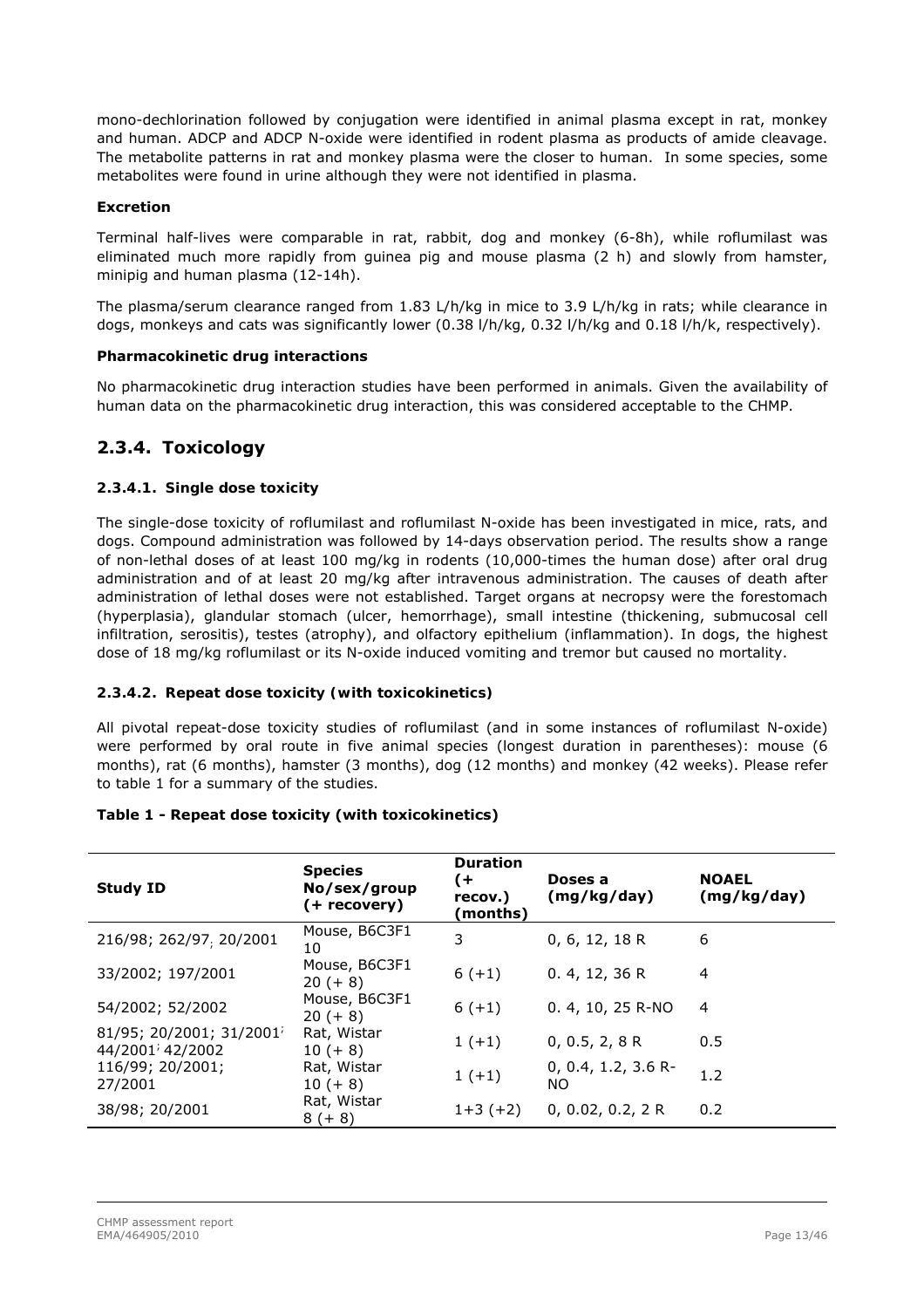| <b>Study ID</b>                                                                         | <b>Species</b><br>No/sex/group<br>(+ recovery) | <b>Duration</b><br>$($ +<br>recov.)<br>(months) | Doses a<br>(mg/kg/day)              | <b>NOAEL</b><br>(mg/kg/day) |
|-----------------------------------------------------------------------------------------|------------------------------------------------|-------------------------------------------------|-------------------------------------|-----------------------------|
| 14/96; 20/2001; 97/96<br>191/2000;                                                      | Rat, Wistar<br>$20 (+ 8)$                      | $6 (+1)$                                        | 0, 0.5, (0.8), 1.5,<br>2.5R         | 0.8                         |
| 252/98; 20/2001; 147/99                                                                 | Hamster, Syrian<br>Golden<br>10                | 3                                               | 0, 4, 8, 16 R                       | $\overline{4}$              |
| 68/95; 20/2001; 157/95 <sup>;</sup><br>12/98                                            | Dog, Beagle<br>$3 (+ 2)$                       | $1 (+ 1)$                                       | 0, 2, 6, 18 R                       | $\overline{2}$              |
| 33/99; 20/2001; 5/2001                                                                  | Dog, Beagle<br>$3 (+ 2)$                       | $1 (+ 1)$                                       | $0, 0.6, 1.2, 2.4 R$ -<br><b>NO</b> | 1.2                         |
| 94/96; 147/97 <sup>;</sup> 20/2001;<br>$22/2001$ ; 34/2002 <sup>;</sup><br>35/2002      | Dog, Beagle<br>$5(+2)$                         | $6 (+ 1)$                                       | 0, 0.2, 1, 4 R                      | 0.2                         |
| 132/2000; 20/2001;<br>4/2001                                                            | Dog, Beagle<br>$5(+2)$                         | $12 (+ 1)$                                      | 0, 0.2, 0.6, 2.0 R                  | 0.6                         |
| 162/2001; 160/2001 <sup>;</sup><br>22/2001 <sup>;</sup> 34/2002 <sup>;</sup><br>35/2002 | Dog, Beagle<br>$5(+2)$                         | $12 (+ 1)$                                      | 0, 0.1, 0.4, 0.8,<br>1.2 R-NO       | 1.2                         |
| 232/2001; 242/2001 <sup>;</sup><br>108/2002                                             | Monkey, Cynom.<br>3<br>$4(+2)$                 | 1<br>$9 (+ 2)$                                  | 0, 0.1, 0.25, 0.5 R                 | 0.25R                       |

### **Olfactory mucosa toxicity**

Olfactory mucosa lesions were seen in mouse, rat and hamster, all rodent species, but in none of the non-rodent species tested in the repeat-dose toxicity program. Dose-related changes in rodent olfactory mucosa consisted of disorganization, degeneration/necrosis accompanied by basal cell hyperplasia and inflammatory changes of Bowman's gland and submucosa. The rat was the most sensitive species (NOAEL 0.8 mg/kg/day), while mice and hamsters were less sensitive (NOAELs 4 mg/kg/day). Olfactory toxicity was shown by mechanistic studies to be rodent specific. The dog and monkey did not demonstrate this effect, even at higher levels of roflumilast than what rodents were exposed to. All this data support the lack of risk of this effect in humans.

### **Gastrointestinal toxicity**

In dogs, vomiting was induced by roflumilast and roflumilast N-oxide in a dose-dependent manner. This finding can be attributed to the high inhibition potency of roflumilast and roflumilast N-oxide on PDE4D, which theoretically accounts for gastrointestinal effects as nausea and vomiting. Hypersalivation was seen in animals administered roflumilast N-oxide. No morphological lesions of the gastrointestinal tract were seen in mice, hamsters or dogs. Morphologic changes in the gastrointestinal tract (i.e. erosion, ulceration and/or inflammation) were seen both in rats and monkeys. Considering that the safety margins in the sensitive species for gastrointestinal findings are between 3.7 and 15-fold higher than the expected exposure in humans and clinical dose, morphologic changes in the gastrointestinal tract are not expected at therapeutic dose in humans.

### **Cardiac toxicity**

Cardiac lesions such as focal hemorrhages, hemosiderin deposits and lympho-histiocytic cell infiltration in the right atria/auricles were found in repeat-dose toxicity studies with roflumilast and roflumilast Noxide in dogs. No other species suffered any cardiac affection, even at higher roflumilast exposures than dogs. PDE inhibitors are well known for dog-specific cardiac toxicity. In addition, considering there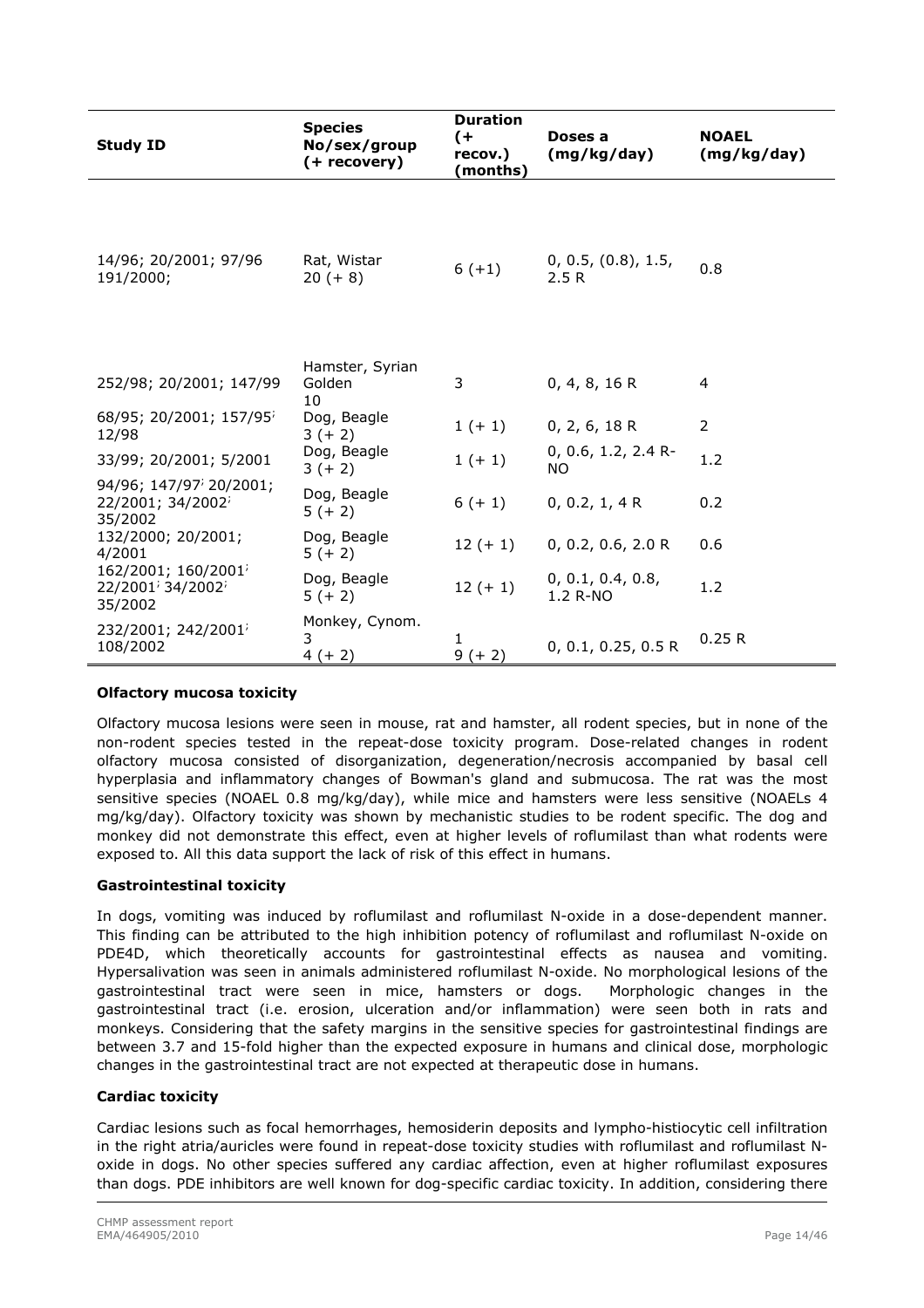are safety margins, wider for roflumilast (21-fold) than for its main metabolite roflumilast N-oxide (4.4-fold), cardiotoxic effects would not be expected in humans at roflumilast therapeutic dose.

### **Male reproductive organ toxicity**

Testicular tubular dilation in some cases associated with tubular degeneration and epididymal sperm granulomas were found in rats. No toxic effect was noted on male reproductive organs in any of the other species tested. The safety margin for roflumilast and roflumilast N-oxide exposure levels in relation with these effects were quite narrow, 1.7 and 6 respectively. However, considering safety margins in other species were at least 20-fold higher than clinical human exposure, and no effect was observed in healthy volunteers, there is no further concern regarding potential toxicity of roflumilast on male reproductive organs.

#### **Female reproductive organ toxicity**

Prolongation of oestrus cycle length was observed in monkeys despite of the absence of alterations in reproductive hormones. The oestrus cycle prolongation observed in these studies is likely to be related to general stress patterns in the animal given high dose roflumilast. In specific fertility studies in rats, there were no effects on reproductive function. Also, the AUC exposure multiples in monkeys are sufficiently high for this not to warrant concern at the therapeutic dose level in humans.

#### *2.3.4.3. Genotoxicity*

Summary of genotoxicity tests with roflumilast and roflumilast N oxide is provided in table 2:

| Study type and test system                                                                          | Concentrations/Conc.<br><b>Range/ Metabolising</b><br>system                  | <b>Result</b>        | <b>Study</b><br>Report |
|-----------------------------------------------------------------------------------------------------|-------------------------------------------------------------------------------|----------------------|------------------------|
| Gene mutations in bacteria:                                                                         |                                                                               |                      |                        |
| Ames test (Salmonella typhimurium: TA98,<br>TA100, TA102, TA1535, TA1537; E. coli: WP2,<br>WP2uvrA) | R: 33.3 - 5000 µg/plate; +/-<br>S9<br>R-NO: 31.6 - 5000 µg/plate;<br>$+/-$ S9 | negative<br>negative | 127E/95<br>225E/99     |
| Gene mutations in mammalian cells:<br>HPRT gene mutation in V79 cells<br>Genetic damage in vitro:   | R: 1.25 - 20 µmol/L; +/- S9                                                   | negative             | 67/97                  |
| Micronucleus test in V79 cells                                                                      | R: 1 - 20 $\mu$ g/mL; +/- S9<br>R-NO: 20 - 200 µg/mL; +/- S9                  | negative<br>negative | 113/97<br>135/99       |
| Chromosomal aberrations in human<br>lymphocytes                                                     | R: 75 - 150 µmol/L; +:- S9                                                    | negative             | 129/95                 |
| Genetic damage in vivo:                                                                             |                                                                               |                      |                        |
| Mouse micronucleus test                                                                             | R: 100, 300, 900 mg/kg/day<br>ADCP: 30, 100, 300<br>mg/kg/day                 | positive<br>negative | 106/96<br>106/98       |
| Chromosomal aberration test in mouse bone<br>marrow                                                 | R 100, 300, 900 mg/kg                                                         | negative             | 92/99                  |
| DNA damage in vivo:                                                                                 |                                                                               |                      |                        |
| DNA 32P-postlabeling assay in rat tissues<br>(nasal mucosa, liver, testes)                          | R 0.5, 2.5 mg/kg/day<br>ADCP 0.5 mg/kg/day                                    | negative<br>negative | 71E/99<br>14E/99       |
| DNA 32P-postlabeling assay in hamster<br>tissues (nasal mucosa, liver)                              | R 1, 8 mg/kg/day                                                              | negative             | 143/2002               |

|  |  |  |  | Table 2 - Summary of genotoxicity tests with roflumilast and roflumilast N oxide |  |
|--|--|--|--|----------------------------------------------------------------------------------|--|
|  |  |  |  |                                                                                  |  |

Roflumilast induced a low number of micronuclei in polychromatic erythrocytes after 300 mg/kg/day in males and after 900 mg/kg/day in males and females. Reported values seem to be in the range of the spontaneous incidence number of micronuclei in this species. It should also be considered that weak positive in vivo micronucleus tests have been reported for compounds that induce hypothermia or cause hematopoiesis, effects observed after roflumilast administration in safety pharmacology and toxicology mechanistic studies. In a mechanistic study, roflumilast induced an activation of erythrocyte parameters (erythrocyte count, hemoglobin, hematocrit) within 24 and 48 hours after single oral administration of 300 and 900 mg/kg roflumilast to male NMRI mice. This result indicates that the low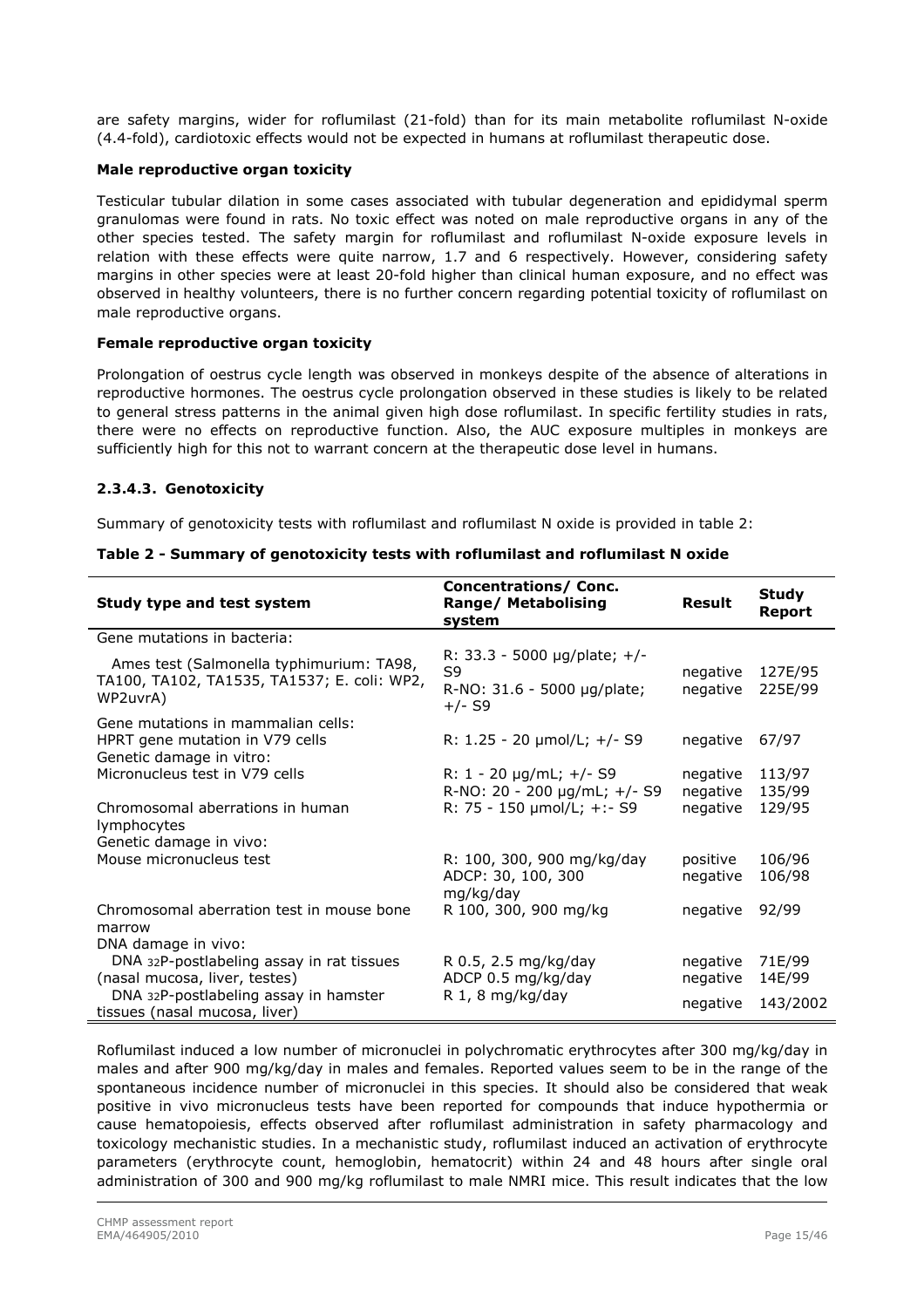number of micronuclei in polychromatic erythrocytes observed in the in vivo mouse micronucleus test assay have been caused by an increase in erythropoiesis rather than by a mutagenic effect. In addition, the exposure ratio in mice at 100 mg/kg/day (NOEL) is higher than 200-fold the human AUC at 500 μg/day. Therefore no clastogenic risk is expected.

The rest of in vitro and in vivo genotoxicity battery of studies with roflumilast, roflumilast N-oxide and metabolite ADCP gave negative results. Therefore, these compounds were not considered genotoxic.

### *2.3.4.4. Carcinogenicity*

The carcinogenic potential of roflumilast was assessed in two rodent species (mouse and hamster) with daily drug administration by gavage for 2 years. Mice and hamsters were the species chosen for carcinogenicity assessment since the dose limiting olfactory mucosa toxicity in rats precluded longterm dosing of rats. In the 2-year carcinogenicity study in the B6C3F1 mice, at roflumilast doses that achieved maximum tolerated dose, there was no evidence for roflumilast-related neoplasia nor were there any statistical differences in the incidences of tumors in either sex. These results indicate that roflumilast does not exhibit carcinogenic potential in this species. Roflumilast-related tumors in olfactory mucosa were observed at 8 and 16 mg/kg/day in the 2-year carcinogenicity studies in hamsters. These effects have been demonstrated in specific mechanistic toxicity studies to be due to the formation of local SH-reactive metabolites within the nasal epithelium following the cleavage of ADCP and subsequent oxidation to ADCP N-oxide (metabolites of roflumilast) that bind to olfactory mucosa. The presence of degenerative and hyperplastic processes in the olfactory mucosa, as well as the lack of genotoxic results for ADCP and ADCP N-oxide in genotoxicity studies reflect the long-term exposure seems to be the more feasible cause of these effects. In addition, these two metabolites are not formed by human olfactory mucosa and the safety margins are large. It could be concluded that it seems to be a species-specific effect and there is no special concern regarding roflumilast use in humans.

### *2.3.4.5. Reproduction Toxicity*

The effects of orally administered roflumilast on reproductive parameters were studied in mice (male fertility, pre- and postnatal development), rats (fertility, early embryonic development, embryo-fetal development), and rabbits (embryo-fetal development). Male fertility was tested in mice at the end of the 6-month toxicity studies with roflumilast and roflumilast N-oxide. Drug administration in the pre/postnatal study was suspended before delivery because of a pronounced tocolytic effect of roflumilast. Roflumilast is not considered teratogenic.

Effects on male reproductive performance were confined to the rat and were considered due to a disturbance of ion exchange and fluid absorption causing leakiness of the efferent ductular epithelium, emigration of sperm into the extraductular space and granuloma formation. The anatomical differences between rats and humans contribute to the assurance that this effect is rat specific. No other species showed this effect. The NOAEL for this effect was only at approximately 1 -2 fold the human AUC.

The increased incidence of incomplete ossification in the embryo-foetal development study in rats correlated with a significant maternal toxicity at roflumilast dose of 1.8 mg/kg, and thus is not regarded as a direct effect of roflumilast. The exposure multiples between pregnant rats and humans at therapeutic dose is not significantly wide. However, it was considered unlikely that the incomplete ossification noted in rat studies should present a contraindication to the use of roflumilast in pregnancy. This is based on the fact that there is much variation in skull bone ossification at term, most of skull bone ossification occurs after birth and that there are no consequences to physical and mental development.

Roflumilast treatment was associated with signs of tocolytic activity resulting in delivery retardation in the mouse. These effects occurred at systemic drug exposures in the range of those in humans. However, the relevance of these findings to humans is unknown.

### *2.3.4.6. Toxicokinetic data*

No gender differences in exposure were noted in either the species tested. In general, roflumilast,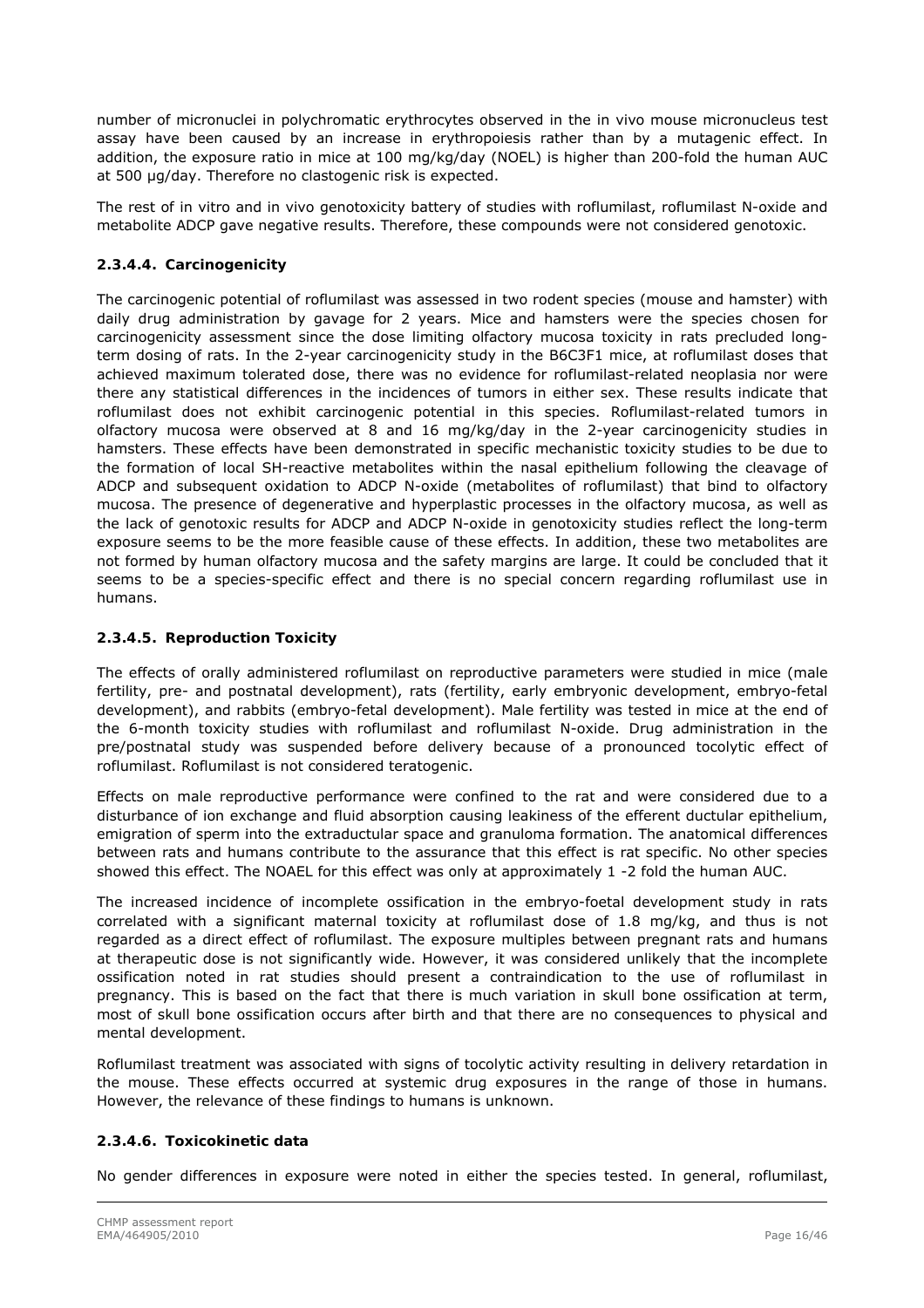roflumilast N-oxide and ADCP exposure levels increased proportionally with dose. This increase was over-proportional at high doses in mice (25 mg/kg/day, 6-month oral study), and in Cynomolgus monkeys. Biotransformation of roflumilast was specially pronounced in the hamster resulting in a 23 to 38- fold higher exposure to roflumilast N-oxide, and 1.2 to 2 and 7 to 10 higher to ADCP and ADCP N-oxide than to the parent compound. ADCP N-oxide was not detectable in dog and cynomolgus monkey plasma samples. Roflumilast N-oxide was neither detected in dog plasma samples.

### *2.3.4.7. Local Tolerance*

No significant local intolerance following intramuscular, intravenous, paravenous or intraarterial roflumilast administration in rats and rabbits. The following gastrointestinal local tolerance effects have been observed in safety pharmacology and repeat-dose toxicity studies, regarding: stomach erosions and intestine inflammation in 1 month study on rats; inflammation of the stomach 1 month study in monkeys.

### *2.3.4.8. Other toxicity studies*

Studies on antigenicity and immunotoxicity were conducted. Neither roflumilast nor roflumilast N-oxide had skin-sensitizing properties in the guinea pig maximization test. The findings of the immunotoxicity studies did not raise concerns.

Neither of the compounds administration resulted in any direct compound-related effects on lymphohematopoietic organs in mice, rats, hamsters, dogs or monkeys even after repeat doses for up to 52 weeks.

The main roflumilast metabolites (roflumilast N-oxide, ADCP and ADCP N-oxide) toxicological profile has been adequately covered along the non-clinical roflumilast toxicity development.

The presence of five potential genotoxic impurities in roflumilast drug substance is limited by a specification limit of no more than 0.15%, consistent with the qualification threshold of the applicable guidelines. Therefore, there is no requirement for further qualification.

Impurities and residual solvents are limited to acceptable amounts as recommended in the applicable guidelines.

In line with the applicable guideline, no photosafety testing would be warranted for roflumilast.

### **2.3.5. Ecotoxicity/environmental risk assessment**

An environment risk assessment for roflumilast was performed. Roflumilast PEC surfacewater value is 2.5 x 10-3 μg/L below the action limit of 0.01 μg/L and is not a PBT substance as log Kow does not exceed 4.5.

Considering the above data, roflumilast should be used according to the precautions stated in the SPC in order to minimize any potential risks to the environment.

### *2.4. Clinical aspects*

### <span id="page-16-0"></span>**2.4.1. Introduction**

Eighteen phase II and III studies were conducted in patients with COPD to establish the therapeutic dose and to assess the efficacy and safety of roflumilast compared to placebo. The bases for the assessment of the present application are the efficacy and safety data in patients with severe COPD (associated with chronic bronchitis) in the two pivotal studies M2-124 and M2-125. Please refer to table 3.

There are four important supportive studies: two additional supportive 1-year studies M2-111 and M2- 112 as well as two 6-month studies in patients with moderate to severe COPD on salmeterol (M2-127) or tiotropium (M2-128).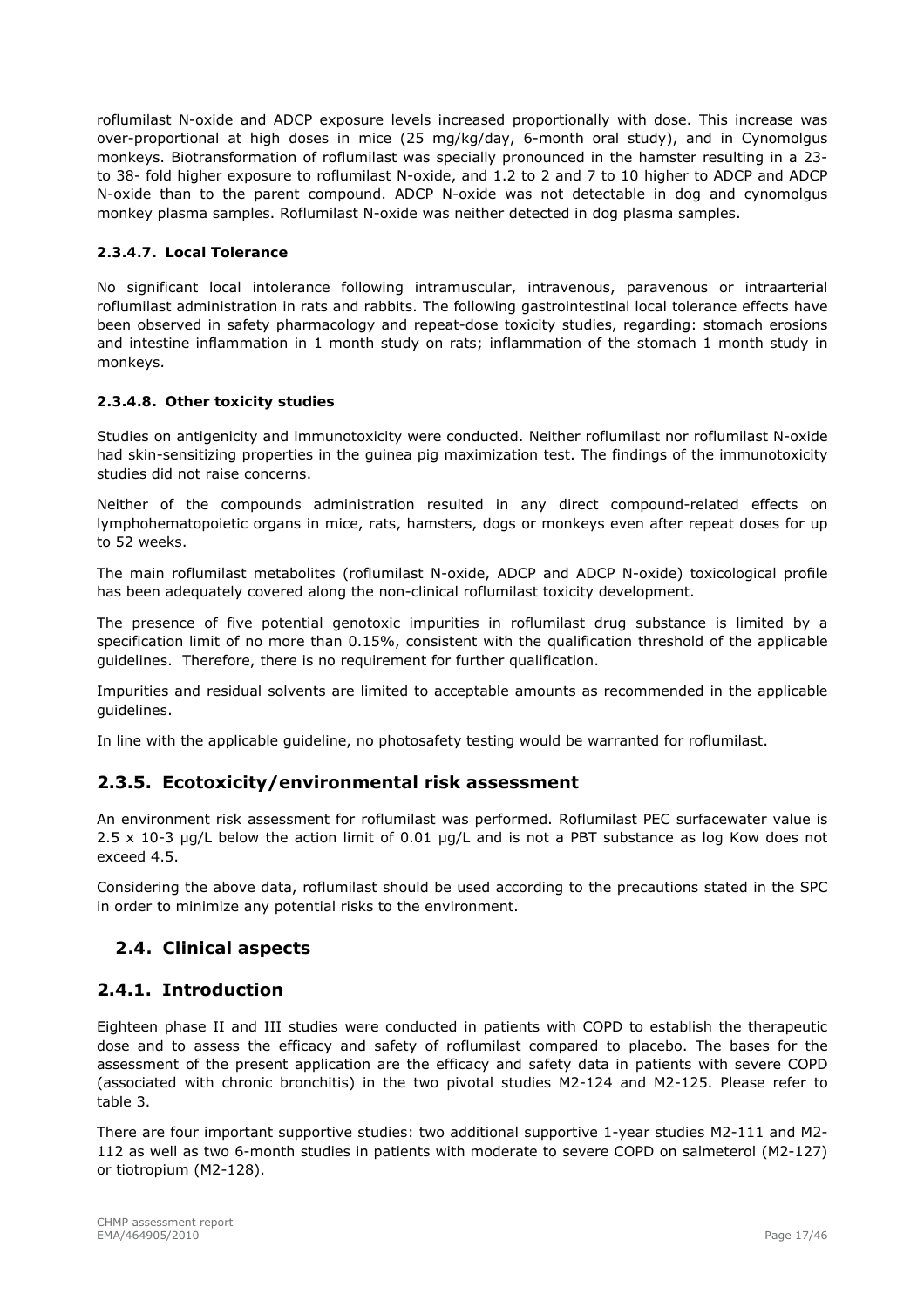# **2.4.2. GCP**

The Clinical trials were performed in accordance with GCP as claimed by the applicant. The applicant has provided a statement to the effect that clinical trials conducted outside the community were carried out in accordance with the ethical standards of Directive 2001/20/EC.

A routine GCP inspection has been performed on the request from the CHMP on 3 sponsor sites (Germany, Poland, South Africa) for Study M2-125. During this inspection, three critical deficiencies were identified However, following response from the Applicant, it was clarified that the findings from the inspection have not altered the results of the individual studies or the pooled analysis. Table 3 provides an overview of the clinical studies discussed in this report.

| <b>Study</b><br>code                  |                                                           |                                       | dose<br>$[\mu g/d]$                          | Locations Design Roflumilast Pts random Dura-Gender<br>completed                                           | tion<br>[wks] | M/F        | Age<br>(range) pred. | <b>Median Population Primary</b><br>$FEV1$ % | endpoints                                                          |
|---------------------------------------|-----------------------------------------------------------|---------------------------------------|----------------------------------------------|------------------------------------------------------------------------------------------------------------|---------------|------------|----------------------|----------------------------------------------|--------------------------------------------------------------------|
|                                       | <b>Dose-finding studies</b>                               |                                       |                                              |                                                                                                            |               |            |                      |                                              |                                                                    |
| FK1 101<br>139/2001-ZA, NL<br>Κ1      | DE, HU,                                                   | pbo, p,<br>r, db<br>dose-<br>response | 250, 500                                     | Total:<br>516/442<br>Pbo:<br>172/150<br>Rof250:<br>175/147<br>Rof500:<br>169/145                           | 26            | 372/144 62 | $(41 - 75)$          | 35 to 75                                     | $pre$ -FEV <sub>1</sub> ,<br>SGRO                                  |
| M2-107<br>26/2003<br>$\mathbf{w}$     | AU, AT,<br>BE, CA,<br>FR, DE,<br>HU, IE,<br>ZA, ES,<br>UK | pbo, p,<br>r, db                      | 250, 500                                     | Total:<br>$1413^{\circ}/1155$<br>Pbo:<br>280/248<br>Rof250:<br>578 <sup>e</sup> /476<br>Rof500:<br>555/431 | 24            | 1036/37564 | $(40-87)$            | 30 to 80                                     | post-FEV <sub>1.</sub><br><b>SGRQ</b>                              |
|                                       |                                                           |                                       | Pivotal studies - severe to very severe COPD |                                                                                                            |               |            |                      |                                              |                                                                    |
| M2-124<br>218/2008<br>"AURA<br>study" | AT, AU,<br>DE, FR,<br>HU, NZ,<br>RO, RU,<br>UK, USA       | pbo, p,<br>r, db                      | 500                                          | Total:<br>1525a, <sup>e</sup> /1027<br>Pbo:<br>759 <sup>d</sup> /525<br>Rof500:<br>766 <sup>d</sup> /502   | 52            | 1078/44563 | $(40-92)$            | ≤50                                          | $pre$ -FEV <sub>1</sub> ,<br>exac. rate<br>(moderate<br>or severe) |
| M2-125<br>"HERMES<br>study"           | CA, DE,<br>219/2008 ES, IN, IT, r, db<br>PL, USA,<br>ZA   | pbo, p,                               | 500                                          | Total:<br>$1571^{t}/1077$<br>Pbo:<br>798 <sup>e</sup> /550<br>Rof500:<br>773 <sup>d</sup> /527             | 52            | 1258/31064 | $(40-90)$            | $\leq 50$                                    | $pre$ -FEV <sub>1</sub> ,<br>exac. rate<br>(moderate<br>or severe) |

| Table 3 - Tabular overview of clinical studies |  |  |  |  |
|------------------------------------------------|--|--|--|--|
|------------------------------------------------|--|--|--|--|

a =One patient w as randomized twice (included only once);  $d =$ One patient was randomized but did not receive treatment; e = Two patients were randomized but did not receive treatment; f = Three patients were randomized but did not receive treatment. co = cross-over, COPD = chronic obstructive pulmonary disease,  $d = day$ ,  $db = double$ -blind, exac. = exacerbation,  $FEV_1 =$  forced expiratory volume in 1 second, FRC = functional residual capacity, LABD = long-acting bronchodilators, p = parallel, pbo = placebo (controlled), post = post-bronchodilator, pre = pre-bronchodilator, pred. = predicted, pts = patients,  $r =$  randomized, Sal = salmeterol (50 µg twice daily), SGRQ = St George's Respiratory Questionnaire, Tio = tiotropium (18 µg once daily).

# **2.4.3. Pharmacokinetics**

Pharmacokinetic data were obtained from a number of clinical studies, from healthy volunteers but also patients with COPD, asthma, hepatic or renal impairment.

Roflumilast is rapidly metabolized to its N-oxide which also exerts PDE4 inhibitory activity (approximately 3-fold lower potency as compared to the parent compound) with 10-fold higher plasma AUC, and a 3-fold higher free fraction in plasma. The N-oxide contributes about 90% of the overall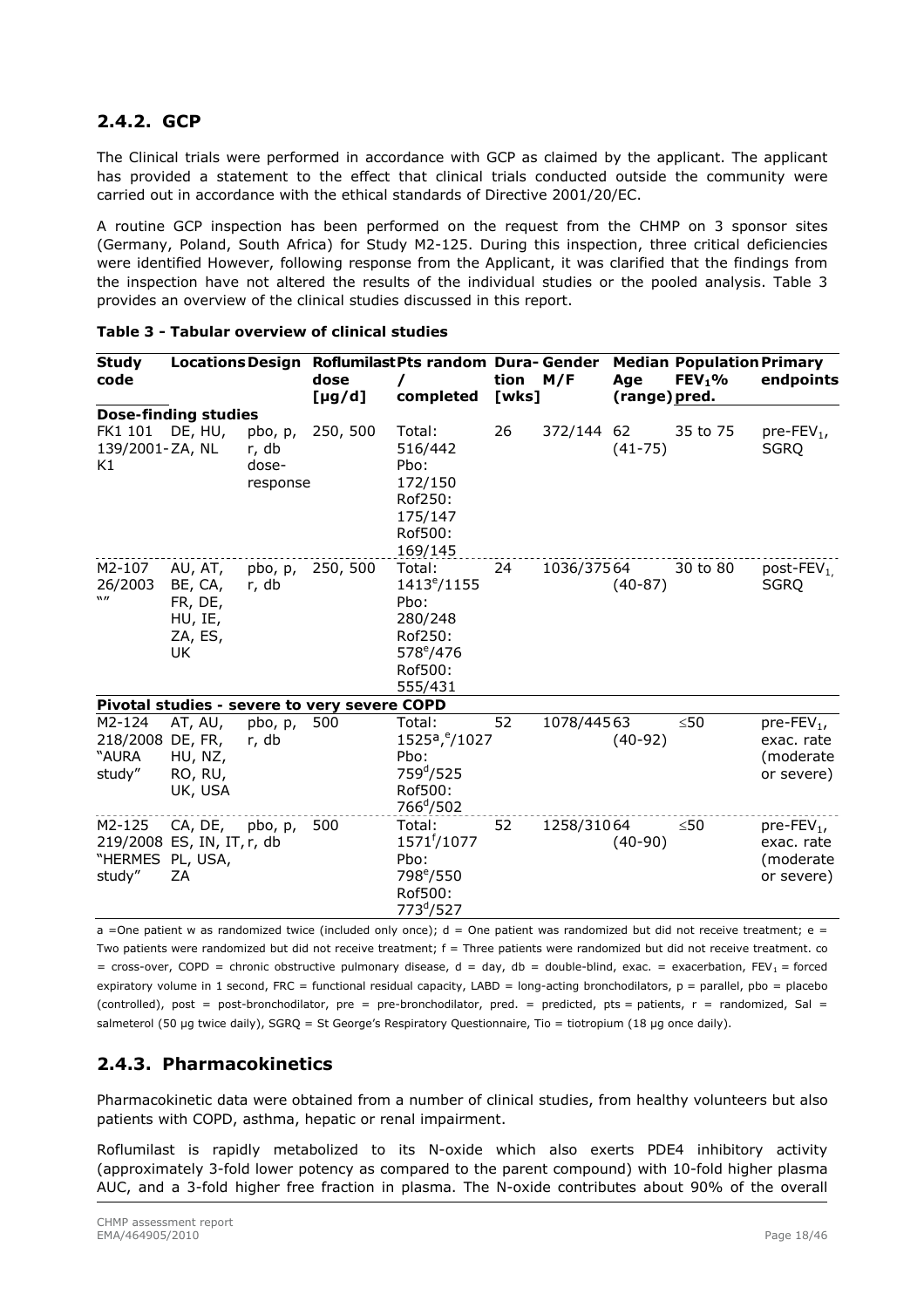PDE4 inhibitory activity and is assumed to contribute largely to the pharmacodynamic activity of roflumilast. To estimate the combined PDE4 inhibitory activities of roflumilast and roflumilast N-oxide, the concept of 'total PDE4 inhibitory activity' (tPDE4i) was established and used to characterize the pharmacokinetics of roflumilast. The tPDE4i accounts for differences in intrinsic PDE4 inhibitory activity, free concentration in plasma, and in-vivo exposures (AUC) of roflumilast and roflumilast Noxide. The calculated tPDE4i was used to evaluate potential precautions and/or dose adjustment requirements in special populations or drug interaction scenarios.

### *2.4.3.1. Absorption*

Absorption following single oral dosing with 500  $\mu$ g roflumilast is rapid, with C<sub>max</sub> occurring within 1 hour for roflumilast. Plateau-like maximum concentrations of the N-oxide metabolite are reached after 8 hours. The mean  $C_{\text{max}}$  of roflumilast and its N-oxide after repeated dosing under fasted conditions are between 5 and 10  $\mu$ g/L and 22 to 43  $\mu$ g/L respectively. Steady-state plasma concentrations following repeated dosing with 500 µg are reached after approximately 4 days and 6 days for roflumilast, and the N-oxide, respectively. The systemic exposure of roflumilast and roflumilast N-oxide increase proportionally after single and repeated roflumilast doses between 250 µg and 1000 µg.

### *2.4.3.2. Distribution*

With a volume of distribution of 2.9 L/kg, binding of roflumilast and its N-oxide to human plasma proteins is approximately 99% and 97%, respectively. Distribution of roflumilast into lipophilic tissues, its potential accumulation and the associated influence of weight on the pharmacokinetics of roflumilast and roflumilast N-oxide is unknown.

Studies in rats with radiolabeled roflumilast indicated low penetration across the blood-brain barrier.

### *2.4.3.3. Elimination*

Roflumilast is extensively metabolized via phase I (CYP450) and phase II (conjugation) reactions. The major metabolite found in human plasma is roflumilast N-oxide and its formation is catalyzed by cytochrome CYP450 3A4 and 1A2, with the former being the major contributor to the N-oxide formation.

Excretion in humans after oral or intravenous administration occurs almost exclusively in the form of roflumilast metabolites and mainly via the kidneys (~70% of the dose). The fecal elimination accounts for approximately 20% of the dose. The effective half-life of roflumilast after a 500 µg dose ranges between 8 and 31 hours; for the N-oxide the terminal half-life ranges from 11 to 47 hours, which favours the once-daily dosing regimen. The total plasma clearance of roflumilast after intravenous administration is slow.

Polymorphisms of cytochrome P450 enzymes appear to have no relevant influence on roflumilast metabolism.

### *2.4.3.4. Dose proportionality and time dependencies*

Dose proportionality can be assumed as the systemic exposure of roflumilast and roflumilast N-oxide increased proportionally after single and repeated roflumilast doses of 250 μg and 500 μg, and after repeated doses of 500 μg, 750 μg and 1000 μg.

### *2.4.3.5. Special populations*

Special populations are assessed based on the concept of the tPDE4i and a population-based pharmacokinetic model. Differences between observed (in studies) and predicted (derived from the model) pharmacokinetics were seen. The population model is based on a comprehensive set of all available pharmacokinetic data. Thus, the model-based values are considered to be more reliable and robust compared to observed values from single studies. A modest variability of both, observed or predicted, roflumilast pharmacokinetics was seen in some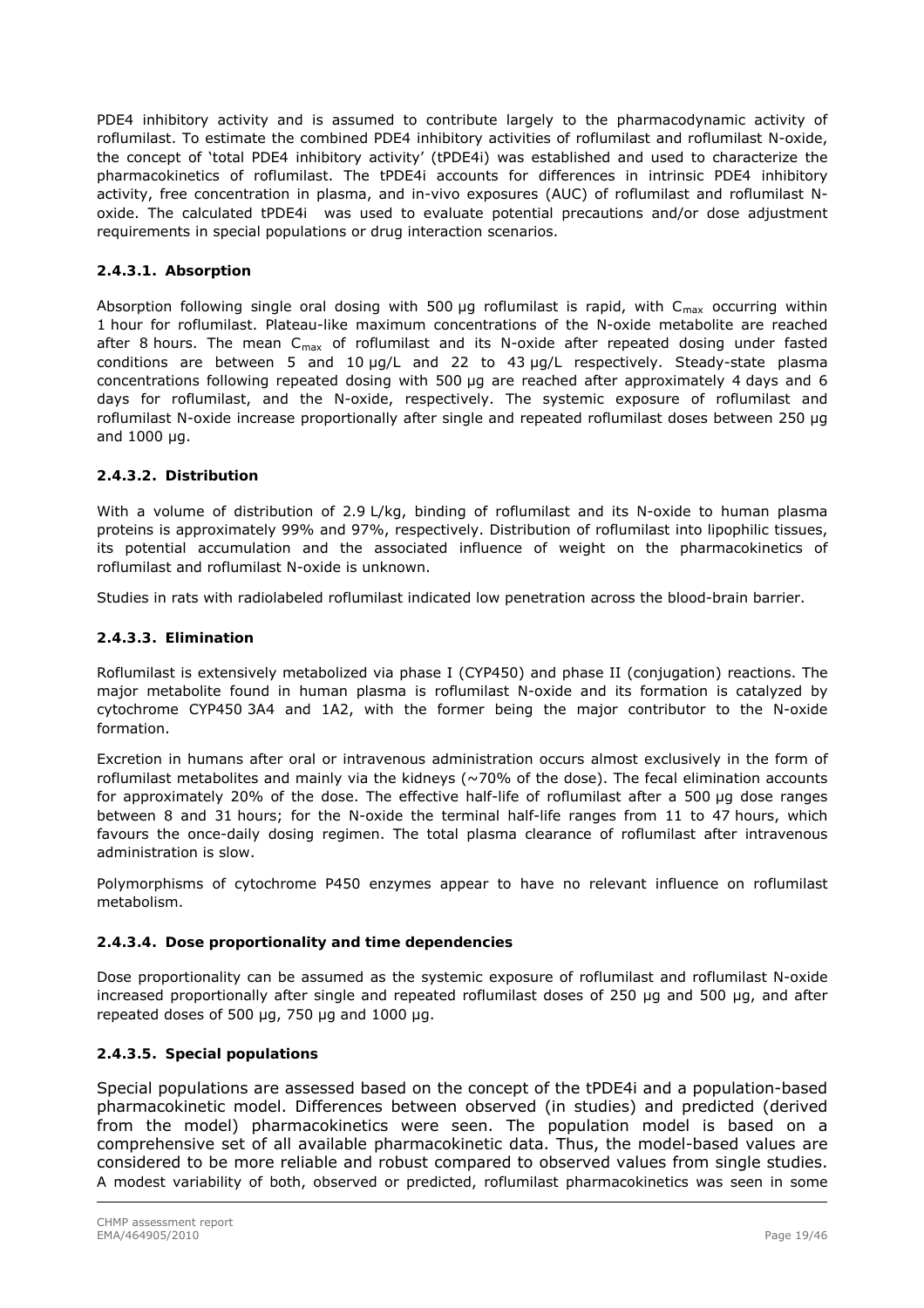populations but none of them is deemed to be of clinical relevance. However, the results obtained in clinical trials in some populations (patients aged  $> 65$  years, patients with a body weight  $< 60$  kg, women) differ significantly from the ones obtained in the pharmacokinetic population model. Hence, the robustness of this model was questioned during the assessment and, at the CHMP's request, the Applicant commits to conduct a clinical program, in the context of the post-marketing randomized controlled study, in order to better characterize the PK profile of roflumilast in populations of particular interest (elderly and very elderly patients, patients with a body weight  $<$  60 kg, women).

### **Gender**

No relevant differences in safety or tolerability between males and females were observed in the pooled data of COPD phase II and III studies. Hence, no dose adjustment is necessary with regard to gender.

#### **Elderly**

The tPDE4i of roflumilast was comparable in young (18 to 45 years) and middle-aged (46 to 64 years) healthy subjects. A 19% higher mean tPDE4i was observed in the elderly (65 years and older) when compared with the young. The population model predicted a 8% to 14% higher tPDE4i of roflumilast in healthy subjects aged 60 years to 80 years compared to those being 40 years of age. No relevant differences in safety or tolerability between age groups were observed in the pooled data of COPD phase II and III studies.

#### **Race**

The population model predicted a 42% and 28% higher 'total PDE4 inhibitory activity' of roflumilast in Blacks and Hispanics, respectively, as compared with Whites. No relevant differences in safety or tolerability between race groups were observed in the pooled data of COPD phase II and III studies.

#### **Impaired liver function**

Based on ex vivo data, a 18% and 87%46% higher mean tPDE4i was observed in patients with liver impairment Child-Pugh A and Child Pugh B, respectively after repeated administration of roflumilast 250 µg QD, compared to healthy controls. Metabolic in-vitro data and simulations suggest doseproportionality between roflumilast 250 µg and 500 µg in patients with liver impairment Child-Pugh A or B. Predictions for the roflumilast 500 µg dose in this population indicate that mean tPDE4i values are similar to those extrapolated from data of the study with the 250 µg dose. As roflumilast is only available in 500µg dose, the use of roflumilast cannot be indicated in this population. The pharmacokinetics of roflumilast in patients with severe liver impairment (Child-Pugh C) has not been evaluated, and therefore its use cannot be recommended in these patients. The SPC adequately reflects this information.

#### **Impaired renal function**

In patients with severe renal impairment, the tPDE4i was 9% lower compared to healthy controls. No differences in safety or tolerability between healthy subjects and patients with renal impairment were observed.

### *2.4.3.6. Pharmacokinetic interaction studies*

### **Inhibition and induction of CYP 3A4**

CYP 3A4 is the main isoenzyme involved in roflumilast metabolism. Its inhibition by repeated doses of erythromycin (moderate CYP 3A4 inhibitor) or ketoconazole (strong CYP 3A4 inhibitor) did not increase tPDE4i of a single dose of roflumilast in healthy male subjects. With rifampicin (strong CYP 3A4 inducer) a 58% lower mean tPDE4i was observed compared to values when roflumilast was given alone.

### **Inhibition and induction of CYP 1A2**

With fluvoxamine (strong CYP 1A2 inhibitor) a 59% higher mean total PDE4 inhibition was observed compared to values when roflumilast was given alone. This is reflected in the SPC.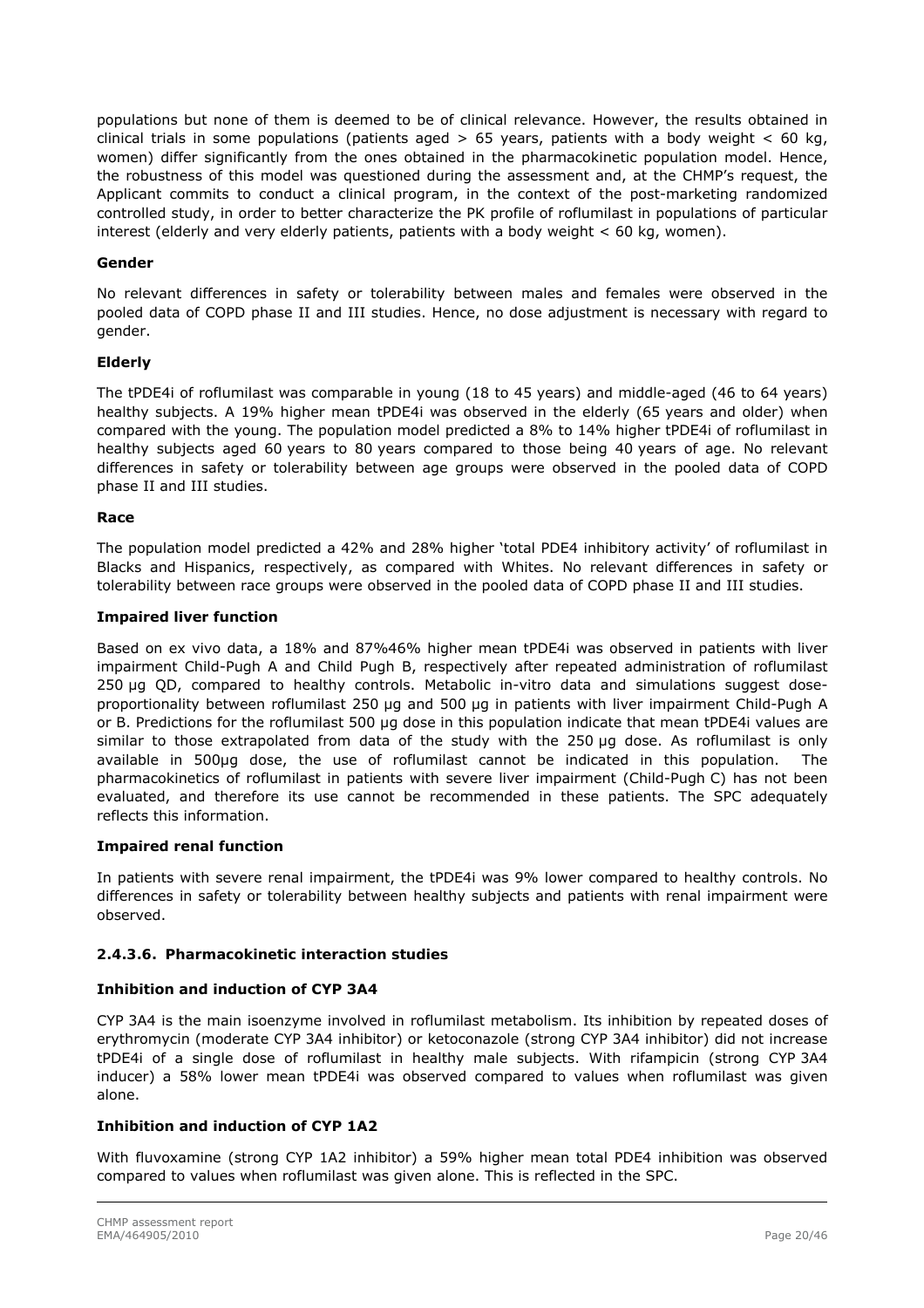Cigarette smoke, a CYP 1A2 inducer, resulted in a 4% lower tPDE4i. Pharmacokinetic population models indicated a 19% lower tPDE4i in smoking healthy subjects compared to non-smoking ones.

Theophylline, a CYP 1A2 substrate, did not change total PDE4 inhibition.

### **Co-medications**

An increase of the tPDE4i of roflumilast by 47% and 25% was observed after co-administration of cimetidine (weak CYP 1A2 and 3A4 inhibitor) and enoxacin (moderate CYP 1A2 inhibitor and weak CYP 3A4 inhibitor), respectively. These increases are not assumed to result in clinically relevant interactions; however, these data are included in the SPC.

No pharmacokinetic interaction of roflumilast with digoxin (substrate for P-glycoprotein, membranelocalized drug transport mechanism) was demonstrated.

Co-administration of an antacid containing [aluminium hydroxide](http://en.wikipedia.org/wiki/Aluminium_hydroxide) and [magnesium hydroxide](http://en.wikipedia.org/wiki/Magnesium_hydroxide) which increased gastric pH, did not affect tPDE4i. Consequently roflumilast absorption is unlikely to be influenced by gastric pH.

No relevant pharmacokinetic interaction was observed with inhaled salbutamol, formoterol, budesonide, oral theophylline, montelukast, digoxin, warfarin, sildenafil, and midazolam.

A slight increase of tPDE4i was noted with a hormonal oral contraceptive (gestodene, ethinylestradiol).

These data are included in the SPC.

#### *2.4.3.7. Pharmacokinetics using human biomaterials*

An in vitro program was conducted to assess the inhibitory potential of roflumilast and its N-oxide on major human liver CYP450 enzymes (CYP 1A2, 2A6, 3A4/5, 4A9/11, 2B6, 2C8, 2C9, 2C19, 2D6, 2E1). There was either no inhibition, or inhibition was only seen at concentrations more than 100-times higher than the maximum plasma levels at therapeutic doses. In cultured human hepatocytes, roflumilast did not cause induction of CYP 1A2, 2A6, 3A4/5, 2C9, or 2C19 and only a week induction of CYP 2B6.

### **2.4.4. Pharmacodynamics**

The therapeutic rationale to develop roflumilast as treatment of COPD is mainly based on the chronic inflammatory nature of the disease. In in vitro and in vivo non-clinical studies, roflumilast and its Noxide demonstrated potent anti-inflammatory activities, which are expected to have implications on the inflammatory processes of the disease. Both compounds modulated the mediator release from neutrophils, eosinophils, monocytes, macrophages, dendritic cells, CD4+ and CD8+ T-cells at concentrations achieved in human plasma with therapeutic doses. The pharmacodynamic effects of roflumilast in humans have been assessed using various biochemical markers and surrogate indicators of anti-inflammatory activity.

#### *2.4.4.1. Mechanism of action*

*In-vitro* studies have shown that roflumilast and roflumilast N-oxide selectively and potently inhibit PDE4 activity. The synthesis of leukotriene B4, interleukins (IL-2, IL-4, IL-5), interferon  $\gamma$ , and tumor necrosis factor  $\alpha$  (TNF $\alpha$ ), as well as the formation of reactive oxygen species in human leukocytes were reduced by both compounds. In addition to its anti-inflammatory activity, roflumilast increased ciliary beat frequency in proximal as well as distal airways in vitro, demonstrating its potential to improve mucociliary clearance of the lungs.

Assessment of biomarkers in blood, sputum, and BALF were used to provide evidence of the *in-vivo* anti-inflammatory effects of roflumilast and confirm results of *in-vitro* and animal studies. Roflumilast significantly reduced the influx of absolute numbers of neutrophils, eosinophils, and total cells into airways. In COPD patients, the reduced influx of cells into airways was paralleled by a decrease of TNFα formation (in whole blood ex vivo after in-vitro LPS stimulation).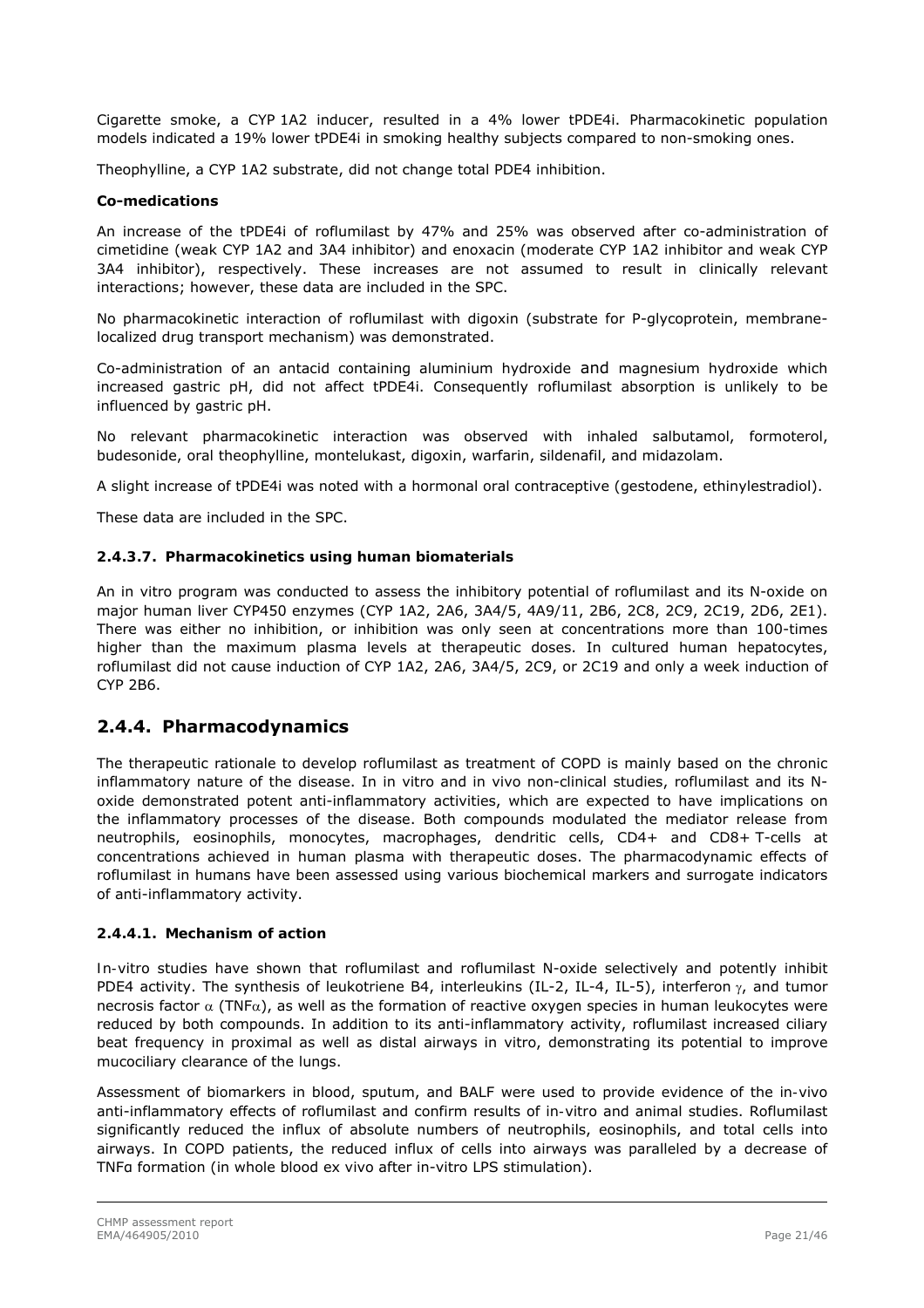The relationship between roflumilast plasma concentrations and effect has not been fully addressed. The tPDE4i concept should be further explored, especially to evaluate its impact on efficacy and safety and to help to establish treatment recommendations for at least black, non-smoking females, potent CYP1A2 inhibitors and dual 1A2-3A4 inhibitors in the SPC. Hence, at the CHMP's request, the Applicant committed to conduct a clinical program, in the context of the post-marketing randomized controlled study, in order to further characterize the PK/PD relationship of Daxas, in terms of both efficacy and relevant safety aspects especially in populations of special safety concern as listed above.

### *2.4.4.2. Primary and Secondary pharmacology*

The pharmacodynamic effects of roflumilast on the abnormal inflammatory response observed in COPD, have been explored not only considering lung function variables (e.g. FEV1) or the effect on exacerbations, but evaluating various biochemical markers and surrogate indicators of antiinflammatory activity, including TNF $\alpha$  formation, presence of inflammatory cells in sputum and in broncho-alveolar lavage fluid (BALF). The inference of the effects of roflumilast based on biochemical markers and surrogate indicators of inflammation, though showed a positive trend in some of the tests, failed to show consistency across all the different evaluations, especially in the in vivo tests performed in healthy volunteers that measured TNF $\alpha$  levels in BALF and blood. Only as a result of a post-hoc analysis, the absolute inflammatory cell numbers were proven to be reduced in sputum, while differential cell counts used to measure changes in the inflammatory indexes did not show significant differences.

A thorough QT/QTc study was performed in which administration of roflumilast up to 1,000 μg once daily for 14 days had no effect on the QTc interval. Cardiac findings after the administration of roflumilast in this study do not seem to raise safety concerns.

### **2.4.5. Clinical efficacy**

#### *2.4.5.1. Dose response study(ies)*

Two dose-finding studies (Study FK1 101 and M2-107) were conducted. Roflumilast was used at doses of 250 μg and 500 μg in these studies as both doses were shown to be safe and well tolerated in phase I studies.

#### **Study FK1 101**

This dose ranging study was a double blind, evaluation of the safety and efficacy of placebo, roflumilast 250 μg and 500 μg, in COPD. The trial duration was 26 weeks. Eligible patients were 40– 75 years old, with an FEV<sub>1</sub> of 35% to 75% predicted normal, and no more than 12% response (FEV<sub>1</sub>) to salbutamol. They had a history of at least ten pack-years cigarette smoking and stable disease as indicated by lack of change in spirometry in the two-week baseline run-in period. Patients with concurrent disease likely to interfere with study procedures were excluded.

Patients were allowed to use rescue inhaled salbutamol and inhaled anticholinergics at constant dose; other common COPD treatments were not allowed during the study.

The primary efficacy criteria were change from baseline in pre-bronchodilator-FEV<sub>1</sub> and in the St. George's Respiratory Questionnaire (SGRQ) total score.

The primary analysis was on the ITT population and the comparison of roflumilast 500 µg to placebo.

Changes in the primary endpoints within treatment groups, including placebo (baseline to end point), were observed; however, the between treatment differences were not statistically different. This is probably due to insufficient statistical power.

#### **Study M2-107**

The study design was similar to Study FK1 101. However, Study M2-107 was larger than Study FK1 101 and included a more representative COPD patient population.

Compared to placebo, there was a statistically significant increase in pre- and post-bronchodilator FEV1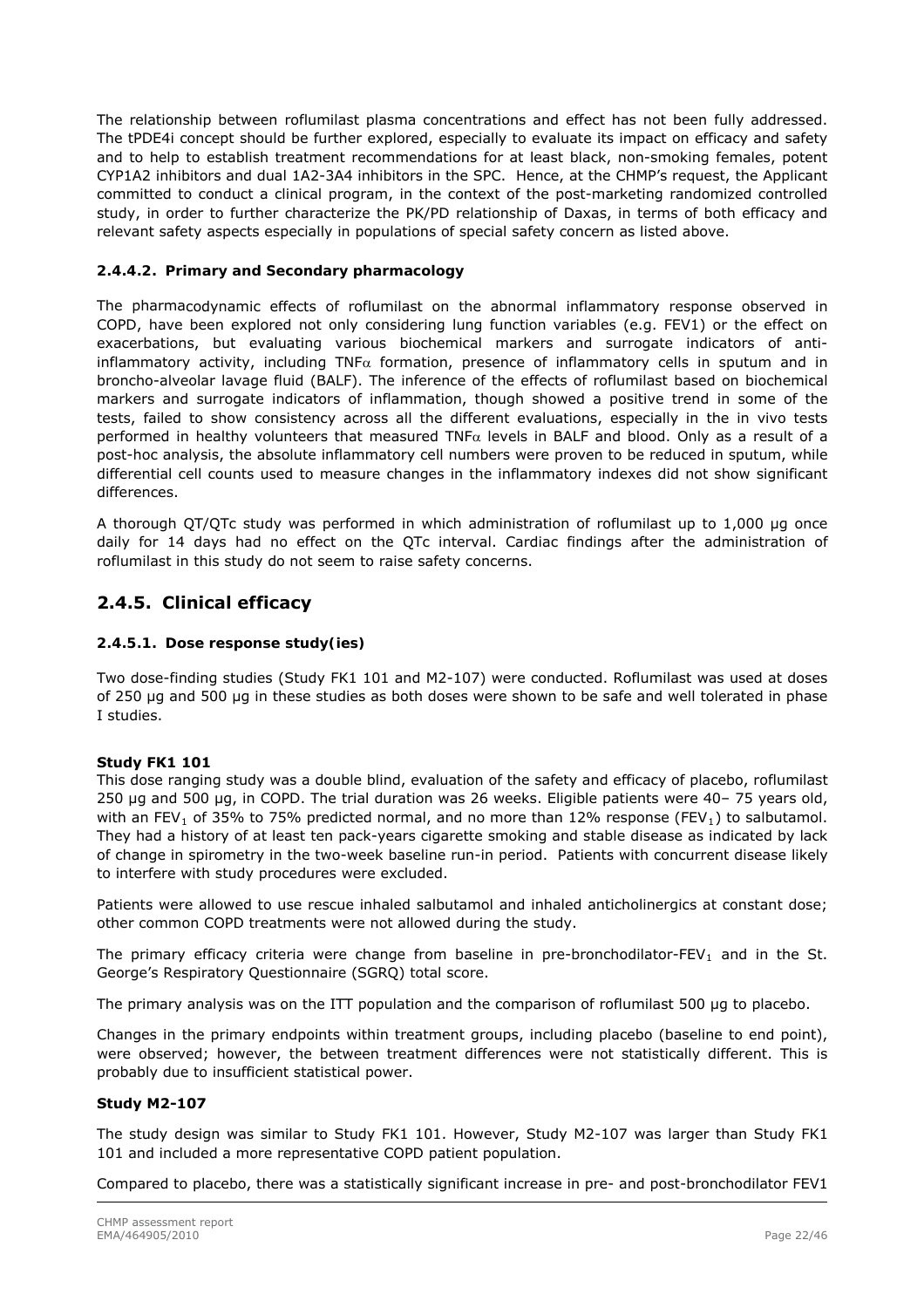with both roflumilast doses at end of treatment. The Jonckheere-Terpstra test demonstrated a significant dose-response relationship (ie. higher increases with higher doses) for both primary endpoints, post-bronchodilator FEV1 ( $p < 0.0001$ ) and the SGRO total score ( $p = 0.0485$ ) (two-sided test). A dose ordering with a higher response to the 500 μg dose was also seen for the number of mild, moderate, or severe exacerbations per patient ( $p = 0.0059$ , 2-sided; Jonckheere-Terpstra test).

### *2.4.5.2. Main studies*

This application is based on two pivotal phase III studies (M2-124, M2-125) in a total of 3,096 patients with severe to very severe COPD associated with chronic bronchitis and a history of exacerbations. Both studies were 52-week, double-blind, placebo-controlled studies evaluating roflumilast 500 μg QD.

### **2.4.5.2.1. Methods**

### **2.4.5.2.1.1. Study Participants**

### **Diagnosis and main criteria for inclusion:**

The main inclusion criteria were the following: age  $\geq$  40 years; patients with a history of COPD for at least 12 months as defined in the ATS (American Thoracic Society) / ERS (European Respiratory Society) consensus statement and chronic productive cough for 3 months in each of the 2 years prior to baseline visit V0 (if other causes of productive cough had been excluded); FEV1 / FVC (Forced vital capacity) ratio (post-bronchodilator)  $\leq$  70%; FEV1 (post-bronchodilator)  $\leq$  50% of predicted; at least one documented COPD exacerbation (as defined by the need for oral or parenteral glucocorticosteroid intake and/or hospitalization) within one year prior to study baseline visit V0; current smoker or former smoker (smoking cessation at least one year ago) with a smoking history of at least 20 pack years. Patients with emphysema only and patients with moderate COPD disease (those populations not responding to roflumilast in the earlier one-year supportive studies) were not planned to be included in pivotal trials M2-124 and M2-125.

### **Exclusion criteria**

Pregnant and lactating females as well as patients with a diagnosis of relevant lung disease were excluded.

### **2.4.5.2.1.2. Treatments**

The two pivotal studies M2-124 and M2-125 included a run-in period of 4 weeks followed by a doubleblind treatment period of 52 weeks, in which patients received roflumilast 500 µg or placebo tablets of identical appearance, orally, once-daily. Please refer to figure 1 for study details.

### **Figure 1 - Flow-chart of visits during pivotal studies M2-124 and M2-125**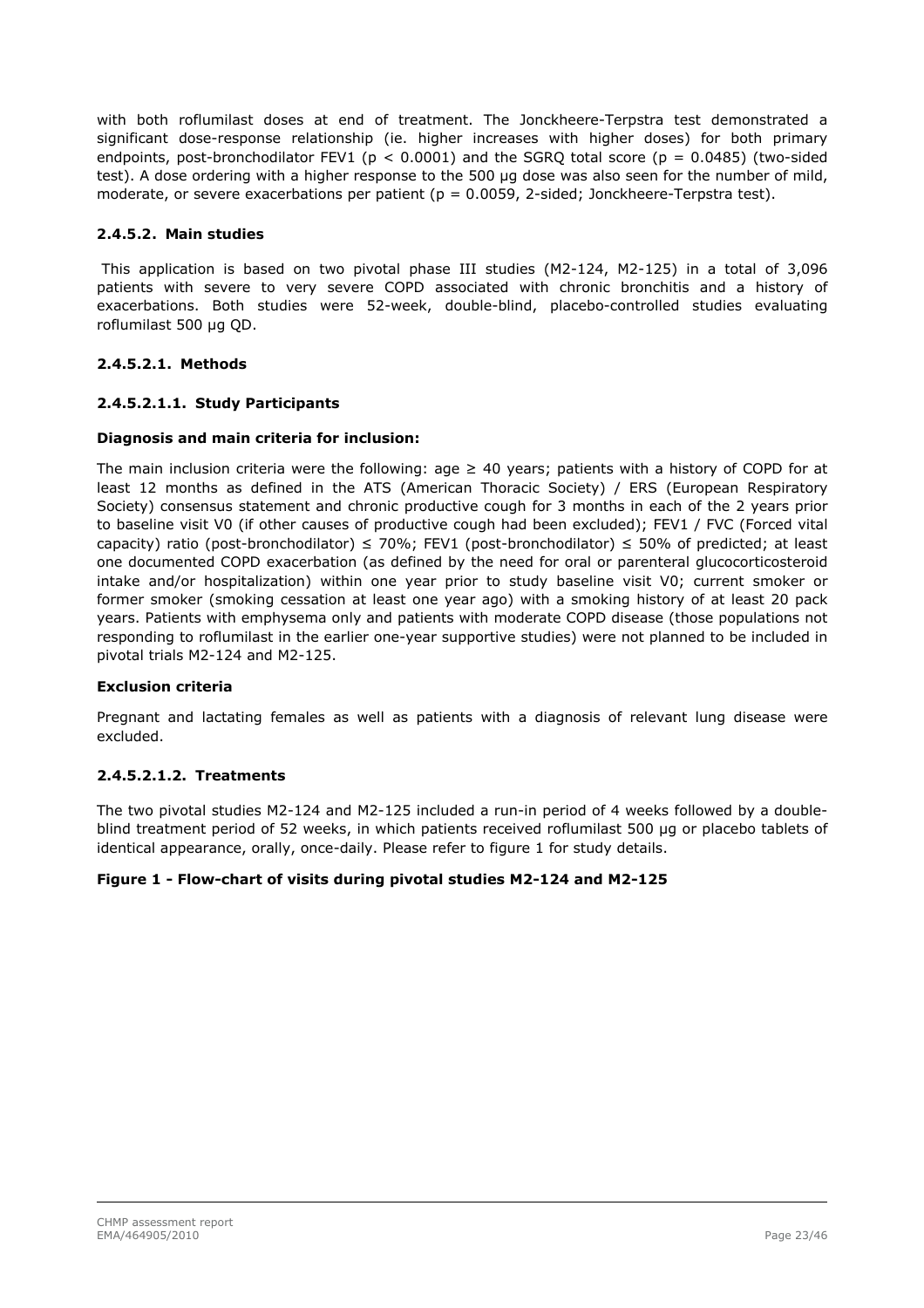

Concomitant medications allowed during the treatment period included Short-acting  $\beta$ 2-agonists (SABAs), long-acting β2-agonists (LABAs) and short-acting anticholinergics(SAMAs) (only if patients were not taking LABAs). Inhaled corticosteroid (ICS) or oral glucocorticosteroids were not allowed during the maintenance treatment; however, they were allowed to treat the exacerbations. Oral  $\beta$ 2agonists, long-acting anticholinergics (LAMAs), theophylline, lipoxygenase inhibitors and leukotriene antagonists were prohibited during the studies.

### **2.4.5.2.1.3. Objectives**

- o To investigate the effect of 500 µg roflumilast od (once daily) on exacerbation rate, lung function, COPD symptoms, dyspnoea, health related quality of life and health care resource use;
- o To investigate the safety and tolerability of roflumilast.

These objectives are considered appropriate for the purpose of investigating the efficacy and safety of a new compound in patients with COPD.

### **2.4.5.2.1.4. Outcomes/endpoints**

### **(Co) primary efficacy endpoints:**

- o Mean change from baseline (V2) during the treatment period in pre-bronchodilator FEV1.
- o Mean rate of COPD exacerbations requiring oral or parenteral corticosteroids (moderate), or requiring hospitalization, or leading to death (severe), per patient per year.

### **Secondary key endpoints of efficacy:**

- o Mean change in post-bronchodilator FEV1 from baseline (V2) to each post-randomization visit during the treatment period.
- o Time to mortality due to any reason.
- o Natural log-transformed CRP (C-reactive protein) [mg/L] (mean change from baseline (V2) to last scheduled study visit).
- o Mean transition dyspnea index (TDI) focal score during the treatment period.

### **2.4.5.2.1.5. Sample size**

The sample size calculation was based on the assumption of a rate of 1.25 moderate-/severe exacerbations in the placebo group, a reduction of 20% with roflumilast 500 µg and an overdispersion factor of 2.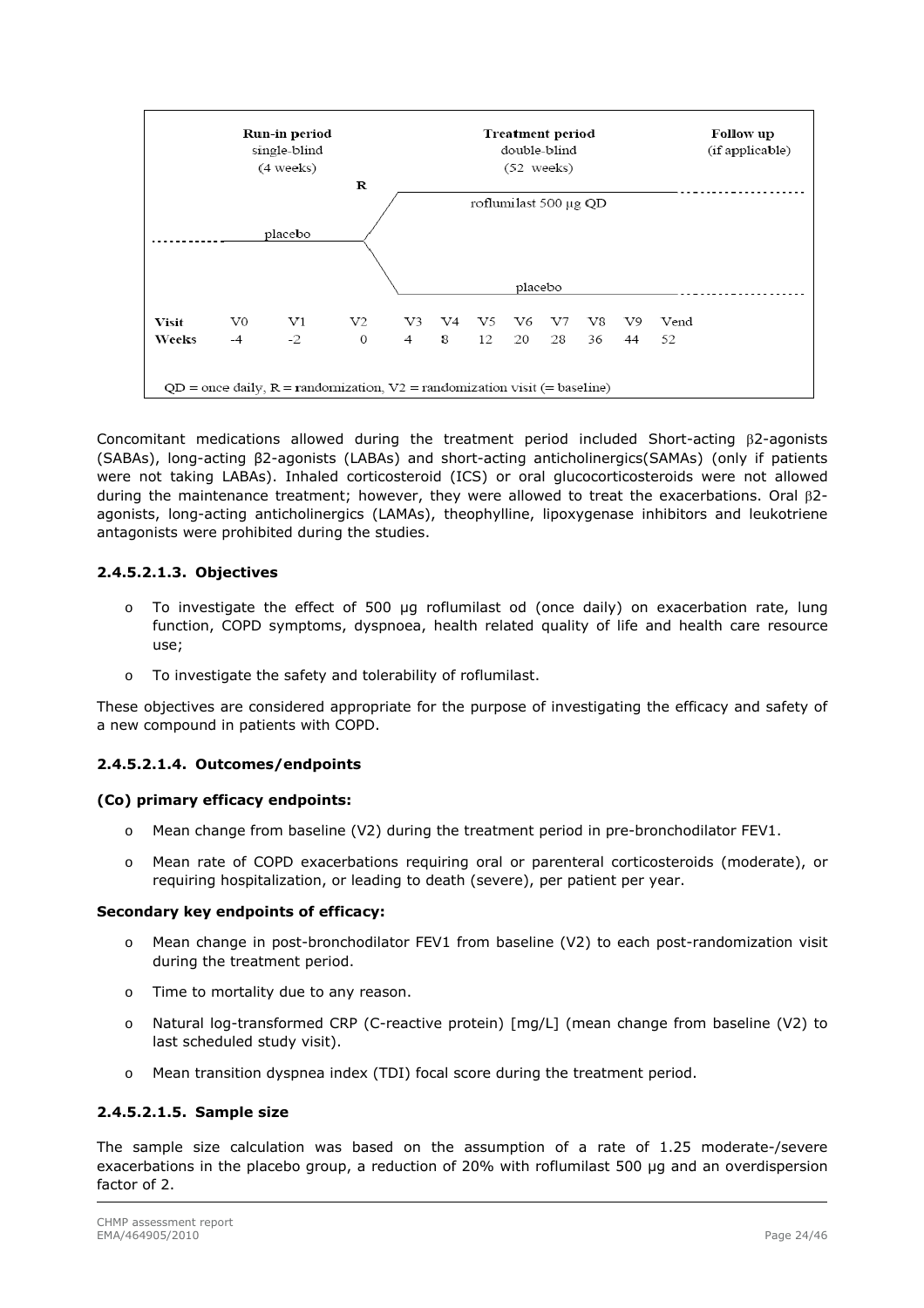### **2.4.5.2.1.6. Randomisation**

The randomisation methods included a randomisation schedule based on a computer generated randomisation list and stratification by smoking status and pre-treatment with LABA to ensure a balanced randomisation of patients in each subgroup.

### **2.4.5.2.1.7. Blinding (masking)**

Blinding was achieved by supplying roflumilast and placebo tablets of identical appearance (both white to off-white tablets, packed in blister packs containing 10 tablets) and secondly, by means of codelabelling of the study medication.

### **2.4.5.2.1.8. Statistical methods**

The two primary variables were tested in a hierarchical manner with a two-sided test using a significance level of 5%, and pre-bronchodilator FEV1 being tested first, on an ITT basis. If the first primary endpoint proved to be significant, the second primary endpoint, rate of moderate/severe exacerbations, was tested. For the primary analysis of the primary endpoint "pre-bronchodilator FEV1" a repeated measurements analysis of covariance (ANCOVA) model was used. For the "rate of moderate/severe COPD exacerbations" a Poisson regression model with time-in-study as an offset variable (correction for the time a patient was in the study) was used. The following factors and covariates were included in the model: treatment, country (or region), smoking status, baseline FEV1 % predicted, concomitant LABA treatment, gender and age. The Pearson Chi-Square correction for scale was applied, in order to account for potential overdispersion resulting from lack of independence of the events and/or zero inflation.

### **2.4.5.2.2. Results**



#### **Figure 2 - Patients disposition in pivotal studies M2-124 and M2-125**

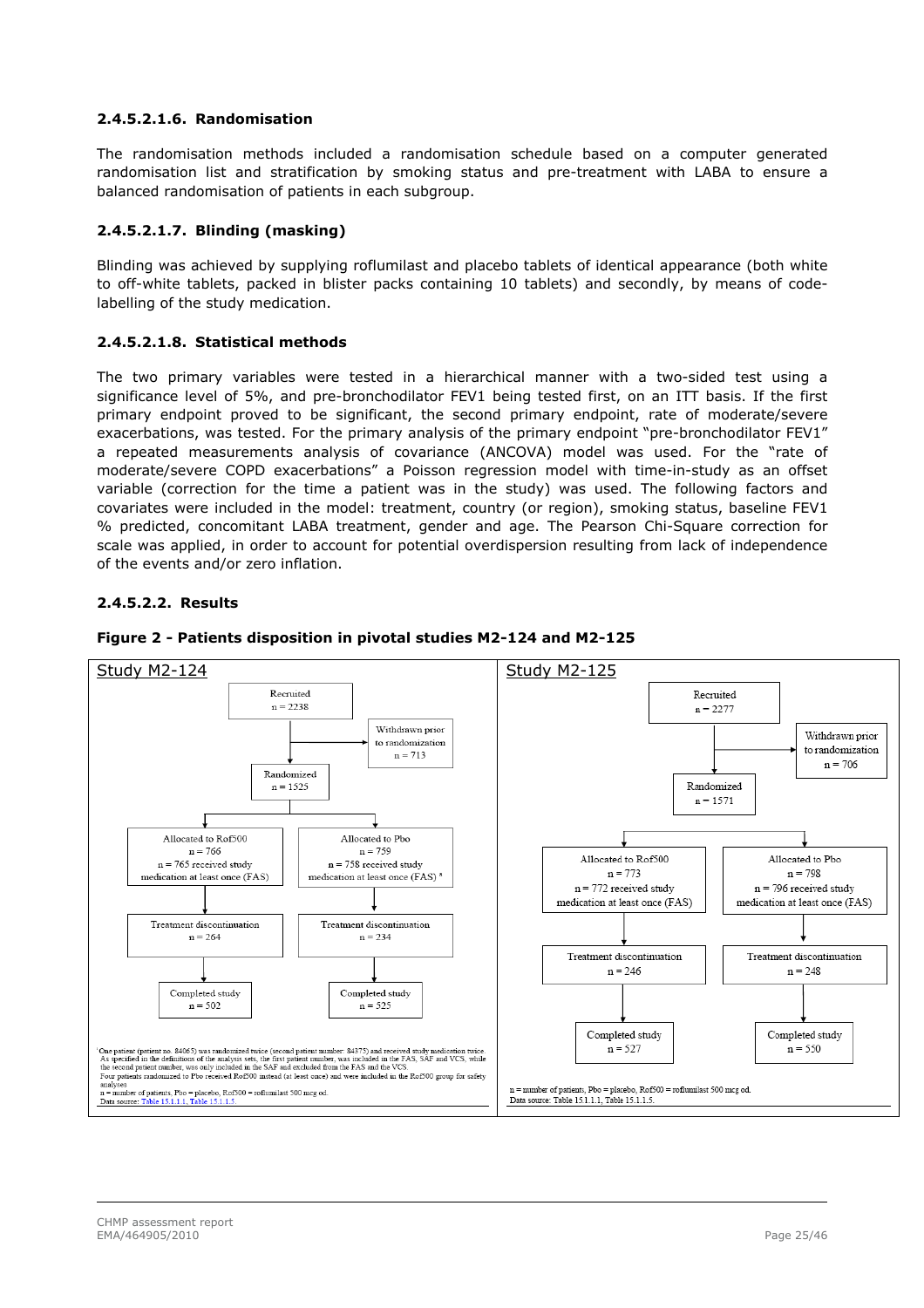### **2.4.5.2.2.1. Recruitment**

**Study M2-124:** The clinical phase of the study lasted from 27/02/2006 (first patient in) to 07/07/2008 (last patient out). A total of 2238 patients were recruited at 246 centres in 6 country pools (Australia/New Zealand/United Kingdom, Austria/Germany, France, Hungary/Romania, Russia and USA).

**Study M2-125:** The clinical phase of the study lasted from 02/03/2006 (first patient in) to 29/04/2008 (last patient out). A total of 2277 patients were recruited at 221 centres in 7 country pools (Canada, Germany, India, Italy/Spain, Poland, South Africa and USA)

### **2.4.5.2.2.2. Baseline data**

Demographic characteristics are summarised in table 4.

**Table 4 Demography - Studies M2-124, M2-125, and pivotal COPD studies pool** 

| Study or<br>pool | Treat-<br>ment | N    | Age [years]<br>Median | Range     | Age $>65$<br>[N (%) <sup>a</sup> ] | Male<br>[N (%) <sup>a</sup> ] | <b>Cur. Smoker</b><br>[N (%) <sup>a</sup> ] | BMI [kg/m <sup>2</sup> ] <sup>b</sup><br>Mean $\pm$ SD |
|------------------|----------------|------|-----------------------|-----------|------------------------------------|-------------------------------|---------------------------------------------|--------------------------------------------------------|
| M2-124           | Placebo        | 758  | 63                    | $40 - 92$ | 312 (41)                           | 538 (71)                      | 361 (48)                                    | $26.0 \pm 5.5$                                         |
|                  | Rof500         | 765  | 63                    | 40-89     | 316 (41)                           | 540 (71)                      | 365 (48)                                    | $26.4 \pm 5.5$                                         |
| M2-125           | Placebo        | 796  | 65                    | 40-90     | 359 (45)                           | 648 (81)                      | 282 (35)                                    | $25.4 \pm 5.9$                                         |
|                  | Rof500         | 772  | 64                    | 40-90     | 343 (44)                           | 610 (79)                      | 270 (35)                                    | $25.2 \pm 6.2$                                         |
| $124 + 125$      | Placebo        | 1554 | 64                    | 40-92     | (43)<br>671                        | 1186                          | 643 (41)                                    | $25.7 \pm 5.7$                                         |
| pool             | Rof500         | 1537 | 64                    | 40-90     | 659 (43)                           | (76)                          | 635 (41)                                    | $25.8 \pm 5.9$                                         |
|                  |                |      |                       |           |                                    | 1150                          |                                             |                                                        |
|                  |                |      |                       |           |                                    | (75)                          |                                             |                                                        |

<sup>a</sup> Percentages (rounded to the nearest integer) are based on the total number of patients in a treatment group.<br><sup>b</sup> Measurement at randomization **b** Measurement at randomization.

 $BMI = body$  mass index, COPD = chronic obstructive pulmonary disease, Cur. = current, FAS = full analysis set, N = number of patients,  $Rof500 = 500$  µg roflumilast once daily,  $SD =$  standard deviation.

Demographic characteristics were comparable for the roflumilast and placebo treatment groups in both individual studies and the pooled analyses. The majority of patients were White (≥71%). The proportion of patients of other races was generally below 5% with the exception of Asians, which comprised 23% of patients in Study M2-125 and 12% in the pooled analysis.

Baseline values for lung function and COPD severity were similar in both treatment groups of the two individual studies, of the pooled analysis, and across studies and pooled analyses.

Previous COPD treatment are summarised in Table 5.

| Study or     | N    | Number of $(%)^a$ of patients |                                                                                                                                    |             |             |             |             |                  |  |  |  |  |  |
|--------------|------|-------------------------------|------------------------------------------------------------------------------------------------------------------------------------|-------------|-------------|-------------|-------------|------------------|--|--|--|--|--|
| Pool         |      | <b>SABA</b>                   | ICS <sup>b</sup>                                                                                                                   | Comb. CS    | LAMA        | <b>ICS</b>  | <b>LABA</b> | <b>Xanthines</b> |  |  |  |  |  |
| Treat.       |      | (ih)                          | (incl. comb)                                                                                                                       | +LABA (ih)  | (ih)        | (only)      | (ih)        |                  |  |  |  |  |  |
| M2-124       |      |                               |                                                                                                                                    |             |             |             |             |                  |  |  |  |  |  |
| Placebo      | 758  | 464 (61)                      | 335 (44)                                                                                                                           | 331 (44)    | 234 (31)    | 169 (22)    | 150 (20)    | 153 (20)         |  |  |  |  |  |
| Rof500       | 765  | (66)<br>501                   | 338<br>(44)                                                                                                                        | 336 (44)    | (31)<br>238 | 175 (23)    | 143 (19)    | 165 (22)         |  |  |  |  |  |
| M2-125       |      |                               |                                                                                                                                    |             |             |             |             |                  |  |  |  |  |  |
| Placebo      | 796  | 475 (60)                      | 322 (41)                                                                                                                           | (34)<br>267 | 168<br>(21) | (25)<br>201 | 215(27)     | (29)<br>227      |  |  |  |  |  |
| Rof500       | 772  | 462 (60)                      | 312 (40)                                                                                                                           | 285 (37)    | (22)<br>168 | (25)<br>192 | 206 (27)    | 220 (29)         |  |  |  |  |  |
| 124+125 pool |      |                               |                                                                                                                                    |             |             |             |             |                  |  |  |  |  |  |
| Placebo      | 1554 | (60)<br>939                   | 657<br>(42)                                                                                                                        | (39)<br>598 | (26)<br>402 | (24)<br>370 | 365 (24)    | 380 (25)         |  |  |  |  |  |
| Rof500       | 1537 | 963<br>(63)                   | 650<br>(42)                                                                                                                        | 621<br>(40) | (26)<br>406 | 367<br>(24) | 349 (23)    | 358 (25)         |  |  |  |  |  |
|              |      |                               | Those medications are listed which were reported by at least 25% of patients in any treatment group and within 4 weeks prior study |             |             |             |             |                  |  |  |  |  |  |

#### **Table 5 - Frequently used previous respiratory medication - Studies M2-124, M2-125, and pivotal COPD studies pool (FAS)**

to entry.

a percentages (rounded to the nearest integer) are based on the total number of patients in a treatment group.

<sup>a</sup> Percentages (rounded to the nearest integer) are based on the total number of patients in a treatment group.<br><sup>b</sup> Includes: ICS only, inhaled combinations of corticosteroids and LABAs, and inhaled combinations of cortic COPD = chronic obstructive pulmonary disease, comb. = combination, CS = corticosteroid, FAS = full analysis set, ICS = inhaled corticosteroid, ih = inhaled, incl. = including, LAMA = long-acting muscarinic agonist = long-acting anticholinergic, LABA = longacting β<sub>2</sub>-agonist, N = number of patients, Rof500 = 500 µg roflumilast once daily, SABA = short-acting β<sub>2</sub>-agonist. Treat. = treatment.

Concomitant COPD treatment are summarised in Table 6.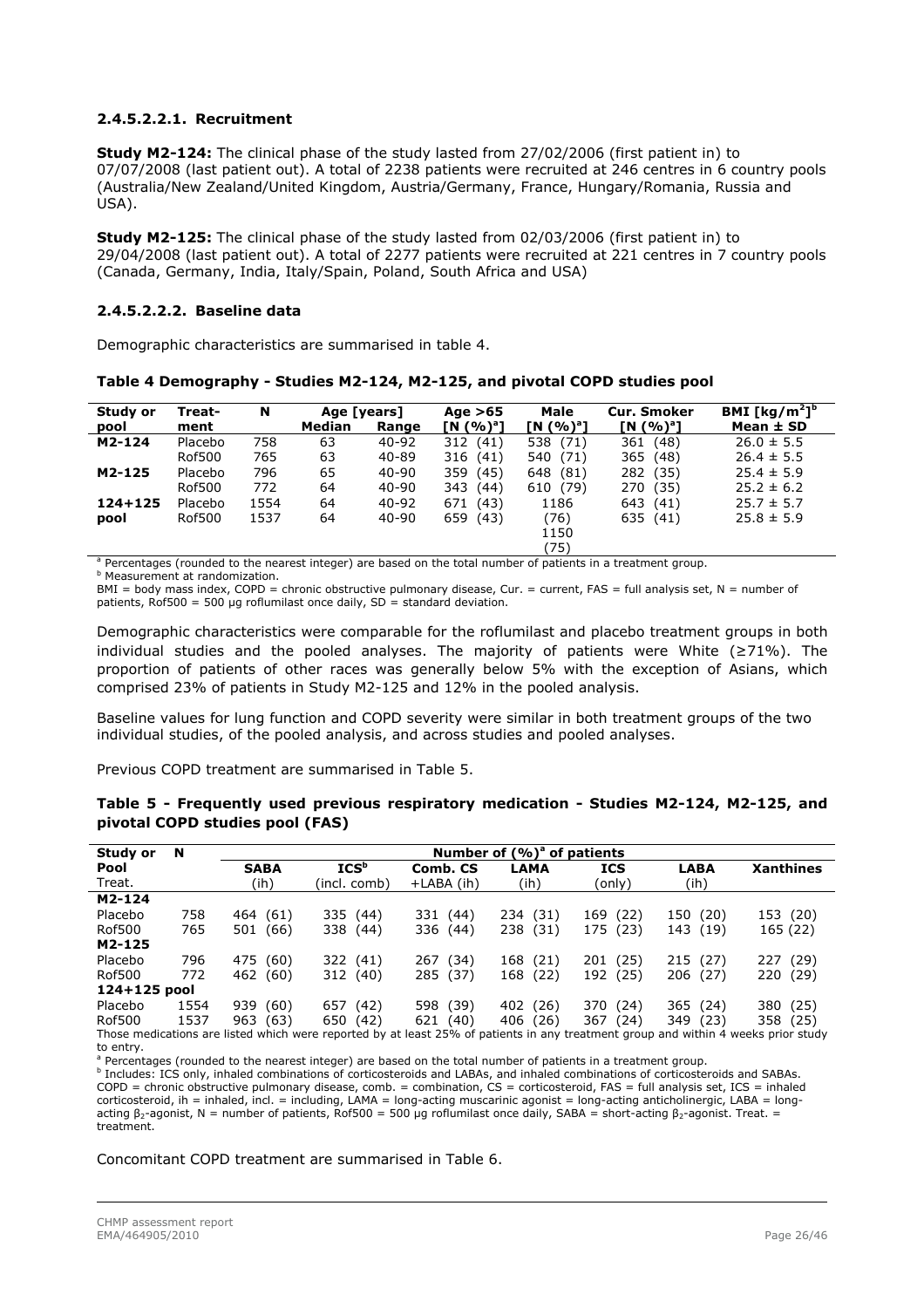| Study or    | Treat-        | N    | Number of $(%)^a$ of patients |                            |                   |             |                         |             |  |  |  |  |
|-------------|---------------|------|-------------------------------|----------------------------|-------------------|-------------|-------------------------|-------------|--|--|--|--|
| Pool        | ment          |      | <b>SABA</b>                   | $\mathsf{CS}^{\mathsf{b}}$ | LABA <sup>c</sup> | LABA        | <b>SAMA<sup>d</sup></b> | <b>SAMA</b> |  |  |  |  |
|             |               |      | (ih)                          | (excl. ih)                 | (incl. comb.)     | (ih)        | (incl.                  | (ih. only)  |  |  |  |  |
|             |               |      |                               |                            |                   |             | comb.)                  |             |  |  |  |  |
| M2-124      | Placebo       | 758  | 753 (99)                      | 409 (54)                   | 385 (51)          | 342 (45)    | 268 (35)                | 245 (32)    |  |  |  |  |
|             | <b>Rof500</b> | 765  | 761 (>99)                     | (49)<br>377                | 378<br>(49)       | 339 (44)    | 266 (35)                | 240 (31)    |  |  |  |  |
| M2-125      | Placebo       | 796  | 791 (99)                      | 456 (57)                   | 408 (51)          | 351 (44)    | 348 (44)                | 324 (41)    |  |  |  |  |
|             | <b>Rof500</b> | 772  | 769 (>99)                     | 404 (52)                   | 371<br>(48)       | 329 (43)    | 322 (42)                | 297 (39)    |  |  |  |  |
| $124 + 125$ | Placebo       | 1554 | 1544 (99)                     | 865 (56)                   | (51)<br>793       | 693 (45)    | 616 (40)                | 569 (37)    |  |  |  |  |
| pool        | <b>Rof500</b> | 1537 | 1530 (>99)                    | 781 (51)                   | 749<br>(49)       | 668<br>(44) | 588<br>(38)             | 537 (35)    |  |  |  |  |

### **Table 6 - Frequently used concomitant respiratory medication - Studies M2-124, M2-125, and pivotal COPD studies pool (FAS)**

Those medications are listed which were reported by at least 20% of patients in any treatment group. **Please note that concomitant medication includes all medication independent of the length of time they were administered ie whether they were taken only once or over an extended time period.** 

<sup>a</sup> Percentages (rounded to the nearest integer) are based on the total number of patients in a treatment group.<br><sup>b</sup> Other than inhaled or nasal applications. Cancilludes patients who used LABAs only and inhaled combinatio corticosteroids and LABAs. a Includes patients who used inhaled SAMAs only and combinations of inhaled SAMAs and SABAs. COPD = chronic obstructive pulmonary disease, comb. = combination, CS = corticosteroids, excl. = excluding, FAS = full analysis set, ih = inhaled, incl. = including, LABA = long-acting β<sub>2</sub>-agonist, N = number of patients, Rof500 = 500 µg roflumilast once daily, SABA = short-acting  $\beta_2$ -agonist, SAMA = short-acting muscarinic agonist = short-acting anticholinergic.

The percentage of patients having taken acetylcysteine or smoking cessation drugs during the pivotal studies was small. Only few patients reported change in smoking status. These characteristics were balanced between groups.

The percentage of patients completing the study (around 70%) or discontinuing prematurely (around 30%) was comparable between treatment groups, both within the individual studies and among studies. In both pivotal studies, patients on roflumilast withdrew the study due to AEs earlier and to a higher extent than those on placebo. On the contrary, withdrawal rates due to COPD exacerbation in patients receiving placebo were higher than that of patients on roflumilast.

### **2.4.5.2.2.3. Outcomes and estimation**

### **Primary endpoints**

### Pre-FEV1:

The LSMean changes in pre-bronchodilator FEV1 showed increases in the roflumilast by 40 mL and decreases in the placebo group by 9 mL during the treatment period (M2-124 and M2-125 pool), with a mean difference by 48 ml (95%CI: 35 to 62;  $p < 0.0001$ ). The results were consistent in both pivotal studies (differences by 39 ml and 58 ml in favour of roflumilast versus placebo in studies M2-124 and M2-125 respectively).

Roflumilast significantly improved pre-bronchodilator FEV1 %predicted as compared to placebo in pivotal studies M2-124 and M2-125. Please refer to Table 7.

#### **Table 7 - Change from baseline to end of treatment in pre-bronchodilator FEV1 [L] (primary endpoint) - Studies M2-124, M2-125, and pivotal COPD studies pool (ITT, rep. measures)**

| Study or    | <b>Treatment</b> | n    | <b>Baseline</b> | <b>Change from baseline</b> |                  |               | Difference vs placebo |                      |
|-------------|------------------|------|-----------------|-----------------------------|------------------|---------------|-----------------------|----------------------|
| Pool        |                  |      | Mean            | <b>LSMean</b>               | 95% CI           | <b>LSMean</b> | 95% CI                | p-value <sup>a</sup> |
| M2-124      | Placebo          | 745  | 1.061           | 0.008                       | $-0.008, 0.023$  |               |                       |                      |
|             | Rof500           | 745  | 1.071           | 0.046                       | 0.030, 0.062     | 0.039         | 0.018, 0.060          | 0.0003               |
| M2-125      | Placebo          | 766  | 0.985           | $-0.025$                    | $-0.039, -0.011$ |               |                       |                      |
|             | Rof500           | 730  | 0.955           | 0.033                       | 0.019.0.048      | 0.058         | 0.041, 0.075          | < 0.0001             |
| $124 + 125$ | Placebo          | 1511 | 1.023           | $-0.009$                    | $-0.019, 0.002$  |               |                       |                      |
| pool        | Rof500           | 1475 | 1.014           | 0.040                       | 0.029, 0.050     | 0.048         | 0.035, 0.062          | < 0.0001             |
| a a cidod   |                  |      |                 |                             |                  |               |                       |                      |

 $^{\frac{1}{a}}$  2-sided

 $CI =$  confidence interval, COPD = chronic obstructive pulmonary disease, FEV<sub>1</sub> = forced expiratory volume in 1 second, ITT = intention-to-treat,  $n =$  number of patients included in the analysis,  $LS =$  least squares,  $pre = pre-bronchodilator$ ,  $rep. = repeated$ ,  $Rof500 = \mu g$  roflumilast once daily, vs = versus.

In patients concomitantly treated with LABA and compared to placebo, roflumilast increased prebronchodilator FEV1 by 49 mL in the post-hoc ITT analysis as a result of the findings from the GCP inspection (compared with 46 mL in the pre-specified analysis) and post-bronchodilator FEV1 by 50 mL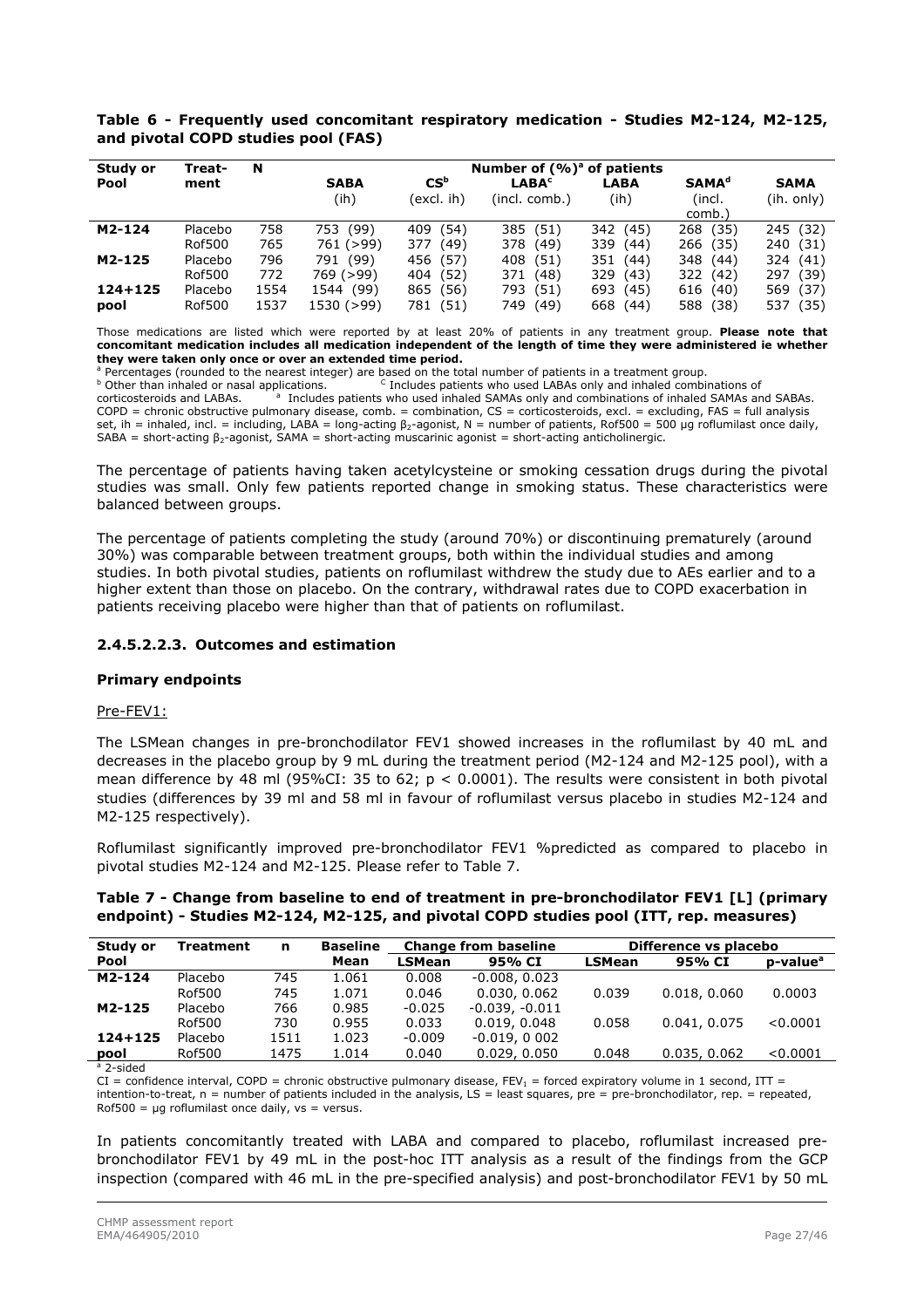in the post-hoc ITT analysis (compared with 46 mL in the pre-specified analysis).

#### Moderate/severe COPD exacerbations

The results on moderate/severe exacerbations rates in the primary analysis (ITT population, Poisson regression model) were consistent in studies M2-124 and M2-125, being statistically significant in favour of roflumilast compared with placebo in individual studies as well as in the pooled analysis (mean exacerbations per patient per year: Rof. 1.142 vs Placebo 1.374; RR: 0.831; 95%CI: 0.75 to 0.92; RR reduction:  $16.9\%$ ;  $p = 0.0003$ ). The results are presented in Table 8.

### **Table 8 - Rate of moderate or severe exacerbation (primary endpoint) - Studies M2-124, M2- 125, and pivotal COPD studies pool (ITT, Poisson regression)**

| <b>Rof500</b><br><b>Exacerbation</b><br><b>Placebo</b> |      |       |      |       | Rof500 vs placebo |            |              |                      |  |
|--------------------------------------------------------|------|-------|------|-------|-------------------|------------|--------------|----------------------|--|
| Study or pool                                          | N    | Rate  | N    | Rate  | %Change           | Rate ratio | 95% CI       | p-value <sup>a</sup> |  |
| M2-124                                                 | 758  | . 266 | 765  | 1.077 | $-14.9$           | 0.851      | 0.737, 0.982 | 0.0278               |  |
| M2-125                                                 | 796  | . 485 | 772  | 1.210 | $-18.5$           | 0.815      | 0.710.0.935  | 0.0035               |  |
| 124+125 pool                                           | 1554 | L.374 | 1537 | 1.142 | -16.9             | 0.831      | 0.752, 0.918 | 0.0003               |  |
| an sided                                               |      |       |      |       |                   |            |              |                      |  |

 $a$  2-sided

 $CI =$  confidence interval, COPD = chronic obstructive pulmonary disease, ITT = intention-to-treat, N = number of patients, Rof500  $= 500$  ug roflumilast once daily, ys  $=$  versus.

The effect size in the PP population is not of the same magnitude than the ITT analysis in study M2- 124, in which the results in the PP population are disappointing (only a relative change by -7.8% on exacerbations versus placebo was reported with the Poisson regression model and -6.7% with the negative binomial regression model). Please refer to table 9.

#### **Table 9 - Mean rate of moderate or severe COPD exacerbations per patient per year: Poisson regression model (ITT, PP)**

|           |     | <b>Exacerbation rate</b> |     |             |       |         |           | Rate Rof500/Pbo |                      |
|-----------|-----|--------------------------|-----|-------------|-------|---------|-----------|-----------------|----------------------|
|           |     | <b>Rof500</b>            |     | <b>P</b> bo | Rate  | Change  |           |                 | 2-sided              |
|           | n   | Rate                     | n   | Rate        | ratio | [%]     | <b>SE</b> | 95% CI          | p-value <sup>a</sup> |
| ITT       | 765 | 1.077                    | 758 | 1.266       | 0.851 | $-14.9$ | 0.062     | 0.982<br>0.737. | 0.0278               |
| <b>PP</b> | 553 | 007                      | 549 | L.093       | 0.922 | $-7.8$  | 0.079     | 0.780, 1.089    | 0.3385               |

<sup>a</sup> Two-sided p-value significance level 5%. CI = confidence interval, COPD = chronic obstructive pulmonary disease, ITT = intentionto-treat,  $n =$  number of patients in the respective treatment group, Pbo = placebo, PP = per-protocol analysis, Rof500 = roflumilast 500 mcg, SE = standard error. Note: A rate ratio <1 represents a favorable outcome for the Rof500 treatment. Rates, 95% CIs, rate ratio, SE, and p-values are based on a Poisson regression with factors treatment, baseline post-bronchodilator FEV<sub>1</sub>, (%predicted), age, sex, smoking status, concomitant treatment with long-acting β<sub>2</sub>-agonists and country pool.

The effect size in the PP population is of the same magnitude than the ITT analysis in study M2-125 either in with the Poisson regression model or the negative binomial regression model.

### **Secondary endpoints**

Significant results in favour of roflumilast were shown in both trials in the following secondary endpoints: post-FEV1, rates of patients with at least one moderate/severe exacerbation, time to first and second moderate/severe exacerbation, mean differences in TDI score. Significant results in favour of roflumilast were also shown in the need for rescue medication in study M2-125 only. No statistically significant differences were found in mortality rates (pooled analysis: 42 deaths each group; 2.7% each group), rate of patients with at least one point improvement in the TDI score, C-reactive protein levels, symptom scores or quality of life scores, which were similar in patients treated with roflumilast or placebo.

### **Patients experiencing a COPD exacerbation**

The number of patients with at least one moderate/severe exacerbation during the 1-year study period was significantly lower in patients receiving roflumilast than in patients treated with placebo in both studies and the pooled analysis (risk ratio each: 0.89). The results are presented in Table 10.

### **Table 10 - Patients with moderate or severe exacerbations - Studies M2-124, M2-125, and pivotal COPD studies pool (ITT, log binominal regression)**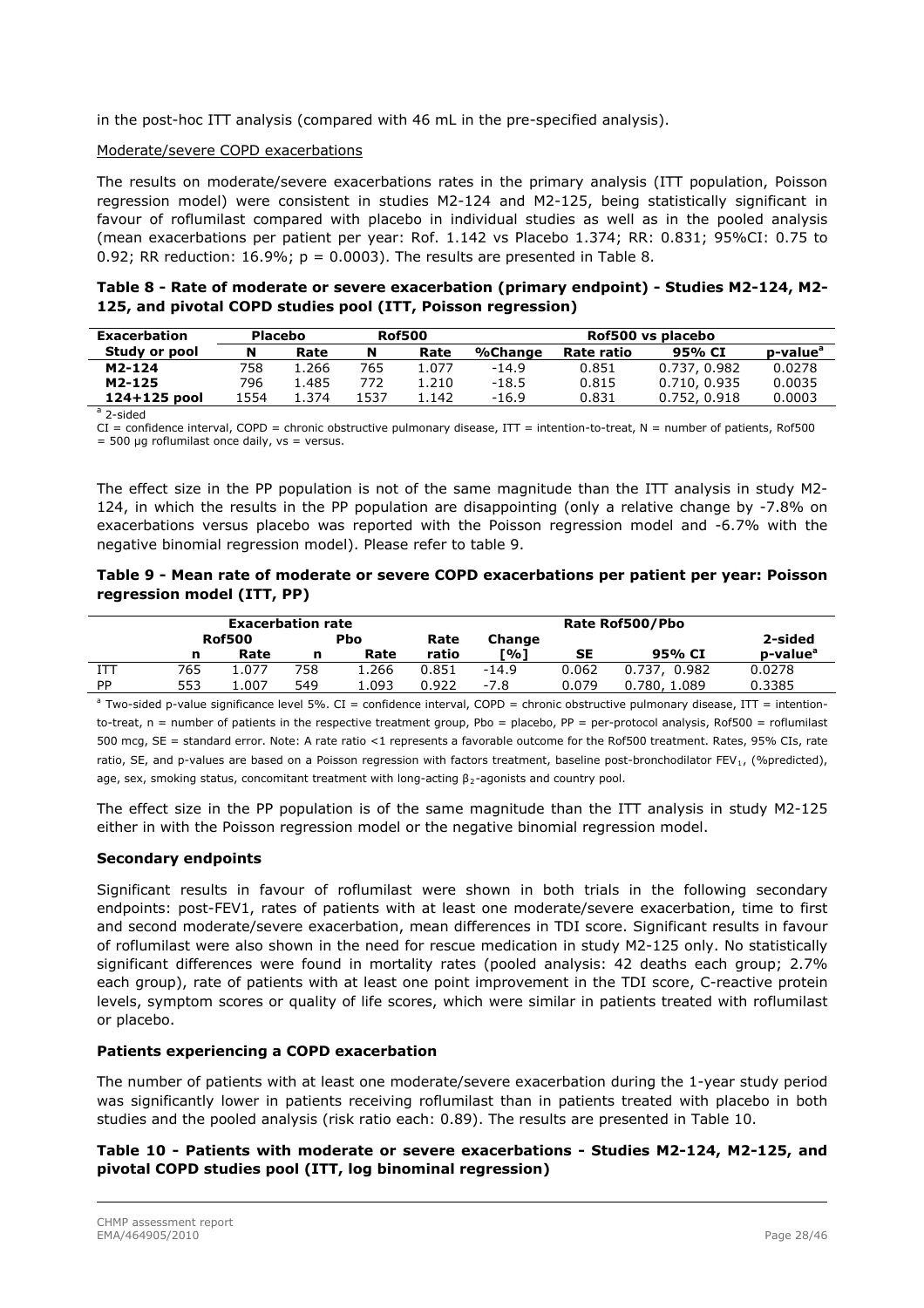| Study or pool            |      | <b>Placebo</b> |                          |      | <b>Rof500</b> |                          |                    | Risk ratio Rof500/placebo                                                                        |                      |
|--------------------------|------|----------------|--------------------------|------|---------------|--------------------------|--------------------|--------------------------------------------------------------------------------------------------|----------------------|
|                          |      | $n (%)^a$      | <b>Risk</b> <sup>b</sup> | N    | $n (%)^a$     | <b>Risk</b> <sup>b</sup> | Ratio <sup>c</sup> | 95% CI                                                                                           | p-value <sup>d</sup> |
| M2-124                   | 758  | 389 (51)       | 0.52                     | 765  | 344 (45)      | 0.47                     | 0.89               | 0.80, 0.98                                                                                       | 0.0196               |
| M2-125                   | 796  | 432 (54)       | 0.56                     | 772  | 373 (48)      | 0.50                     | 0.89               | 0.82, 0.98                                                                                       | 0.0183               |
| 124+125 pool             | 1554 | 821 (53)       | 0.54                     | 1537 | 717 (47)      | 0.48                     | 0.89               | 0.83, 0.95                                                                                       | 0.0006               |
| <sup>a</sup> Percentages |      |                |                          |      |               |                          |                    | (rounded to the nearest integer) are based on the total number of patients in a treatment group; | Risk of              |

experiencing at least one exacerbation (rounded); <sup>c</sup> Rounded; <sup>d</sup> 2-sided.  $CI = confidence$  interval, COPD = chronic obstructive pulmonary disease,  $IT =$  intention-to-treat, N = number of patients, n =

number of patients with at least one exacerbation, Rof500 = 500 μg roflumilast once daily.

### **Time to first moderate to severe exacerbation**

In the pooled analysis of the two pivotal studies, differences on median time to first moderate to severe exacerbation were statistically significant in favour of roflumilast (Rof500 80 d vs placebo 71 d; Hazards ratio:  $0.89$ ;  $95\%$ CI:  $0.80$  to  $0.98$ ;  $p = 0.0185$ ; Cox proportional hazards regression).

The Kaplan-Meier Plot for the time to first moderate or severe exacerbation based on the pooled analysis is shown in figure 3.

#### **Figure 3 - Time to first moderate or severe exacerbation, Kaplan-Meier Plot – pivotal COPD studies pool (ITT)**



### **Time to second moderate to severe exacerbation:**

The median time to onset of second moderate or severe exacerbation was statistically significant in favor of roflumilast in study M2-124 (Rof500 172 d vs placebo 159 d; Hazard ratio: 0.79; 95%CI: 0.64 to 0.98; p = 0.0290) and study M2-125 (Rof500 188 d vs placebo 144 d; Hazard ratio: 0.79; 95%CI: 0.65 to 0.97;  $p = 0.0214$ ).

### **2.4.5.2.2.4. Ancillary analyses**

The results on exacerbations in the ancillary analysis (ITT population, negative binomial regression model) are consistent in studies M2-124 and M2-125, being statistically significant in favour of roflumilast compared with placebo.

#### *2.4.5.3. Analysis performed across trials (pooled analyses and meta-analysis)*

The efficacy data from Phase II and Phase III studies for roflumilast were pooled. All efficacy analyses were exploratory. All analyses were made on an ITT basis. All selected efficacy endpoints were primary or key secondary endpoints, or secondary endpoints related to COPD exacerbations in the pivotal studies.

The main results from planned subgroup analyses in the COPD pivotal studies are shown in figure 4:

### **Figure 4 - Moderate or severe exacerbations by subgroup - pivotal COPD studies pool (ITT, Poisson regression)**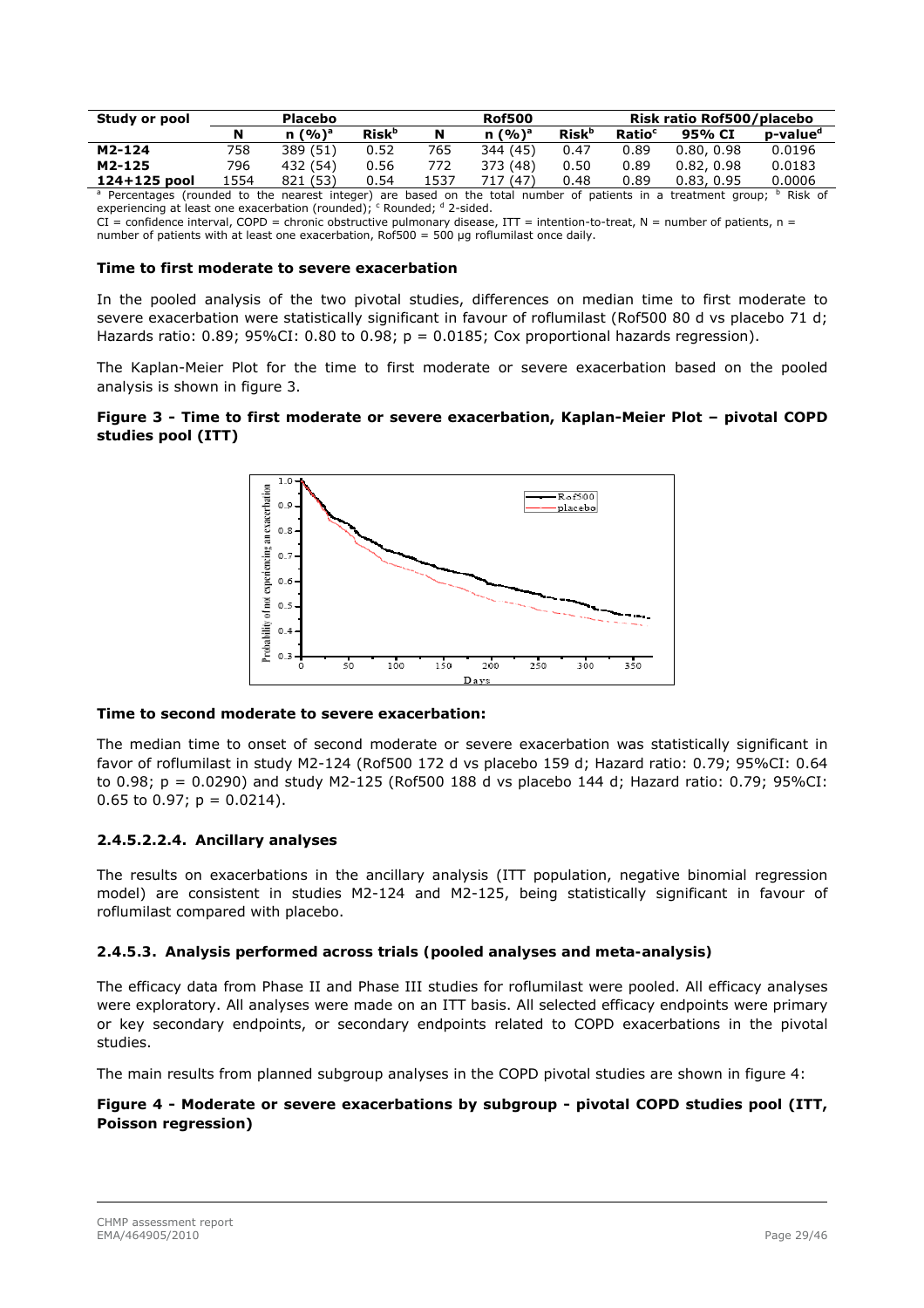| Subgroup<br>(N Pbo/N Rof500) |                                                                                  | % Change                      | + favors roflumilast favors pbo+         |
|------------------------------|----------------------------------------------------------------------------------|-------------------------------|------------------------------------------|
| Sex                          | Male (1186/1150)<br>Female (368/387)                                             | $-19.7$<br>$-12.0$            | ⊢∎⊣                                      |
| Age group                    | $\le$ /= 65 years (883/878)<br>> 65 years (671/659)                              | $-15.3$<br>$-21.2$            | $\overline{\phantom{a}}$<br>—            |
| Race                         | Asian (180/175)<br>White (1300/1296)                                             | $-9.6$<br>$-17.3$             | $\overline{\phantom{a}}$                 |
|                              | Disease severity Moderate (120/130)<br>Severe (989/943)<br>Very severe (440/463) | 3.0<br>$-18.7$<br>$-19.7$     | $\overline{\phantom{a}}$<br>-            |
| Region                       | North America (386/400)<br>Europe (923/908)<br>ROW (245/229)                     | $-21.7$<br>$-11.3$<br>$-25.8$ | -                                        |
| Smoking                      | Current (643/635)<br>Former (911/902)                                            | $-17.7$<br>$-18.4$            | ╼▆══╛<br>$-$                             |
| Con. SAMA                    | Yes (616/588)<br>No (938/949)                                                    | $-13.1$<br>$-19.8$            | ╼<br>$\overline{\phantom{a}}$            |
| Con. LABA                    | Yes (793/749)<br>No (761/788)                                                    | $-20.7$<br>$-14.6$            | $-$<br>—∎-                               |
| Pre-ICS                      | Yes (657/650)<br>No (897/887)                                                    | $-19.3$<br>$-16.8$            | $-$<br>$\overline{\phantom{0}}$          |
| All                          | AII (1554/1537)                                                                  | $-16.9$                       | $\overline{\phantom{0}}$                 |
|                              |                                                                                  |                               | 0.5<br>1.5<br>1.0<br>Rate ratio (95% CI) |

CI = confidence interval, conc. = concomitant, COPD = chronic obstructive pulmonary disease, ICS = inhaled corticosteroid, ITT = intention-to-treat, LABA = long-acting  $\beta$ 2-agonist, N = number of patients, pbo = placebo,  $Rof500 =$  roflumilast 500 µg once daily,  $ROW =$  rest of the world" (all countries except USA, Canada, and European countries), SAMA = short-acting muscarinic agonist = short-acting anticholinergic.

The modest effect of roflumilast on pre-FEV1 was generally consistent among the subgroups analysed in the planned analyses in the different pool of trials:

- The modest effect of roflumilast versus placebo on the reduction of moderate/severe exacerbations were in favour of roflumilast in patients with severe/very severe disease and consistently disappointing in patients with moderate COPD disease.
- o The modest effect of roflumilast versus placebo on the reduction of moderate/severe exacerbations were consistently in favour of roflumilast in patients with bronchitis and consistently disappointing in patients with emphysema only.

### **Subgroup analysis of patients with frequent exacerbations (pivotal COPD studies pool)**

In patients with severe COPD associated with chronic bronchitis and history of frequent exacerbations (at least 2 exacerbations in the last year), the relative risk reduction on exacerbation rates was 21.3% (absolute risk reduction: 0.415 exacerbations per patient per year; NNT: 2.4).

Secondary variables, such as the time to second moderate/severe exacerbation, change in prebronchodilator FEV1, post-bronchodilator FEV1 and transition dyspnoea index in the target population, were statistically significant in favour of roflumilast versus placebo in the study M2-124 + M2-125 pool.

The time to first exacerbation or death with roflumilast were not significantly different from placebo in the target population.

#### **Responders' analysis**

When all adverse events leading to study discontinuation were considered, there were no differences between roflumilast and placebo in the rate of responders. However, when only serious adverse events were considered, the rate of responders was significantly higher with roflumilast than with placebo.

Additional sensitivity analyses of moderate or severe exacerbations with imputation and simulation methods were performed to assess the impact of patient withdrawal on effect size estimates for exacerbations. The results from these studies suggest that the part of the effect size which may be due to patients dropping out is less than 2% for study M2-124 and less than 3.5% for study M2-125.

### **Completers analysis**

The completers analysis was pre-specified in the protocol and the effect on reduction of exacerbations was similar in patients who completed the study (-13.9%) compared with the overall study population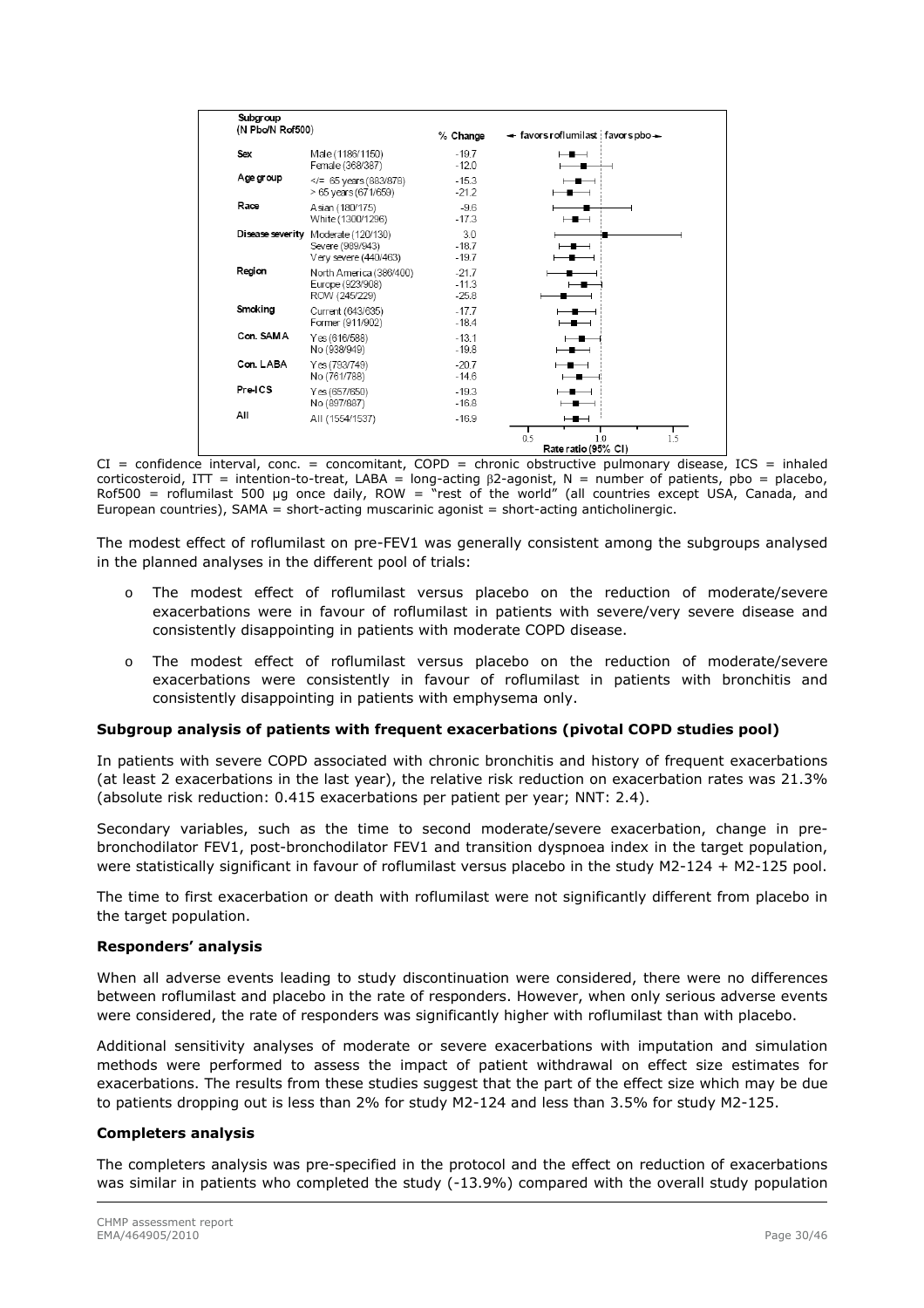(-16.9%).

### *2.4.5.4. Clinical studies in special populations*

The applicant did not submit clinical studies to assess the efficacy of roflumilast in special populations.

### *2.4.5.5. Supportive study(ies)*

Of the supportive studies provided by the Applicant, the following ones were of interest and included patients with moderate to very severe COPD. All supportive studies were double-blind, randomized, and placebo-controlled studies of 24 to 52 weeks treatment and included roflumilast at a dose of 500μg QD. Some studies in addition used roflumilast at a dose of 250μg QD.

#### **Studies M2-111 and M2-112:**

These two 1-year studies investigated the effect of roflumilast on exacerbations and lung function in patients with severe to very severe COPD. These studies were similar in design to the pivotal studies but patients in Studies M2-111 and M2-112 had a lower risk of exacerbations than that included in the pivotal studies. A total of 2,690 patients were included and randomized. A history of chronic bronchitis and of COPD exacerbations was not requested in these studies, and patients without a history of COPD exacerbations as well as patients with emphysema were included. Patients were also not required to show symptoms of cough and sputum during run-in as in the pivotal studies. ICS were used in 809 (61%) of the roflumilast treated patients, whereas the use of LABAs and theophylline was prohibited.

Daxas 500µg once daily significantly improved lung function compared to placebo, on average by 51 ml (pre-bronchodilator FEV<sub>1</sub>, p<0.0001), and by 53 ml (post-bronchodilator FEV<sub>1</sub>, p<0.0001). The rate of moderate or severe exacerbations was not significantly reduced by roflumilast in individual studies (relative risk reduction: 13.5% in study M2-111 and 6.6% in study M2-112;  $p = not$  significant). There was no clinically meaningful difference between treatments for SGRQ total score in both studies. Adverse events rates were independent of concomitant treatment with inhaled corticosteroids.

### **Studies M2-127 (228/2008) and M2-128 (225/2008):**

These two 24-week studies investigated the benefit of roflumilast treatment in patients with moderate to severe COPD who were receiving maintenance therapy with either salmeterol (Study M2-127;  $n =$ 933 patients) or tiotropium (Study M2-128; n = 743 patients). The main focus of these studies was to evaluate if roflumilast adds additional benefit on lung function beyond the effects of long-acting bronchodilators.

In both studies, roflumilast significantly improved lung function in patients on long-acting bronchodilators. In study M2-128, statistically significant improvements in TDI score and SOBQ (Shortness of Breath Questionnaire) were found with roflumilast, but not in study M2-127.

### **2.4.6. Discussion on clinical efficacy**

Though statistical significance was reached for the two primary endpoints of the pivotal trials, concerns were raised by the CHMP with regards to the modest efficacy observed with roflumilast. Moreover, the effects of the product on exacerbations were inconsistent depending on the severity of the affection and the concomitance of chronic bronchitis. Finally, the clinical relevance of the modest effect observed was difficult to interpret due to the lack of active comparator and the absence of data on top of LABAs and ICS. Hence, an ad hoc expert group meeting was convened by the CHMP to discuss the questions of the clinical relevance of the effect of roflumilast and the identification of a population for which the benefit of roflumilast could be regarded as particularly relevant.

With regards to the clinical relevance of the effect of roflumilast on the pulmonary endpoint, the experts considered that the change in FEV1 was lower than seen with other compounds. However, it was noted - also with reference to recent ATS/ERS publications - that there are no defined limits of significance for this endpoint in the concerned patient population. The issue that there are no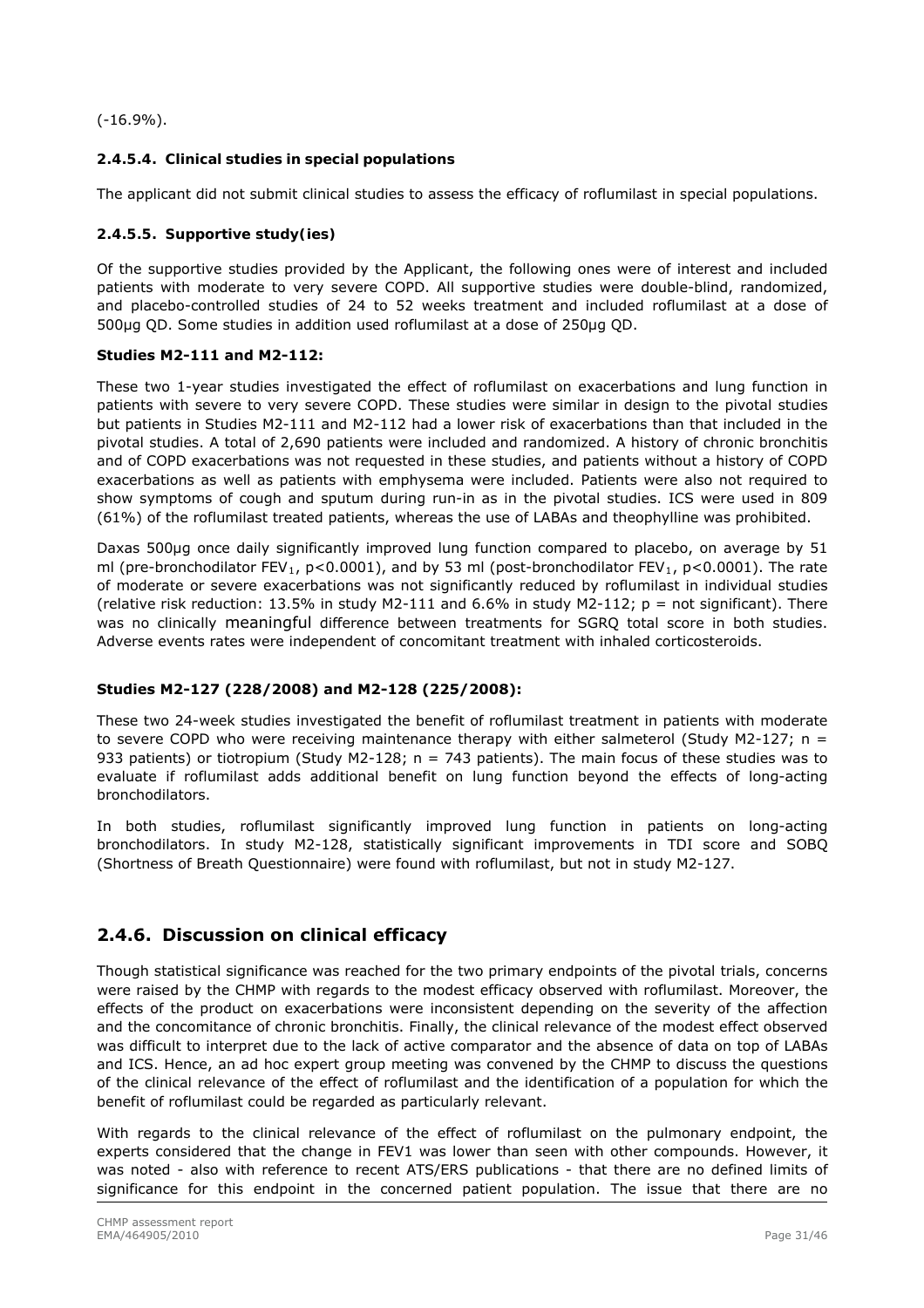supportive data to further substantiate the marginal effect seen was raised and particular emphasis was laid on the lack of robust quality of life data. The experts agreed that the lack of standardisation for the concomitant medications makes the interpretation of the results difficult due to the potential confounding effects.

It was noted however that FEV1 might not be the most relevant endpoint for this compound due to its action as anti-inflammatory agent.

Overall, the experts agreed that the clinical relevance of the effect of roflumilast on FEV1 was difficult to judge based on the available data since the current first line treatment (combination of LABA / ICS) was not used in the trials, neither as concomitant medication nor as a comparator. However, taking into account the severity of the disease in the patients enrolled in the trials, in which a very small variation of FEV1 is expected according to the natural history of the disease, some experts felt that the effect shown by roflumilast on this parameter might not be negligible.

With regard to the effect of roflumilast on the second primary endpoint, exacerbation rate, the experts agreed that this was closer to demonstrate clinically relevance. However, as discussed above, the design of the trials could potentially introduce bias in the results.

On the question of the population for which would particularly benefit of treatment with roflumilast, the experts agreed that in principle the patients with severe to very severe COPD, high exacerbation rate and chronic bronchitis seem to be benefiting from treatment with roflumilast therefore representing the correct target population. For this population there is an unmet need with available therapies. However, as discussed above, the clinical relevance of the effect of the compound in this population was difficult to assess based on the available data.

Finally, the experts felt that the use of roflumilast would in principle only be foreseen as an add-on treatment to the current first line treatment (combination of LABA / ICS) in the patients with severe to very severe COPD, high exacerbation rate and chronic bronchitis. Some experts could also foresee its use as an alternative in the same patient population for which other medications (e.g. combined LABA/ICS) are contraindicated or have been shown to have limited efficacy. However, there is no data to support an efficacy demonstration in this setting.

### **2.4.7. Clinical safety**

### *2.4.7.1. Patient exposure*

More than 24,000 subjects were enrolled in 114 clinical studies investigating oral roflumilast, of whom more than 14,000 were exposed to roflumilast at a variety of dose levels. The majority of patients included in the clinical program were males and Caucasians. Even though the current application was intended for an indication in patients with COPD associated with chronic bronchitis, roflumilast has also been studied in asthma, and in a limited number of other affections. All these populations are considered, however the Applicant focuses on an integrated safety analysis of pooled clinical studies in patients with COPD. The broad clinical database is complemented with results from non-clinical studies, and pooled data analyses based on roflumilast studies in patients with asthma are used supportively.

Baseline characteristics and medication allowed at inclusion and during the studies reflect well an overall COPD population, though the effect of concomitant use of roflumilast and ICS was not assessed. Further information is provided in table 11.

| Table 11 - Patient drug exposure - pivotal COPD and COPD safety pools |                                        |                   |                   |                               |                   |  |
|-----------------------------------------------------------------------|----------------------------------------|-------------------|-------------------|-------------------------------|-------------------|--|
| <b>Exposure to study</b>                                              | Pivotal COPD studies pool <sup>a</sup> |                   |                   | COPD safety pool <sup>b</sup> |                   |  |
| drug                                                                  | <b>Placebo</b>                         | <b>Rof500</b>     | <b>Placebo</b>    | <b>Rof250</b>                 | <b>Rof500</b>     |  |
|                                                                       | $(N=1545)$                             | $(N=1547)$        | $(N=5491)$        | $(N=797)$                     | $(N=5766)$        |  |
|                                                                       | n $(%)^c$                              | n $(%)^c$         | n $(\%)^c$        | n $(%)^c$                     | n $(%)^c$         |  |
| $<$ 1 week                                                            | 24(1.6)                                | 36(2.3)           | 53(1.0)           | 13(1.6)                       | 119(2.1)          |  |
| $\geq$ 1 week to <4 weeks                                             | 48(3.1)                                | 90(5.8)           | 162(3.0)          | 23(2.9)                       | 370 (6.4)         |  |
| $\geq$ 4 weeks to <13 weeks                                           | 132 (8.5)                              | 164 (10.6)        | 710 (12.9)        | 100(12.5)                     | 883 (15.3)        |  |
| $\geq$ 13 weeks to <26 weeks                                          | 113 (7.3)                              | 90(5.8)           | 2045 (37.2)       | 549 (68.9)                    | 2081 (36.1)       |  |
| $\geq$ 26 weeks to <52 weeks                                          | 468 (30.3)                             | 446 (28.8)        | 1167 (21.3)       | 112 (14.1)                    | 1081 (18.7)       |  |
| $\geq$ 52 weeks                                                       | 760 (49.2)                             | 721 (46.6)        | 1354 (24.7)       | 0(0.0)                        | 1232 (21.4)       |  |
| Mean E per patient                                                    | $293.1 \pm 120.6$                      | $279.9 \pm 134.0$ | $226.5 \pm 119.0$ | $148.8 \pm 47.9$              | $206.6 \pm 125.8$ |  |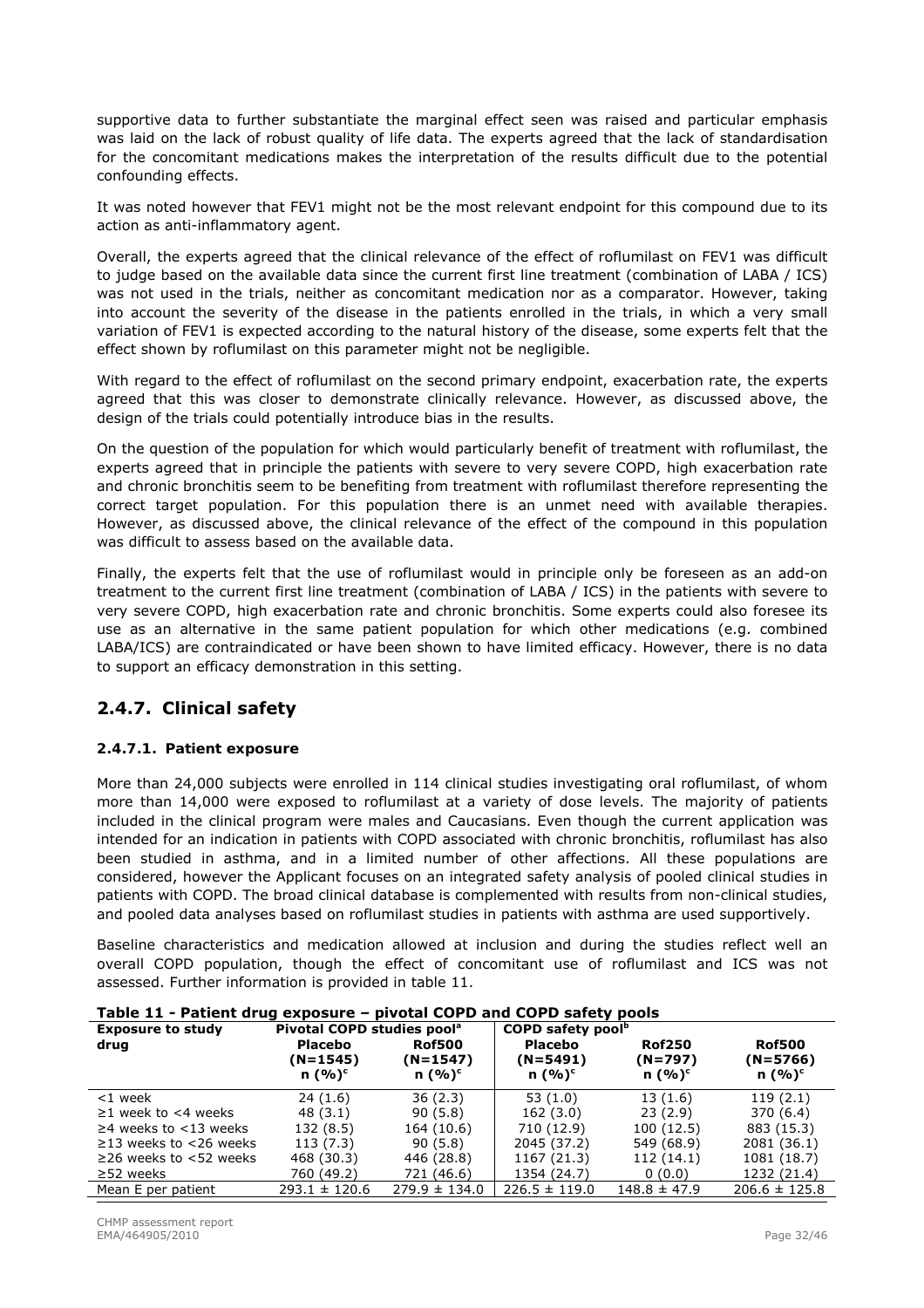| (days) $[mean \pm SD]$ |      |      |      |     |      |
|------------------------|------|------|------|-----|------|
| Median E per patient   | 363  | 363  | 173  | 168 | 169  |
| (days`                 |      |      |      |     |      |
| Total E                | 1240 | 1186 | 3405 | 325 | 3261 |
| $(national \theta)$    |      |      |      |     |      |

(patient years) **a** Includes studies M2-124, M2-125. **<sup>b</sup>**Includes studies FK1 101, FK1 103,IN-108, M2-107, M2-110, M2-111, M2-112, M2-118, M2-119, M2-121, M2-124, M2-125, M2-127, M2-128. **<sup>c</sup>** Percentages are based on N. COPD – chronic obstructive pulmonary disease, ET = exposure time,  $N =$  number of patients in treatment group,  $n =$  number of patients with data available, Rof250 = 250 µg roflumilast once daily,  $Rof500 = 500$  µg roflumilast once daily.

#### *2.4.7.2. Adverse events*

#### **Causality**

In the COPD safety data base, more than 17% of the AEs were deemed to be related to the administration of roflumilast 500 μg QD (5.4% in the placebo group).

#### **Common adverse events**

In addition to AEs such as nausea and diarrhoea, body weight decrease and insomnia are registered as common AEs. Table 12 presents the frequent AEs by system organ class and preferred term. Further information is provided in table 12.

**Table 12 - Patients with frequent AEs by system organ class and preferred term (frequency 2% of patients with regard to preferred term in any treatment group) – pivotal COPD studies and COPD safety pools**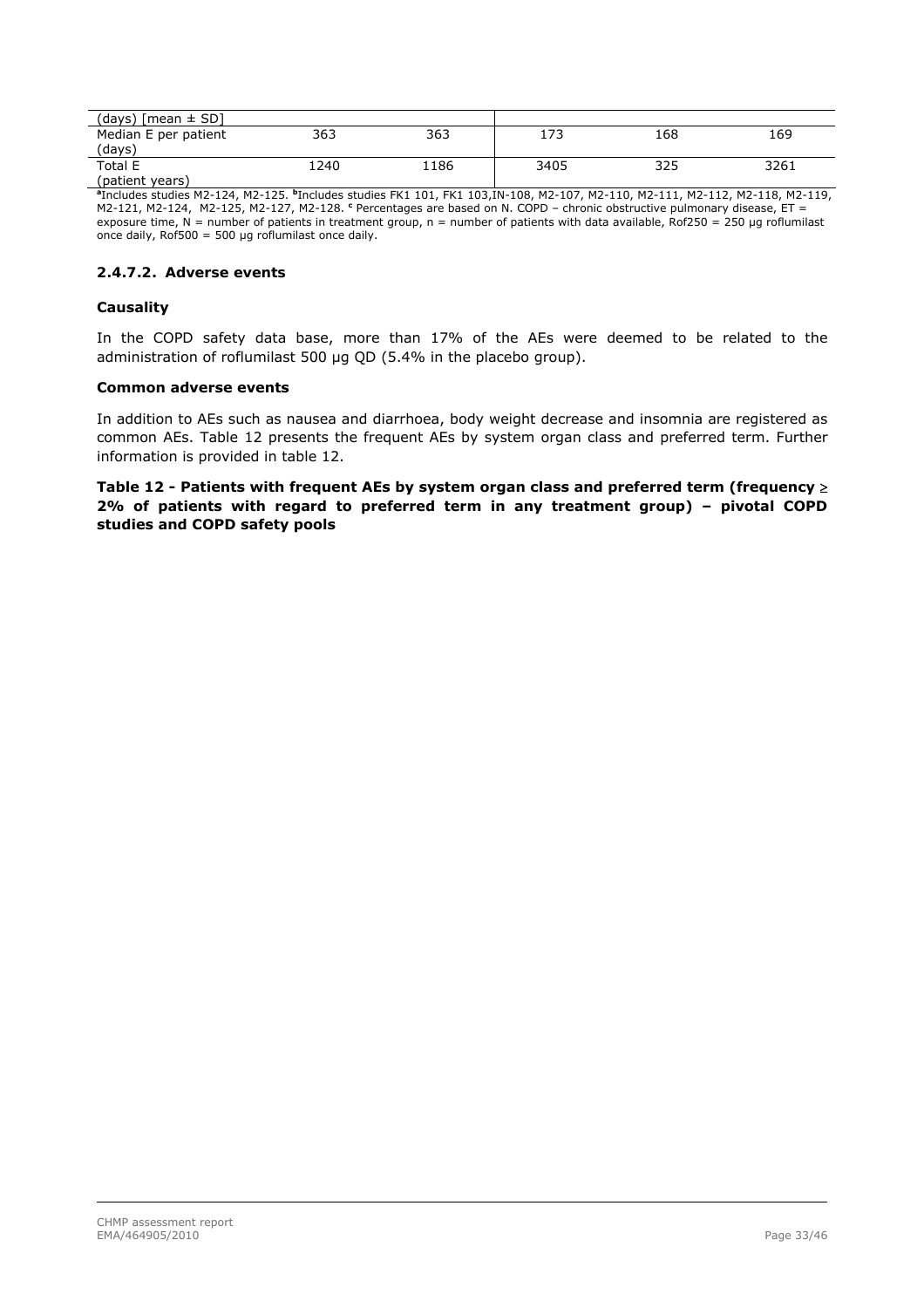| <b>System Organ Class</b>                             |                                      | Pivotal COPD studies pool                  | COPD safety pool                       |                                   |                                              |
|-------------------------------------------------------|--------------------------------------|--------------------------------------------|----------------------------------------|-----------------------------------|----------------------------------------------|
| Preferred Term<br>(MedDRA)                            | Placebo<br>$(N=1545)$<br>$(ET=1240)$ | <b>Rof500</b><br>$(N=1547)$<br>$(ET=1186)$ | Placebo<br>$(N=5491)$<br>$(ET = 3405)$ | Rof250<br>$(N=797)$<br>$(ET=325)$ | <b>Rof500</b><br>$(N=5766)$<br>$(ET = 3261)$ |
|                                                       | $\mathbf{n}$ $(\%)^a$                | $n (%)^a$                                  | n (%) <sup>a</sup>                     | $n (%)^a$                         | $n (%)^a$                                    |
| All AEs                                               | 963 (62.3)                           | 1040 (67.2)                                | 3447 (62.8)                            | 484 (60.7)                        | 3873 (67.2)                                  |
| Infections and infestations                           | 422 (27.3)                           | 424 (27.4)                                 | 1508 (27.5)                            | 188 (23.6)                        | 1492 (25.9)                                  |
| Nasopharyngitis                                       | 97(6.3)                              | 92 (5.9)                                   | 346 (6.3)                              | 50(6.3)                           | 364(6.3)                                     |
| <b>Bronchitis</b>                                     | 64(4.1)                              | 56 $(3.6)$                                 | 192(3.5)                               | 25(3.1)                           | 177(3.1)                                     |
| Upper respiratory<br>tract infection                  | 59 (3.8)                             | 49 (3.2)                                   | 234(4.3)                               | 32 (4.0)                          | 219 (3.8)                                    |
| Pneumonia                                             | 31(2.0)                              | 42(2.7)                                    | 110(2.0)                               | 5(0.6)                            | 104(1.8)                                     |
| Influenza                                             | 38(2.5)                              | 39(2.5)                                    | 132(2.4)                               | 16(2.0)                           | 145(2.5)                                     |
| <b>Gastrointestinal disorders</b>                     | 188 (12.2)                           | 319(20.6)                                  | 587 (10.7)                             | 104(13.0)                         | 1271 (22.0)                                  |
| Diarrhoea                                             | 49 (3.2)                             | 130(8.4)                                   | 143(2.6)                               | 39 (4.9)                          | 585 (10.1)                                   |
| Nausea                                                | 30(1.9)                              | 62(4.0)                                    | 79 (1.4)                               | 18(2.3)                           | 297 (5.2)                                    |
| Investigations                                        | 181 (11.7)                           | 281 (18.2)                                 | 584 (10.6)                             | 55 (6.9)                          | 811 (14.1)                                   |
| Weight decreased                                      | 44(2.8)                              | 157(10.1)                                  | 101(1.8)                               | 6(0.8)                            | 394 (6.8)                                    |
| Respiratory, thoracic and<br>mediastinal disorders    | 327(21.2)                            | 265(17.1)                                  | 1607(29.3)                             | 197(24.7)                         | 1476 (25.6)                                  |
| COPD <sup>b</sup>                                     | 204 (13.2)                           | 157(10.1)                                  | 1271 (23.1)                            | 169 (21.2)                        | 1142 (19.8)                                  |
| Dyspnoea                                              | 28(1.8)                              | 28(1.8)                                    | 120(2.2)                               | 18(2.3)                           | 84(1.5)                                      |
| Musculoskeletal and<br>connective tissue<br>disorders | 144(9.3)                             | 181 (11.7)                                 | 445 (8.1)                              | 62(7.8)                           | 590 (10.2)                                   |
| Back pain                                             | 35(2.3)                              | 50 $(3.2)$                                 | 117(2.1)                               | 22(2.8)                           | 176(3.1)                                     |
| Nervous system disorders                              | 90(5.8)                              | 150(9.7)                                   | 304(5.5)                               | 45(5.6)                           | 615(10.7)                                    |
| Headache                                              | 25(1.6)                              | 51 $(3.3)$                                 | 110(2.0)                               | 28(3.5)                           | 266 (4.6)                                    |
| Dizziness                                             | 16(1.0)                              | 30(1.9)                                    | 65(1.2)                                | 9(1.1)                            | 139 (2.4)                                    |
| Metabolism and nutrition<br>disorders                 | 60(3.9)                              | 104(6.7)                                   | 186 (3.4)                              | 19(2.4)                           | 311 (5.4)                                    |
| Decreased appetite                                    | 7(0.5)                               | 36(2.3)                                    | 22(0.4)                                | 4(0.5)                            | 125(2.2)                                     |
| Psychiatric disorders                                 | 55(3.6)                              | 98 (6.3)                                   | 164(3.0)                               | 22(2.8)                           | 344 (6.0)                                    |
| Insomnia                                              | 20 (1.3)                             | 37 (2.4)                                   | 50 (0.9)                               | 11(1.4)                           | 148 (2.6)                                    |
| Vascular disorders                                    | 80(5.2)                              | 76 (4.9)                                   | 229(4.2)                               | 20(2.5)                           | 196(3.4)                                     |
| Hypertension                                          | 48(3.1)                              | 38(2.5)                                    | 136 (2.5)                              | 12(1.5)                           | 95(1.6)                                      |

<sup>a</sup>Percentages of patients with at least one event in the category.

<sup>b</sup>The preferred term COPD refers to COPD exacerbation. Note, in the pivotal COPD studies only COPD exacerbations fulfilling the criterion of a serious AE were to be recorded in the AE section.

 $AE$  = adverse event, COPD = chronic obstructive pulmonary disease,  $ET$  = number of patient years of exposure,  $MedDRA = Medical Dictionary for Regularory Activities, N = number of patients in treatment group, n = number of patients$ with at least one event in the category,  $Rof250 = 250 \mu g$  roflumilast once daily,  $Rof500 = 500 \mu g$  roflumilast once daily

#### Diarrhea

Diarrhea, usually mild or moderate in intensity, is an identified common adverse reaction of roflumilast: 585 cases were reported in 5766 patients treated with roflumilast 500 µg (COPD safety pool). Of these, 10 cases were considered serious. The majority of patients had other causes for diarrhea, or a negative re-challenge, and resolved without sequel.

#### Psychiatric AEs

The rate of psychiatric AEs in the COPD safety pool is significantly higher in patients on roflumilast 500 micrograms than in patients on placebo.

#### Weight loss

Weight loss registered as an AE in the roflumilast-treated patients during the first year seems small in magnitude ( $\approx$  -2 kg), and did not show a relevant progression after the first 6 months of treatment. The magnitude and incidence of this effect appears to be sufficiently and consistently characterised;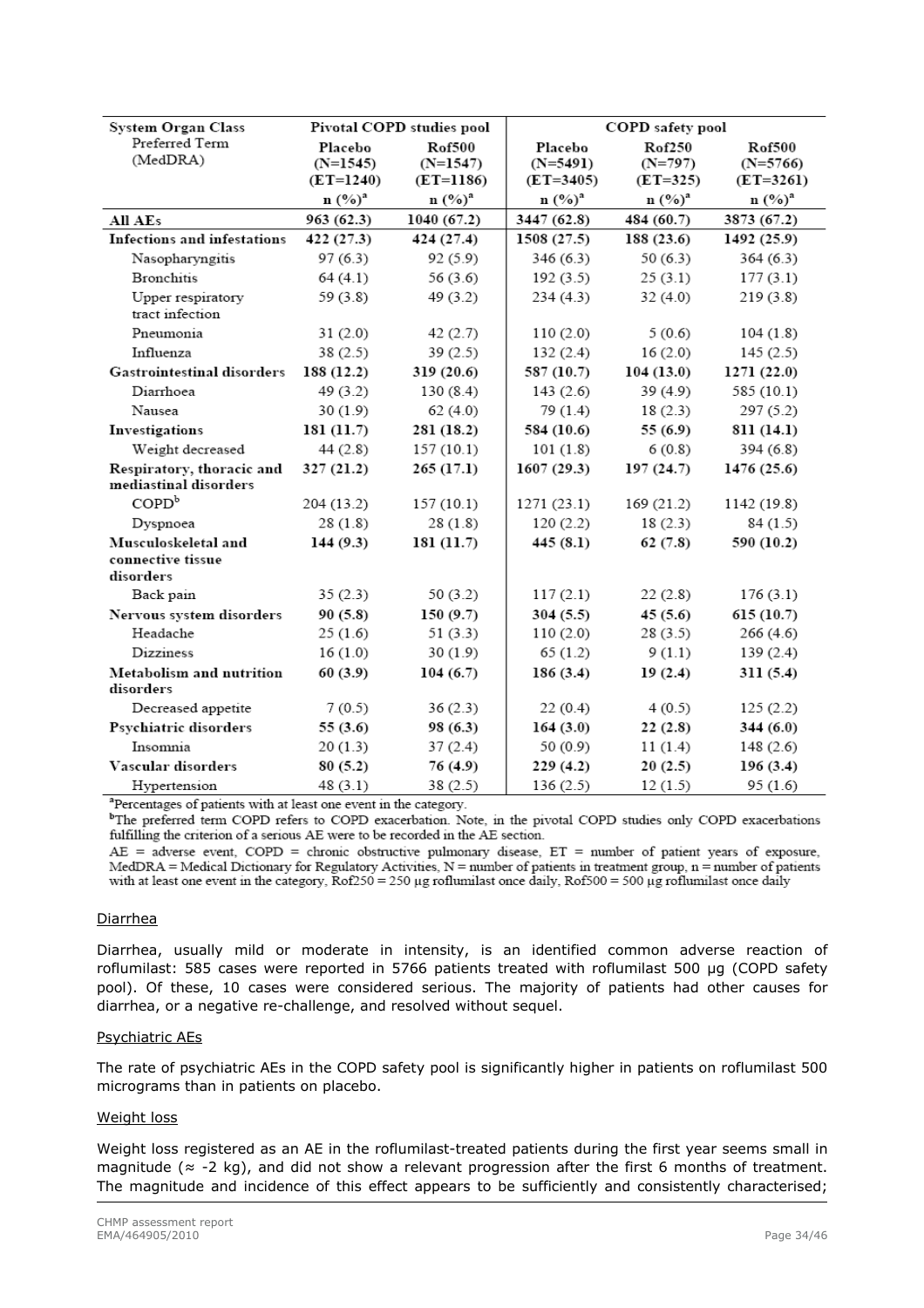however, the causality assessment remains unclear as multiple factors may contribute to the effect. Hence, given that weight loss is associated to a worse prognosis in COPD, this AE should be proactively monitored and it should be considered to stop the treatment in case of unexplained and pronounced weight decrease.

#### Cardiac safety

Fewer patients in the roflumilast 500 μg than in the placebo group experienced cardiac AEs of interest (5.2% vs 5.7%). In all studies, the ECG recordings at the last visit were compared with those at the baseline visit and results from the ECG analysis show no arrhythmogenic potential of roflumilast.

#### Infections

An increased risk of infections associated with the administration of roflumilast has not been shown. However, given the lack of clinical experience, treatment with roflumilast should not be initiated or existing treatment should be stopped in patients with severe immunological diseases, severe acute infectious diseases or patients treated with immunosuppressive medicinal products. Experience in patients with latent infections such as tuberculosis, viral hepatitis, herpes viral infection and herpes zoster is limited.

#### Endocrine disorders

Gynaecomastia was observed in clinical trials. In 9 out of the 12 cases reported, a temporal relationship between the incidence of gynaecomastia and the administration of roflumilast was found, even though in 6 of these cases other drugs could also explain the event. The pharmacology studies performed were not specifically designed to explore the influence of the hormones commonly associated to gynaecomastia.

### *2.4.7.3. Serious adverse event/deaths/other significant events*

#### Deaths

In the COPD safety pool, a total of 84 deaths were reported in the roflumilast 500 μg group, 7 in the 250 μg group, and 86 in the placebo group. Most of the AEs leading to death were related to respiratory, thoracic and mediastinal disorders, followed by cardiac disorders. COPD exacerbation was the most frequently documented AE leading to death in both treatment arms, balanced in both groups. No death was considered treatment-related by either the investigator or the sponsor.

#### Risk of suicidality

Despite the absence of presence of concomitant causes, a causal relationship between roflumilast and triggering suicide is biologically plausible from a pharmacodynamic point of view and was considered as a "potential risk" in the safety specification. Five cases of suicide (3 completed and 2 attempted) were reported in the treatment group compared to none under placebo group. Hence, a relationship between risk of triggering suicide and roflumilast cannot be excluded. Therefore, roflumilast is not recommended in patients with a history of depression associated with suicidal ideation or behavior.

#### Tumors

Roflumilast does not seem to have carcinogenic potential. However, as this population has been excluded from the clinical plan, roflumilast is not recommended in patients with cancer.

### *2.4.7.4. Laboratory findings*

No evidence of medically relevant pathological laboratory findings associated with roflumilast treatment was shown, except from the slight decrease in haemoglobin. No effects on renal function were detected in the studies with roflumilast. The data does not imply an increased risk of liver toxicity.

### *2.4.7.5. Safety in special populations*

The AE pattern in all subgroups analyzed was generally similar to that seen in the overall study population. Also, there were no noteworthy differences amongst the subgroups in the occurrence of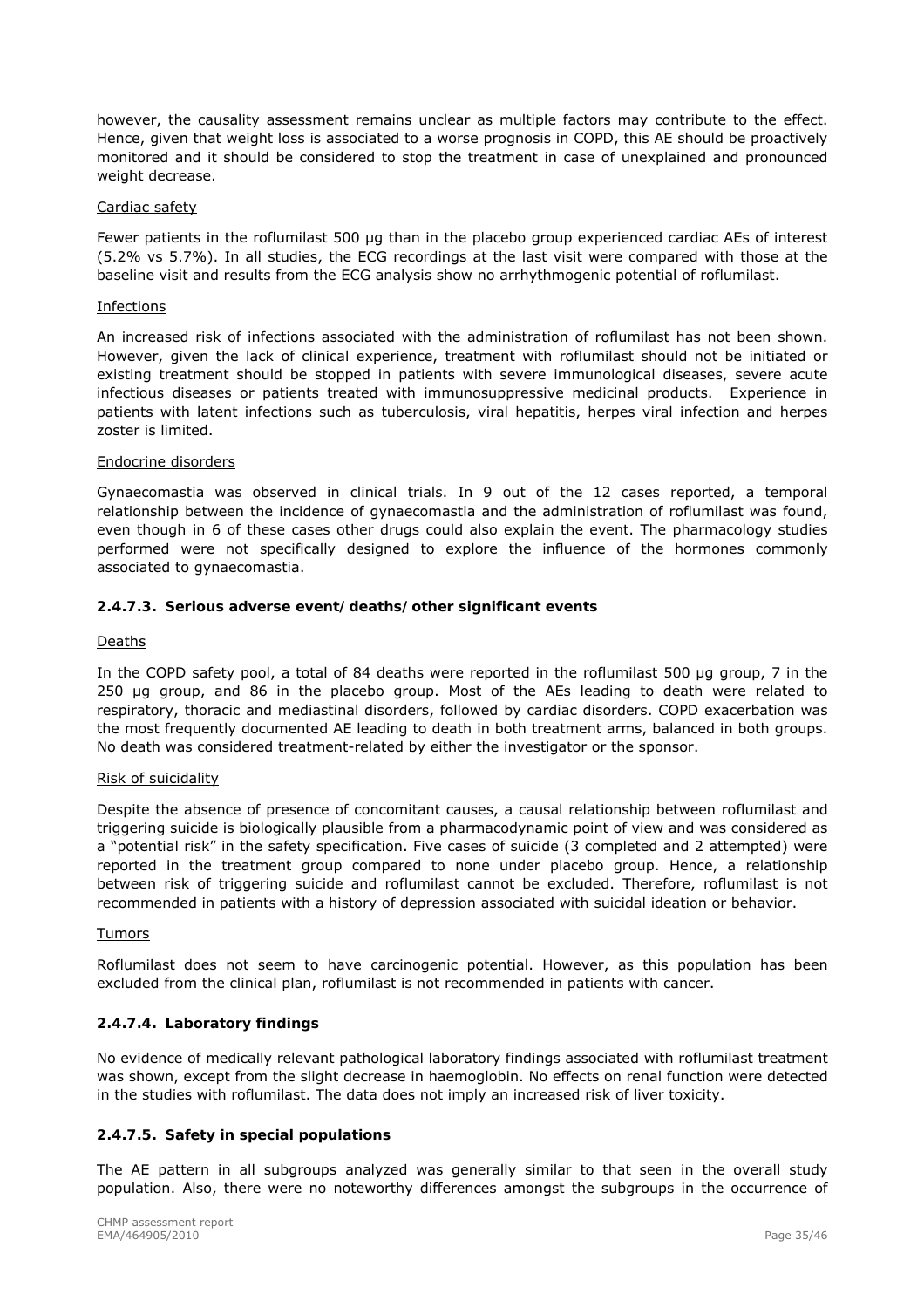individual AEs with roflumilast treatment as compared to placebo. Weight decreased, diarrhoea, and nausea were generally the most frequent AEs associated with roflumilast in all subgroups. Differences observed between subgroups were small and of no clinical relevance.

### *2.4.7.6. Safety related to drug-drug interactions and other interactions*

During the clinical program, particularly in the pivotal studies, no safety issues have been registered with the COPD co-mediations used in the clinical study program.

### *2.4.7.7. Discontinuation due to adverse events*

Across all treatment groups, between 8.9% and 14.3% of the patients experienced AEs leading to withdrawal. The overall frequencies were slightly higher in the roflumilast 500 μg QD group compared to the placebo group. In both, roflumilast and placebo groups, COPD exacerbation was the most frequent AE leading to withdrawal. In the placebo group, pneumonia and dyspnea were other frequent AEs leading to withdrawal. Exacerbations leading to withdrawal were considered likely to be based on the underlying disease.

#### *2.4.7.8. Post marketing experience*

Roflumilast has not been approved for use in any country; therefore, there are no postmarketing reports.

### <span id="page-35-0"></span>*2.5. Discussion on clinical safety*

In both the pivotal COPD studies pool and the COPD safety pool, the overall incidence of adverse events (AEs) was higher in the roflumilast 500 μg QD groups than in the placebo groups. Adverse events judged to be causally related by the investigator, and AEs leading to study discontinuation were more frequent under roflumilast 500 μg OD than under placebo. Weight loss is of particular concern as this adverse event is associated to a worse prognosis in COPD. Deaths were infrequent with little difference observed between treatment arms, and no death was considered treatment-related by either the investigator or the sponsor. The incidence of serious adverse events (SAEs) was also low and similar for the roflumilast 500 μg QD and placebo groups. A comparable distribution of SAE incidences under roflumilast 500 μg QD and placebo was generally observed in the COPD, 1-year, 6 month, and 3-month study duration pools, with the exception of the COPD 3-month, studies pool, where the incidence of SAEs was low overall, but somewhat higher under roflumilast 500 µg OD than under placebo. A relationship between risk of triggering suicide and roflumilast cannot be excluded. In order to better address the safety profile of roflumilast, the Applicant commits to explore the feasibility of developing alternative doses.

The proposed SPC reflects information obtained from the clinical COPD pool. The same source has been considered for the description of intensity and duration of AEs. The risks identified with roflumilast are addressed in the risk management plan and the Applicant proposed educational material for Healthcare Professionals.

### <span id="page-35-1"></span>*2.6. Pharmacovigilance*

### **2.6.1. Detailed description of the pharmacovigilance system**

The Rapporteur considers that the Pharmacovigilance system as described by the applicant fulfils the requirements and provides adequate evidence that the applicant has the services of a qualified person responsible for pharmacovigilance and has the necessary means for the notification of any adverse reaction suspected of occurring either in the Community or in a third country.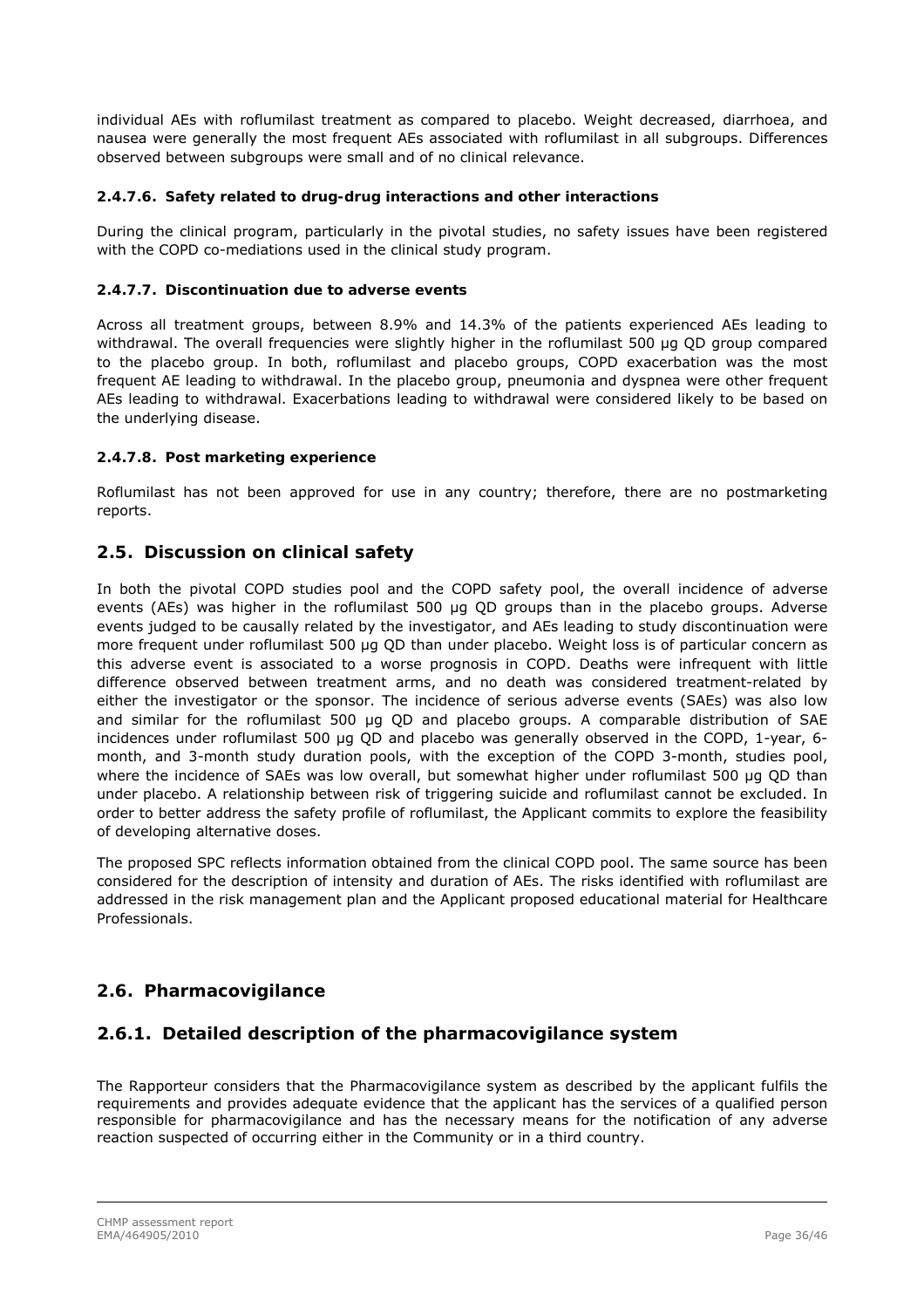# **2.6.2. Risk management plan**

The MAA submitted a risk management plan, which included a risk minimisation plan

| Safety issue / concern                                                      | <b>Proposed pharmaco-</b><br>vigilance activities<br>(routine and<br>additional)                                                                      | <b>Proposed risk minimisation activities</b><br>(routine and additional)                                                                                                                                                                                                                                                                                                                                                                                                                                                                                                                                                                                                                                                                                                                                         |
|-----------------------------------------------------------------------------|-------------------------------------------------------------------------------------------------------------------------------------------------------|------------------------------------------------------------------------------------------------------------------------------------------------------------------------------------------------------------------------------------------------------------------------------------------------------------------------------------------------------------------------------------------------------------------------------------------------------------------------------------------------------------------------------------------------------------------------------------------------------------------------------------------------------------------------------------------------------------------------------------------------------------------------------------------------------------------|
| <b>Important identified</b><br>risk                                         |                                                                                                                                                       |                                                                                                                                                                                                                                                                                                                                                                                                                                                                                                                                                                                                                                                                                                                                                                                                                  |
| Weight decrease                                                             | Routine PV<br>Close follow-up of<br>reported cases and<br>special section in PSUR.<br>Long-term comparative<br>observational post-<br>marketing study | Section 4.4 of the SmPC: In 1-year studies<br>$(M2-124, M2-125)$ , a decrease of body<br>weight occurred more frequently in patients<br>treated with Daxas compared to placebo-<br>treated patients. After discontinuation of<br>Daxas, the majority of patients had<br>regained body weight after 3 months.<br>Body weight of underweight patients should<br>be checked at each visit. Patients should be<br>advised to check their body weight on a<br>regular basis. In the event of an<br>unexplained and clinically concerning<br>weight decrease, the intake of Daxas<br>should be stopped and body weight should<br>be further followed-up.<br>SmPC Section 4.8: Weight decreased is<br>included as common adverse reaction.<br>Educational material for prescribers and<br>patients will be distributed. |
| Psychiatric disorders<br>(insomnia, anxiety,<br>nervousness,<br>depression) | Routine PV                                                                                                                                            | Section 4.4 of the SmPC states that Daxas<br>treatment is associated with an increased<br>risk of psychiatric disorders such as<br>insomnia, anxiety, nervousness and<br>depression and that the risks and benefits<br>of starting or continuing treatment with<br>Daxas should be carefully assessed if<br>patients reported previous or existing<br>psychiatric symptoms or if concomitant<br>treatment with other medications likely to<br>cause psychiatric events is intended.<br>In section 4.8 of the SmPC insomnia is<br>considered as common adverse reaction of<br>roflumilast treatment. Anxiety is labelled as<br>uncommon adverse reaction and<br>nervousness and depression as rare<br>adverse reactions.<br>Educational material for prescribers and<br>patients will be distributed.             |
| <b>Important potential</b><br>risk                                          |                                                                                                                                                       |                                                                                                                                                                                                                                                                                                                                                                                                                                                                                                                                                                                                                                                                                                                                                                                                                  |
| Malignant tumours                                                           | Routine PV<br>Long-term comparative<br>observational post-<br>marketing study                                                                         | Section 4.4 of the SmPC states that due to<br>lack of relevant experience, treatment with<br>Daxas should not be initiated and existing<br>treatment with Daxas should be stopped in<br>patients with cancers (except basal cell<br>carcinoma).<br>Educational material for prescribers and<br>patients will be distributed.                                                                                                                                                                                                                                                                                                                                                                                                                                                                                     |

Table Summary of the risk management plan

 $\mathbf{r}$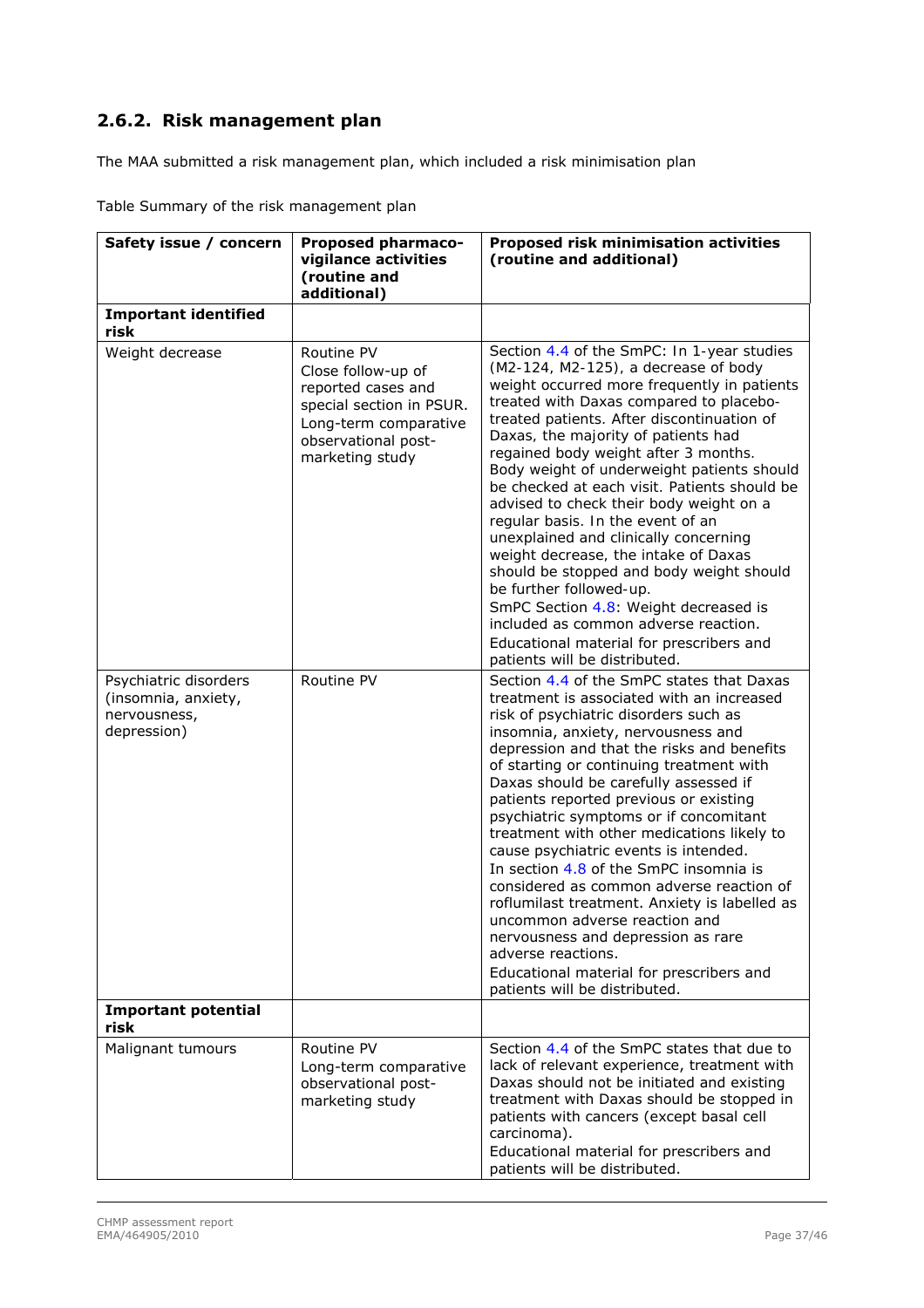| Infections                                  | Routine PV<br>Long-term comparative<br>observational post-<br>marketing study                                                                        | Section 4.4 of the SmPC states that due to<br>lack of relevant experience, treatment with<br>Daxas should not be initiated and existing<br>treatment with Daxas should be stopped in<br>patients with severe acute infectious<br>diseases. Experience in patients with latent<br>infections such as tuberculosis, viral<br>hepatits, herpes viral infection or herpes<br>zoster is limited.<br>Educational material for prescribers and<br>patients will be distributed.                                                                                                                                                                                                                                                                                                                                                                                                                                                                                                                                                                                                                                                         |
|---------------------------------------------|------------------------------------------------------------------------------------------------------------------------------------------------------|----------------------------------------------------------------------------------------------------------------------------------------------------------------------------------------------------------------------------------------------------------------------------------------------------------------------------------------------------------------------------------------------------------------------------------------------------------------------------------------------------------------------------------------------------------------------------------------------------------------------------------------------------------------------------------------------------------------------------------------------------------------------------------------------------------------------------------------------------------------------------------------------------------------------------------------------------------------------------------------------------------------------------------------------------------------------------------------------------------------------------------|
| Mesenteric vasculitis /<br>ischemic colitis | Routine PV                                                                                                                                           | As no specific risk for mesenteric vasculitis<br>/ ischemic colitis has been detected, no risk<br>minimisation activities are deemed<br>necessary.                                                                                                                                                                                                                                                                                                                                                                                                                                                                                                                                                                                                                                                                                                                                                                                                                                                                                                                                                                               |
| Cardiac safety                              | Routine PV<br>Long-term comparative<br>observational post-<br>marketing study                                                                        | Section 4.4 of the SmPC states that<br>patients with congestive heart failure<br>(NYHA grades 3 and 4) have not been<br>studied and therefore treatment of these<br>patients is not recommended.<br>Educational material for prescribers will be<br>distributed.                                                                                                                                                                                                                                                                                                                                                                                                                                                                                                                                                                                                                                                                                                                                                                                                                                                                 |
| Risk of triggering suicide                  | Routine PV<br>Long-term comparative<br>observational post-<br>marketing study<br>Close follow-up of<br>reported cases and<br>special section in PSUR | In section 4.4 of the SmPC a warning is<br>included concerning rare instances of<br>suicidal ideation and behaviour, including<br>completed suicide observed in clinical trials.<br>The risks and benefits of starting or<br>continuing treatment with Daxas should be<br>carefully assessed if patients report<br>previous or existing psychiatric symptoms<br>or if concomitant treatment with medicinal<br>products likely to cause psychiatric events<br>is intended. Patients should be instructed to<br>notify their prescriber of any changes in<br>behaviour or mood and of any suicidal<br>ideation. Moreover, Daxas is not<br>recommended in patients with a history of<br>depression associated with suicidal ideation<br>or behaviour.<br>In section 4.8 of the SmPC a statement is<br>included to point out that in clinical studies,<br>rare instances of suicidal thinking and<br>behaviour (including completed suicide)<br>were reported. Patients should be<br>instructed to notify their prescriber of any<br>suicidal ideation.<br>Educational material for prescribers and<br>patients will be distributed. |
| Serious diarrhoea                           | Routine PV<br>Long-term comparative<br>observational post-<br>marketing study                                                                        | Diarrhoea is considered a common adverse<br>reaction of roflumilast treatment (section<br>4.8 of the SmPC). No reference to serious<br>diarrhoea in the SmPC is deemed<br>necessary. However, as information on<br>serious diarrhoea is limited, further<br>monitoring of events is considered<br>appropriate.                                                                                                                                                                                                                                                                                                                                                                                                                                                                                                                                                                                                                                                                                                                                                                                                                   |
| Gynaecomastia                               | Routine PV                                                                                                                                           | Gynaecomastia is considered a rare adverse<br>reaction of roflumilast treatment (section<br>4.8 of the SmPC). No further risk<br>minimisation activities are considered<br>necessary.                                                                                                                                                                                                                                                                                                                                                                                                                                                                                                                                                                                                                                                                                                                                                                                                                                                                                                                                            |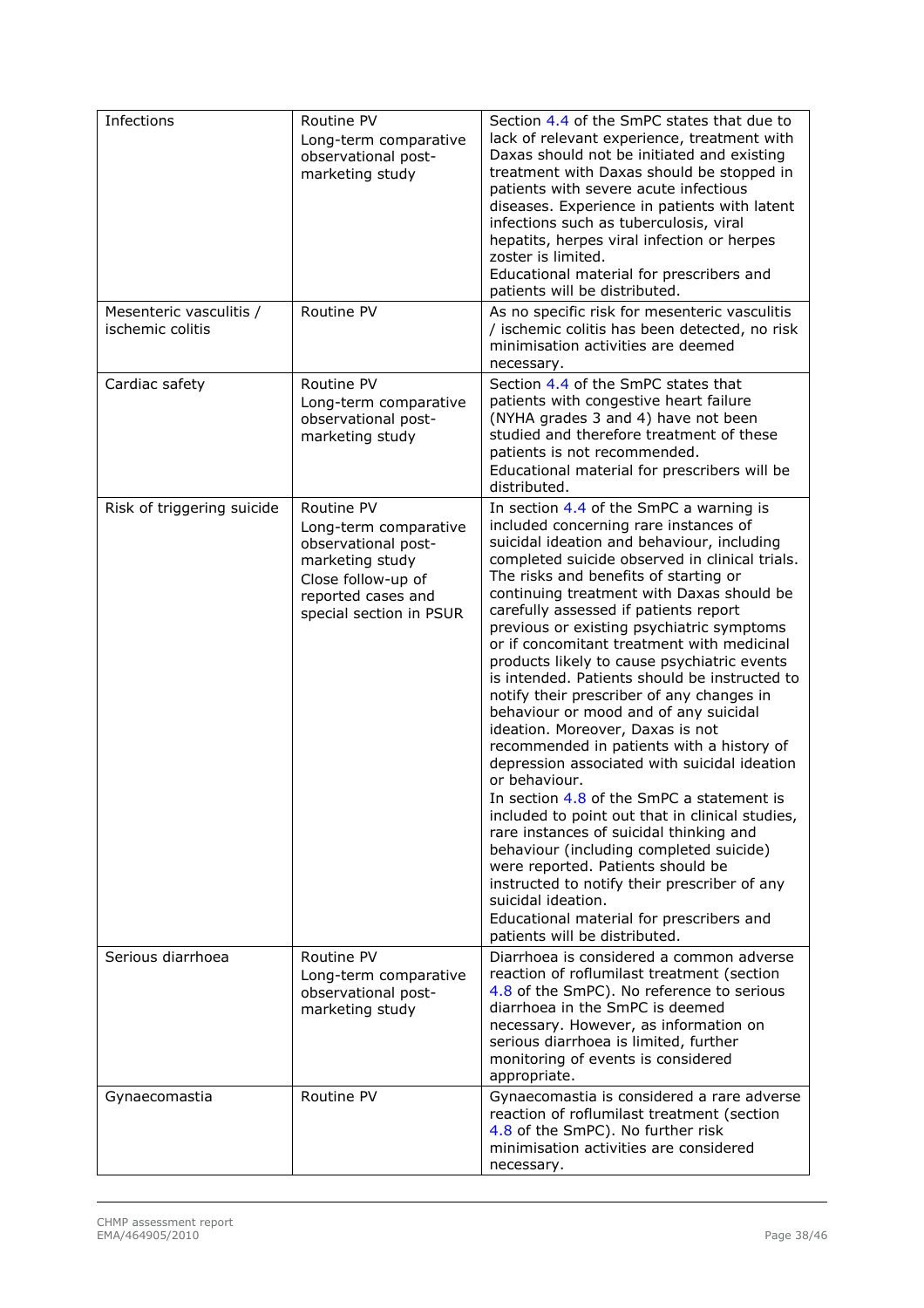| Persistent intolerability<br>in high-exposure<br>populations                                                                           | Routine PV                                                                         | Use of Daxas in populations such as black,<br>non-smoking females, might lead to an<br>increase of exposure and persistent<br>intolerability. In this case, Daxas treatment<br>should be reassessed (see section 4.4 of<br>the SmPC).<br>Educational material for prescribers will be<br>distributed.                                                                                                                                                                                                                                                                                                                                                                                                                                                                                                                                                                                                     |
|----------------------------------------------------------------------------------------------------------------------------------------|------------------------------------------------------------------------------------|-----------------------------------------------------------------------------------------------------------------------------------------------------------------------------------------------------------------------------------------------------------------------------------------------------------------------------------------------------------------------------------------------------------------------------------------------------------------------------------------------------------------------------------------------------------------------------------------------------------------------------------------------------------------------------------------------------------------------------------------------------------------------------------------------------------------------------------------------------------------------------------------------------------|
| Off-label use:<br>Asthma adult<br>$\bullet$<br>Asthma paediatric<br>COPD other than<br>indicated<br>Alpha 1 anti-trypsin<br>deficiency | Routine PV                                                                         | The proposed indication is defined in<br>section 4.1 of the SmPC as: Daxas is<br>indicated for maintenance treatment of<br>severe COPD (FEV <sub>1</sub> post-bronchodilator less<br>than 50% predicted) associated with<br>chronic bronchitis in adult patients with a<br>history of frequent exacerbations as add on<br>to bronchodilator treatment.<br>Section 4.2 of the SmPC: There is no<br>relevant use of Daxas in the paediatric<br>population (under 18 years).<br>Educational material for prescribers will be<br>distributed.                                                                                                                                                                                                                                                                                                                                                                 |
| Important<br>missing/limited<br>information                                                                                            |                                                                                    |                                                                                                                                                                                                                                                                                                                                                                                                                                                                                                                                                                                                                                                                                                                                                                                                                                                                                                           |
| Use during pregnancy<br>and lactation                                                                                                  | Routine PV<br>Close follow-up of<br>reported cases and<br>special section in PSUR. | Section 4.6 of the SmPC: There are limited<br>amount of data from the use of roflumilast<br>in pregnant women. Studies in animals<br>have shown reproductive toxicity (see<br>section 5.3). Daxas is not recommended<br>during pregnancy and in women of<br>childbearing potential not using<br>contraception.<br>Roflumilast has been demonstrated to cross<br>the placenta in pregnant rats.<br><b>Breastfeeding</b><br>Available pharmacokinetic data in animals<br>have shown excretion of roflumilast or its<br>metabolites in milk. A risk to the suckling<br>child cannot be excluded. Daxas should not<br>be used during breast-feeding.<br>Pregnancies will be closely monitored<br>according to established company<br>procedures.<br>Considering the very low likelihood of a<br>pregnancy in the indicated patients, no<br>further risk minimisation activities were<br>considered necessary. |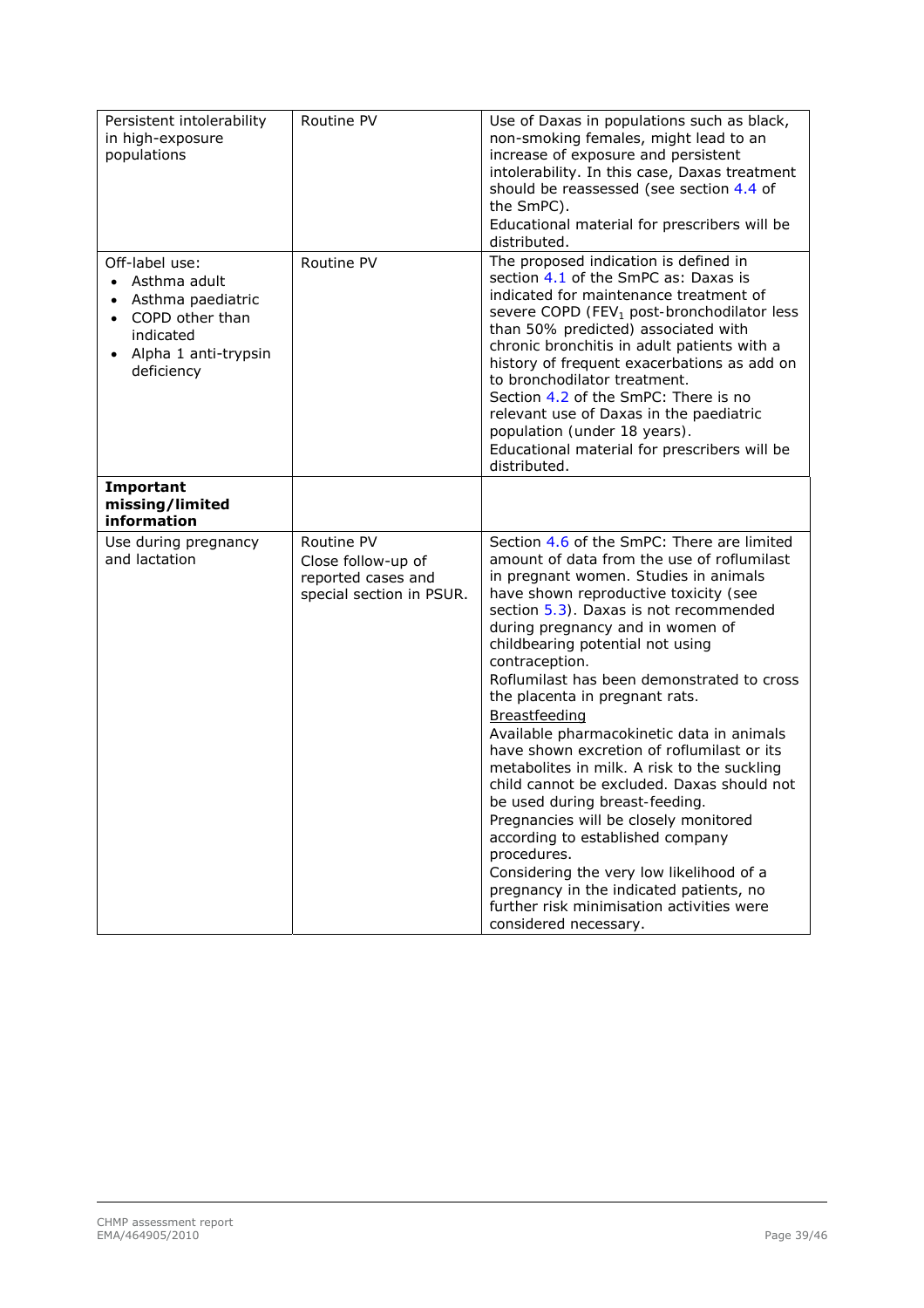| Important<br>missing/limited<br>information<br>(continued)                                                                                                |                                                                                  |                                                                                                                                                                                                                                                                                                                                                                                                                                                                                                                               |
|-----------------------------------------------------------------------------------------------------------------------------------------------------------|----------------------------------------------------------------------------------|-------------------------------------------------------------------------------------------------------------------------------------------------------------------------------------------------------------------------------------------------------------------------------------------------------------------------------------------------------------------------------------------------------------------------------------------------------------------------------------------------------------------------------|
| HIV infection or active<br>hepatitis                                                                                                                      | Routine PV<br>Long-term<br>comparative<br>observational post-<br>marketing study | Section 4.4 of the SmPC states that due to<br>lack of relevant experience, treatment with<br>Daxas should not be initiated and existing<br>treatment with Daxas should be stopped in<br>patients with severe acute infectious<br>diseases or severe immunological diseases<br>(e.g. HIV infection). Experience in patients<br>with latent infections such as viral hepatitis<br>is limited.<br>Educational material for prescribers and<br>patients will be distributed.                                                      |
| Intake of<br>immunosuppressive<br>medication (excl. short-<br>term systemic<br>corticosteroids)                                                           | Routine PV                                                                       | SmPC section 4.4: Due to lack of relevant<br>experience, treatment with Daxas should<br>not be initiated and existing treatment with<br>Daxas should be stopped in patients being<br>treated with immunosuppressive medicinal<br>products (except short-term systemic<br>corticosteroids).<br>Educational material for prescribers and<br>patients will be distributed.                                                                                                                                                       |
| Severe immunological<br>diseases (e.g. HIV<br>infection, multiple<br>sclerosis, lupus<br>erythematosus,<br>progressive multifocal<br>leukoencephalopathy) | Routine PV<br>Long-term<br>comparative<br>observational post-<br>marketing study | Section 4.4 of the SmPC states that due to<br>lack of relevant experience, treatment with<br>Daxas should not be initiated and existing<br>treatment with Daxas should be stopped in<br>patients with severe immunological<br>diseases.<br>Educational material for prescribers and<br>patients will be distributed.                                                                                                                                                                                                          |
| Mild, moderate or severe<br>hepatic impairment<br>classified as Child Pugh A,<br>B or C                                                                   | Routine PV                                                                       | Sections 4.2, 4.3 of the SmPC state that<br>patients with moderate or severe hepatic<br>impairment classified as Child Pugh B or C,<br>respectively should not take Daxas, i.e. that<br>these patients are contraindicated. Section<br>4.2 of the SmPC mentions that clinical data<br>are considered insufficient to recommend a<br>dose adjustment for mild hepatic<br>impairment (Child-Pugh A). Caution is thus<br>considered necessary in these patients.<br>Educational material for prescribers will be<br>distributed. |
| History of malignant<br>tumours                                                                                                                           | Routine PV                                                                       | Section 4.4 of the SmPC states that due to<br>lack of relevant experience, treatment with<br>Daxas should not be initiated and existing<br>treatment with Daxas should be stopped in<br>patients with cancers (except basal cell<br>carcinoma).<br>Educational material for prescribers and<br>patients will be distributed.                                                                                                                                                                                                  |
| Severe heart failure<br>(NYHA grades 3 and 4)                                                                                                             | Routine PV<br>Long-term<br>comparative<br>observational post-<br>marketing study | Section 4.4 of the SmPC states that<br>patients with congestive heart failure<br>(NYHA grades 3 and 4) have not been<br>studied and therefore treatment of these<br>patients is not recommended.<br>Educational material for prescribers will be<br>distributed.                                                                                                                                                                                                                                                              |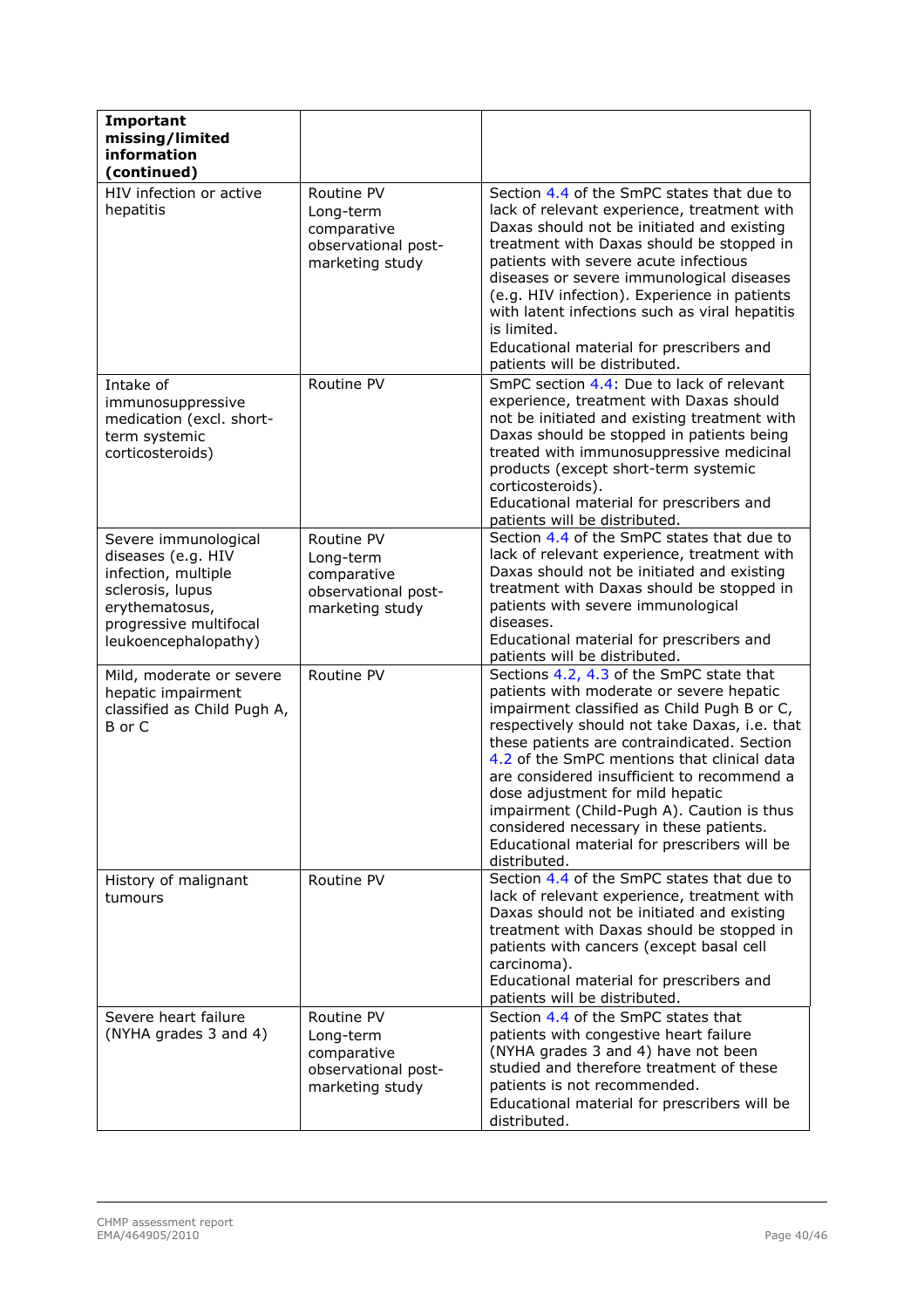| Severe acute infections or<br>acute relevant lung<br>diseases and lower<br>respiratory tract infections<br>(esp. tuberculosis) | Routine PV<br>Long-term<br>comparative<br>observational post-<br>marketing study | Section 4.4 of the SmPC states that due to<br>lack of relevant experience, treatment with<br>Daxas should not be initiated and existing<br>treatment with Daxas should be stopped in<br>patients with severe acute infectious<br>diseases.<br>Educational material for prescribers and<br>patients will be distributed. |
|--------------------------------------------------------------------------------------------------------------------------------|----------------------------------------------------------------------------------|-------------------------------------------------------------------------------------------------------------------------------------------------------------------------------------------------------------------------------------------------------------------------------------------------------------------------|
| Combination of roflumilast<br>with theophylline for<br>maintenance therapy                                                     | Routine PV                                                                       | Section 4.4 of the SmPC: There are no<br>clinical data to support the concomitant<br>treatment with theophylline for<br>maintenance therapy. Therefore, the<br>concomitant treatment with theophylline is<br>not recommended.<br>Educational material for prescribers and<br>patients will be distributed.              |
| Long-term treatment                                                                                                            | Routine PV<br>Long-term<br>comparative<br>observational post-<br>marketing study | Section 4.2 of the SmPC: Daxas has been<br>studied in clinical trials for up to one year.<br>No further risk minimisation activities are<br>considered necessary.                                                                                                                                                       |

The CHMP, having considered the data submitted in the MA application is of the opinion that the following risk minimisation activities are necessary for the safe and effective use of the medicinal product:

The Marketing Authorisation Holder (MAH) should ensure that, at launch, all Healthcare Professionals who are expected to prescribe Daxas are provided with an Educational pack.

The educational pack should contain the following:

- Summary of Product Characteristics and Patient Information Leaflet for Daxas
- Educational material for the physician.
- Copies of the patient card to be given to patients before they receive Daxas

The educational material for the prescriber should include information on the following key elements:

- $\triangleright$  The specific indication approved. The fact that Daxas is not indicated for the treatment of COPD patients other than those covered by the approved indication, nor for use in patients with asthma or alpha 1 anti trypsine deficiency.
- $\triangleright$  The need to inform patients about the risks of Daxas and the precautions for safe use
- $\triangleright$  The risk of weight decrease in underweight patients and the need to monitor the body weight at each visit and to stop the treatment in the event of an unexplained and clinically concerning weight decrease. Patients should be advised to weigh themselves at regular intervals and record the weight in the patient card.
- $\triangleright$  The risk of psychiatric disorders such as insomnia, anxiety, depression in patients receiving Daxas and the potential risk of suicide. Hence, the need to carefully assess the benefit risk balance of this treatment in patients with existing psychiatric symptoms or with history of depression and to inform patients to report any changes in behaviour, mood and any suicidal ideation. Daxas is not recommended in patients with a history of depression associated with suicidal ideation or behaviour.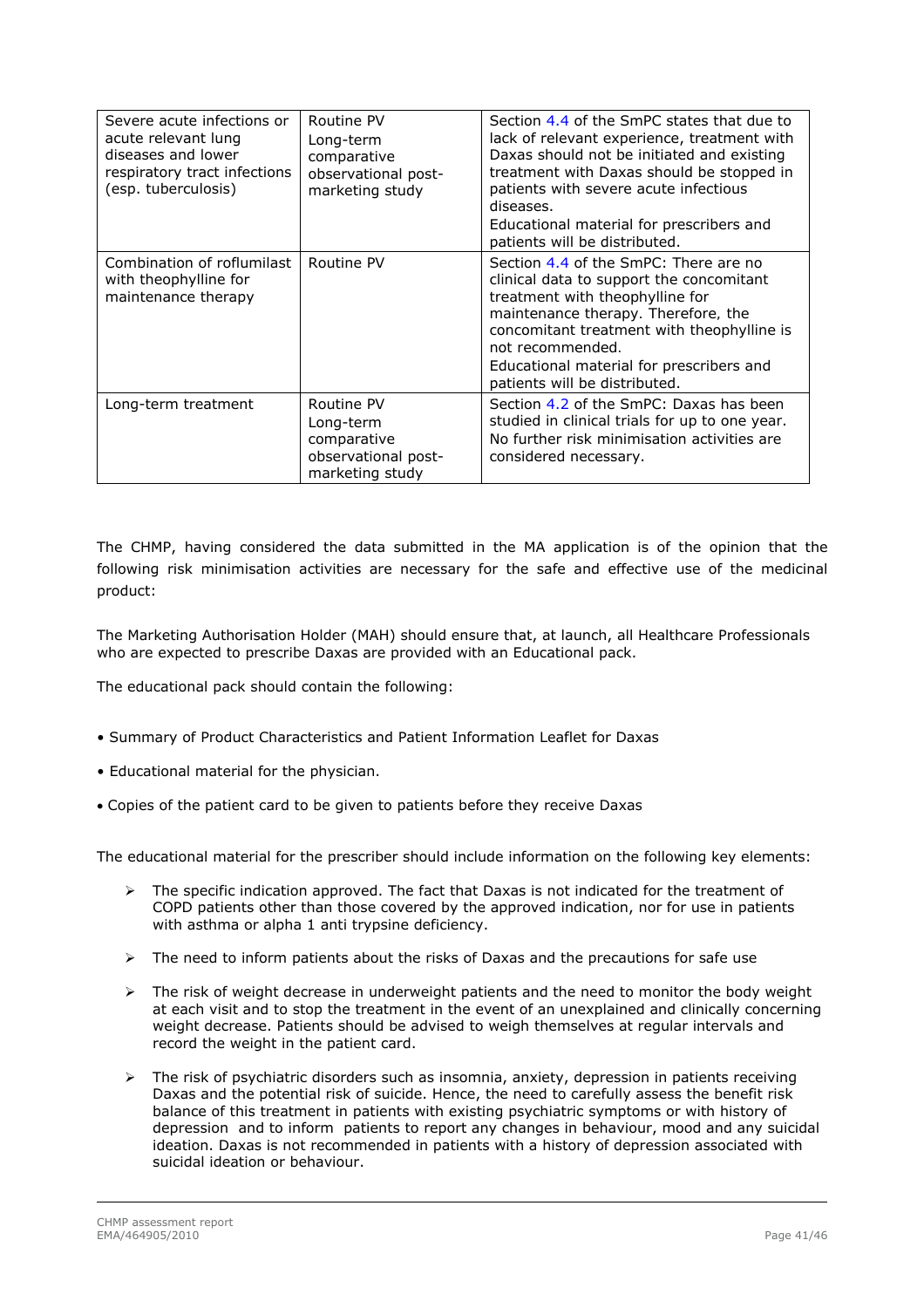- $\triangleright$  The potential risk of malignant tumours and the lack of experience in patients with past history of cancer. Daxas should not be initiated or should be stopped in patients with cancers (except basal cell carcinoma).
- $\triangleright$  That increased exposure might occur in certain populations and increase the risk of persistent intolerability:
	- o Special populations who have increased PDE4 inhibition such as black non smoking females
	- o Patients concomitantly treated with CYP1A2 inhibitors (such as fluvoxamine) or dual CYP3A4/1A2 inhibitors (such as enoxacin and cimetidine)
- > The potential risk of infections: Daxas should not be initiated, or treatment should be stopped, in patients with severe acute infectious diseases. The limited experience in patients with latent infections such as tuberculosis, viral hepatitis or herpes infections.
- $\triangleright$  The lack of experience in patients with HIV infection or active hepatitis, with severe immunological diseases (e.g.multiple sclerosis, lupus erythematous, multifocal leukoencephalopathy) or treated with immunosuppressive therapy (other than short-term systemic corticosteroids) and that Daxas should not be initiated or should be stopped in these patients.
- The potential cardiac risk: Daxas has not been studied in patients in congestive heart failure (NYHA grade 3 and 4); hence, it is not recommended in this population.
- $\triangleright$  The limited or missing information in patients with liver impairment. Daxas is contraindicated in patients with moderate or severe liver impairment (Child Pugh B or C). Clinical data are considered insufficient to recommend dose adjustment and caution should be observed in patients with mild liver impairment (child Pugh A).
- The lack of clinical data to support the combination with theophylline and that such combination is not recommended.

### **Patient Card**

The patient card should contain the following key elements:

That they should tell their doctor if they have a history of any of the following conditions

- cancer
- insomnia, anxiety, depression, suicidal ideation or behaviour
- multiple sclerosis or SLE
- infection with tuberculosis, herpes, hepatitis, HIV

That patients should tell their doctor if they develop symptoms indicative of:

- insomnia, anxiety, depression, suicidal ideation or behaviour
- severe infection

That patients should tell their doctor if they are taking any other medicines.

That Daxas may cause weight loss and patients should weigh themselves regularly and record their weight on the patient card.

The patient card should include an area where patients can record their weight and the date they weighed themselves and they should be asked to bring the patient card with them at each visit.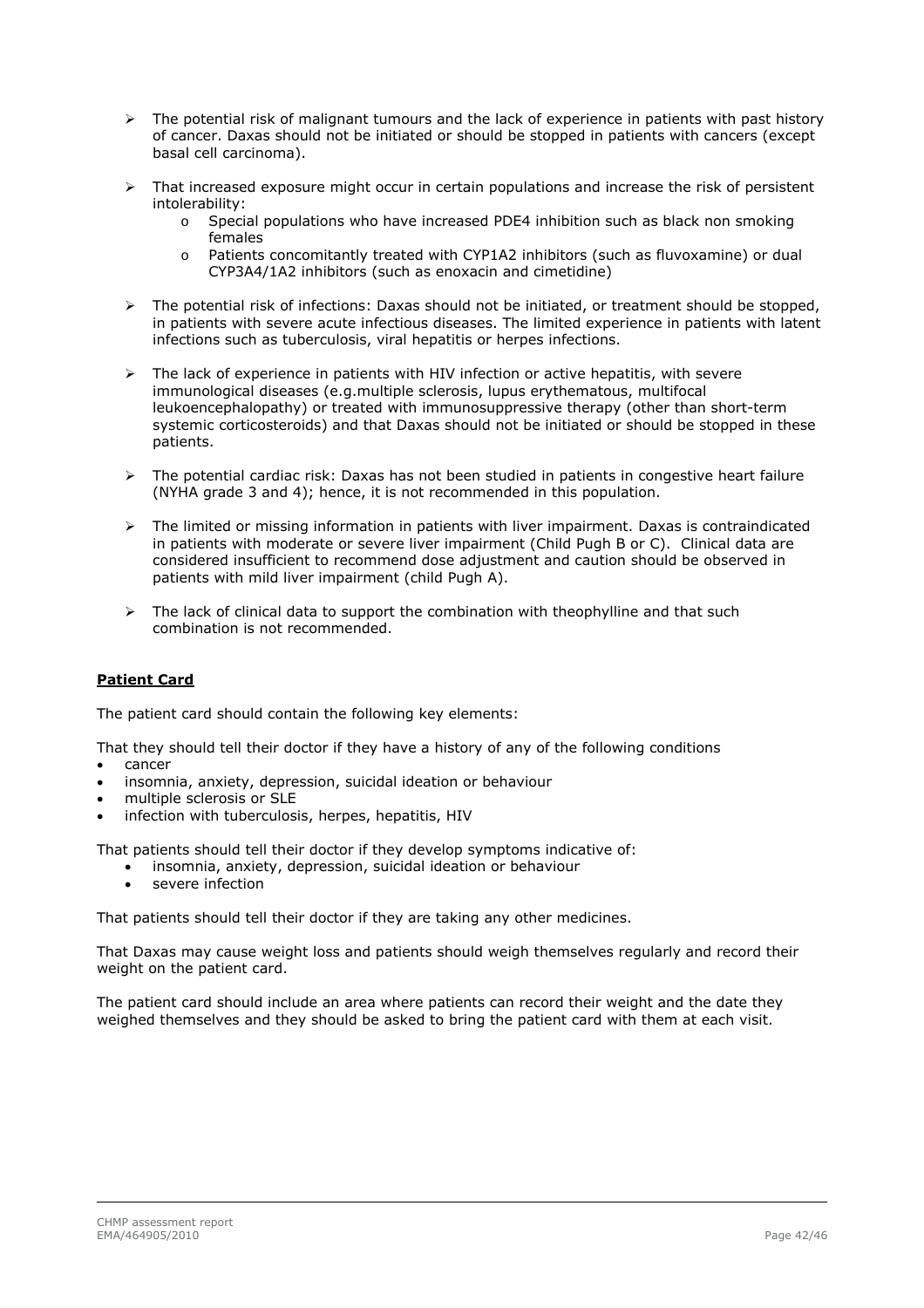# **2.6.3. Benefit-risk balance**

### **Quality**

The quality of Daxas is adequately established. Satisfactory chemical and pharmaceutical documentation has been submitted for marketing authorisation. There are no major deviations from EU and ICH requirements.

The quality of this medicinal product is considered to be acceptable when used in accordance with the conditions defined in the SmPC. At the time of the CHMP opinion there are no unresolved quality issues which have a negative impact on the benefit/risk balance of the product.

#### **Non-clinical pharmacology and toxicology**

Toxicity studies were conducted in mice, rats, hamsters, dogs and monkeys. Single dose toxicity studies showed that doses of 10000 times the human oral dose were required for mortality, causes of which were not established.

Subchronic and chronic repeat dose studies showed compound related histologic changes in the olfactory mucosa of rodents, in the male reproductive organs of rats, in the heart of dogs and in the gastro-intestinal tract of rats and monkeys. Nasal toxicity was dose-limiting in the rats and resulted in the mouse and hamster being selected for carcinogenicity studies.

- $\circ$  Olfactory toxicity was shown by mechanistic studies to be rodent specific. The dog and monkey did not demonstrate this effect. These data support the lack of risk of this effect in humans.
- o Cardiac lesions were found in repeat dose studies in dogs. No such cardiac lesions were observed in other species. This effect is linked to phosphodiesterase inhibition, and is well known to be dog-specific.
- o Gastrointestinal changes were seen in rats and monkeys at 50 to 200 fold the clinical dose. Effects in monkeys were considered transient.
- o Effects on male reproductive performance were confined to the rat. Effects on female reproductive parameters were stress related and not considered roflumilast specific.

The product was not considered genotoxic nor has irritant potential if applied to the skin or eye. The product is neither phototoxic nor allergenic. Roflumilast does not exhibit carcinogenic potential in mice. Roflumilast-related tumors in olfactory mucosa were observed in the 2-year carcinogenicity studies in hamsters. It was concluded that this finding was a species-specific effect which did not raise special concern regarding the use of roflumilast in humans.

No embryofoetal effects were noted in the rabbit. Roflumilast is not considered teratogenic. Tocolytic effects and decreased postnatal survival were noted in mice at similar exposures to those in humans. The relevance of this finding in humans is unknown.

The impurity profile for the roflumilast product is considered qualified. No risk to the environment is considered through normal clinical use of the compound.

#### **Efficacy**

The efficacy demonstration in the two pivotal trials was based on changes to FEV1 and exacerbation rate, respectively.

Despite reaching statistical significance, the effect of roflumilast on the FEV1 parameter is modest and below the range of the changes recognised as clinically relevant. Likewise, the overall effect size on the reduction of moderate and severe exacerbations is lower than the relative change considered as minimal important differences in the literature. However, the effect of roflumilast on the lung function parameter is difficult to interpret because of the concomitant use of bronchodilators agents during the trial and the claimed anti-inflammatory properties of the compound.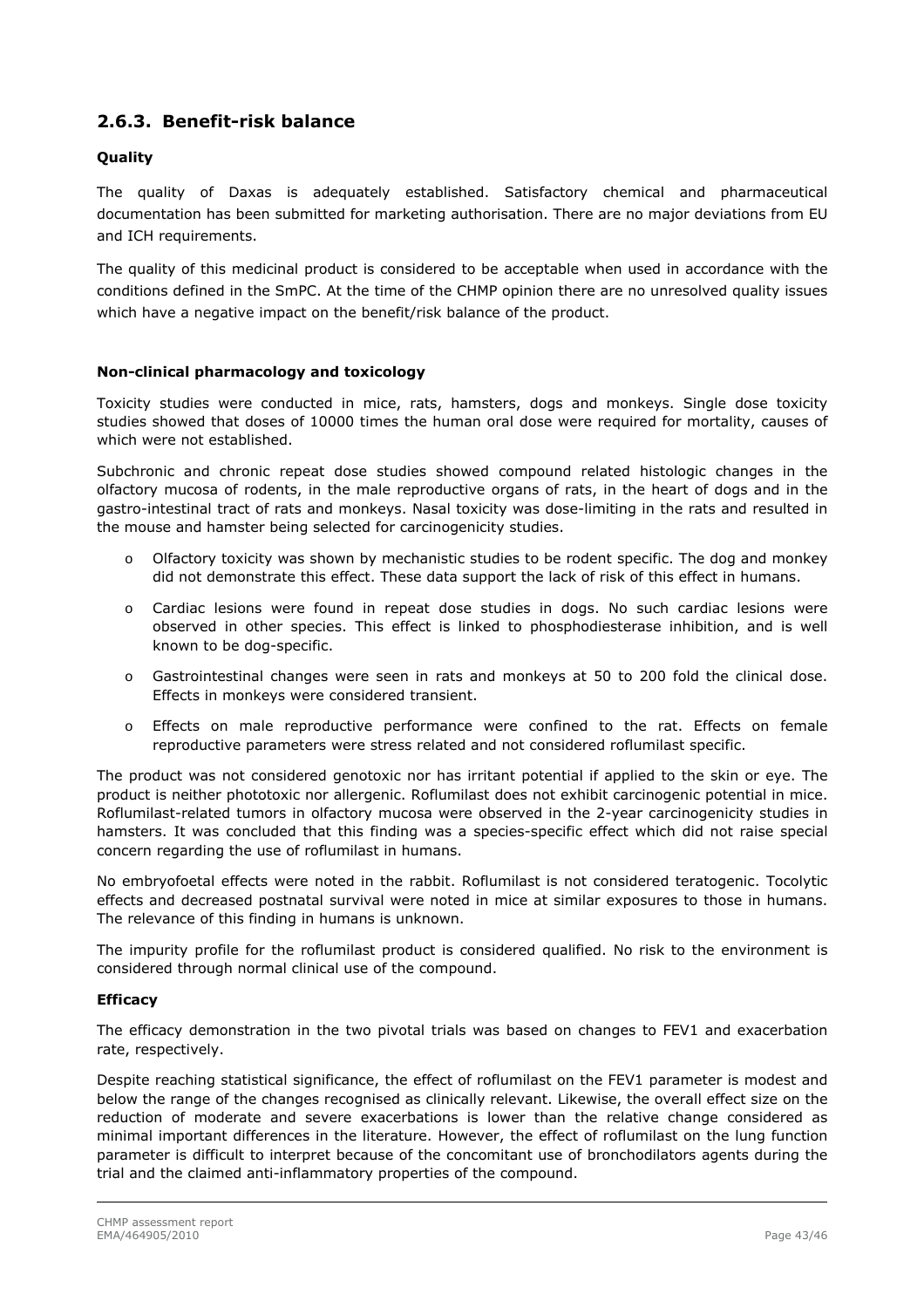Roflumilast did not show an effect in the reduction of exacerbations in patients with moderate severity of COPD disease. In patients with severe to very severe COPD, type chronic bronchitis, and history of frequent exacerbations (at least 2 exacerbations in the last year), roflumilast 500μg showed significant effect versus placebo for both endpoints. Hence, the CHMP requested that the Applicant limits the indication to the patients with severe to very severe COPD, type chronic bronchitis, and history of frequent exacerbations (at least 2 exacerbations in the last year).

Secondary outcomes were generally significant in favor of roflumilast compared with placebo. The net benefit on the reduction of moderate to severe exacerbations was generally consistent across different subgroups.

Mortality rates and time to death were similar in the roflumilast and placebo groups, with a nonsignificant trend in favor of placebo in the time to death. Therefore, the benefit in the reduction of exacerbations and in the improvement in FEV1 afforded by roflumilast versus placebo seems not to be translated into differences in survival.

### **Safety**

The overall incidence of adverse events (AEs) was higher in the roflumilast 500 μg QD groups than in the placebo groups. Adverse events judged to be causally related by the investigator, and AEs leading to study discontinuation were more frequent under roflumilast 500 μg QD than under placebo. Weight loss is of particular concern as this adverse event is associated to a worse prognosis in COPD. Deaths were infrequent with little difference observed between treatment arms, and no death was considered treatment-related by either the investigator or the sponsor. The incidence of serious adverse events was also low and similar for the roflumilast 500 μg QD and placebo groups. A comparable distribution of SAE incidences under roflumilast 500 μg QD and placebo was generally observed in the COPD, 1 year, 6-month, and 3-month study duration pools, with the exception of the COPD 3-month, studies pool, where the incidence of SAEs was low overall, but somewhat higher under roflumilast 500 μg QD than under placebo. A relationship between risk of triggering suicide and roflumilast cannot be excluded.

From the safety database all the adverse reactions reported in clinical trials have been included in the Summary of Product Characteristics.

Having considered the safety concerns in the risk management plan, the CHMP considered that the proposed activities described in section 3.5 adequately addressed these.

User consultation

The Applicant performed a readability testing ("user consultation") and a satisfactory report has been provided.

### **Risk-benefit assessment**

### Benefit

Patients with severe COPD remain symptomatic and poorly controlled despite available treatment. Roflumilast has a novel mode of action working in a different way than any of the current COPD treatment. Hence, roflumilast could be a useful adjunct to currently existing COPD treatments.

Despite reaching statistical significance, the effect of roflumilast on the primary endpoint is modest. However, these effects were observed in a population with severe COPD (type chronic bronchitis) patients with very poor lung function and minimal reversibility at baseline. In addition, the effect of roflumilast on exacerbations was reached on top of bronchodilators, not in addition to placebo.

The lack of standardisation for the concomitant medications and potentially the lack of standardisation of the study population in the treatment arms were considered as a potential bias to the results. In addition, the current first line treatment (combination of LABA / ICS) was not used in the trials, neither as concomitant medication nor as a comparator. Hence, at the CHMP's request, the applicant commits to conduct a controlled study to evaluate the use of roflumilast as an add on therapy on top of LABA and ICS in the population defined in the indication of the current SPC. The design of the study should be appropriate to demonstrate a clinically relevant effect of roflumilast as add-on therapy.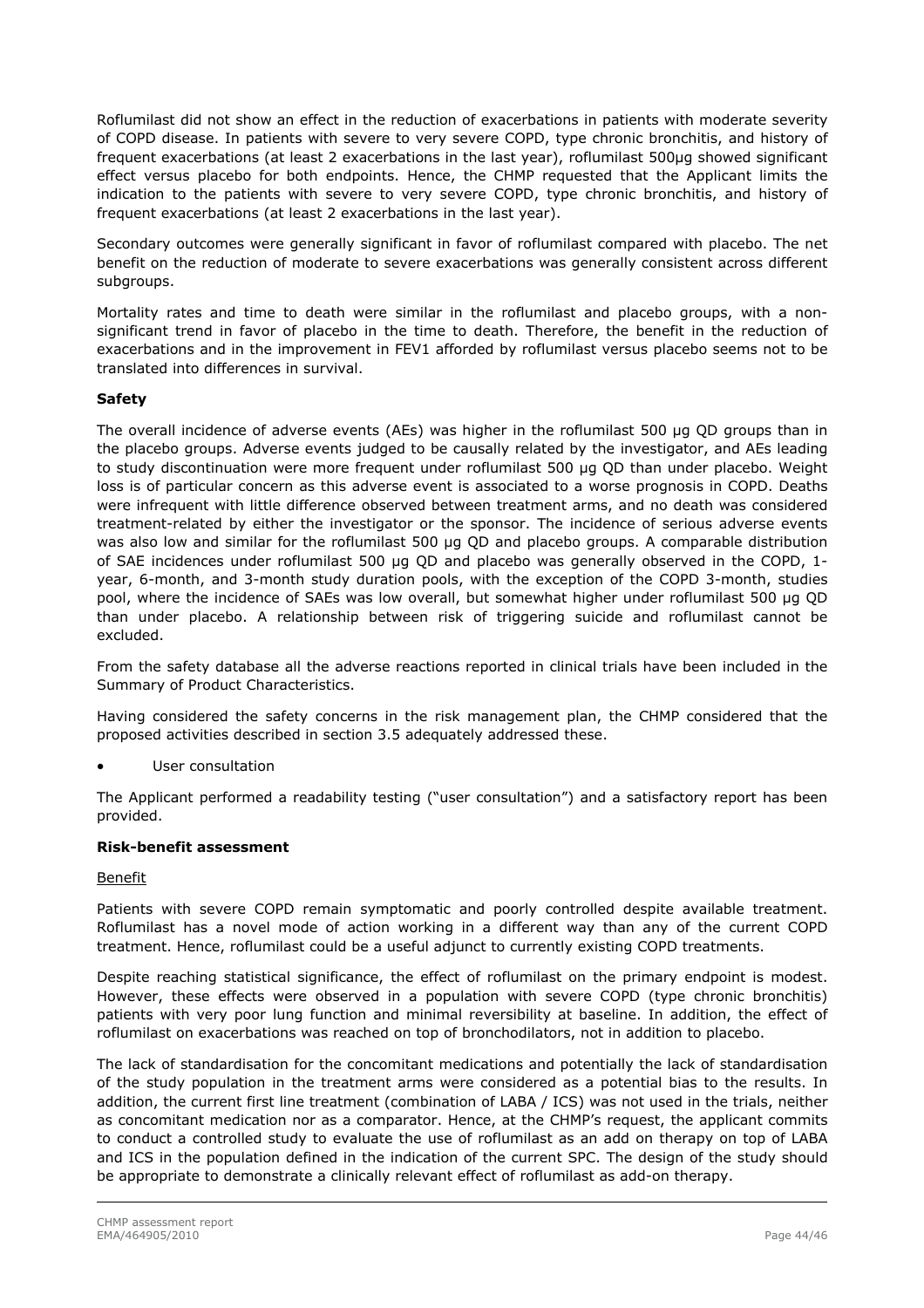An ad hoc expert group meeting was convened by the CHMP. Overall, the experts agreed that the clinical relevance of the effect of roflumilast on FEV1 was difficult to judge based on the available data since the current first line treatment was not used in the trials, neither as concomitant medication nor as a comparator. However, taking into account the severity of the disease in the patients enrolled in the trials, in which a very small variation of FEV1 is expected according to the natural history of the disease, some experts felt that the effect shown by roflumilast on this parameter might not be negligible. With regard to the effect of roflumilast on the exacerbation rate endpoint, the experts agreed that this was closer to demonstrate clinically relevance in patients with severe to very severe COPD, high exacerbation rate and chronic bronchitis.

#### Risk

The following adverse events were documented with higher rates in the roflumilast arm than in the placebo arm: weight decrease, diarrhoea, nausea, headache, decreased appetite, back pain, dizziness and insomnia. The intensity of these events was generally of mild to moderate intensity. Weight loss is of particular concern as this adverse event is associated to a worse prognosis in COPD. In pivotal studies, the rate of AEs leading to withdrawal was superior in the roflumilast group than in the placebo group. In addition, a relationship between risk of triggering suicide and roflumilast cannot be excluded. Hence, at the CHMP's request, the Applicant will conduct a long-term comparative observational safety study to further assess the risks associated with the use of roflumilast.

#### Benefit-Risk Balance

There is a medical need for new treatments for COPD. The availability of a new anti-inflammatory treatment in severe COPD may be seen as an additional chance for severe COPD patients.

Both roflumilast pivotal studies had a positive outcome on the primary endpoints. The effect of roflumilast is modest and the clinical relevance of these finding remain unclear. The limited reduction in exacerbation rate is consistent with the modest effect observed with roflumilast. The treatment benefit on the lung function parameter is below the usual limit of minimally clinically important difference. Nevertheless, this modest benefit may be of interest in a severe to very severe population and this effect was reached on top of bronchodilators. Hence, the CHMP requested to restrict the indication to the subgroup of patients with severe COPD disease, type chronic bronchitis and frequent exacerbations (at least 2 exacerbations in the last year).

The main risks associated with the use of roflumilast are diarrhea, nausea and weight loss. A relationship between risk of triggering suicide and roflumilast cannot be excluded.

Overall, the available data justify the use of roflumilast in the restricted subgroup of patients with severe chronic obstructive pulmonary disease (COPD) (FEV1 post-bronchodilator less than 50% predicted) associated with chronic bronchitis in adult patients with a history of frequent exacerbations. In order to better demonstrate the clinical relevance of the effect of roflumilast as add-on therapy, the Applicant will conduct a controlled study to evaluate the use of roflumilast as an add on therapy on top of LABA and ICS in this population. In addition, the Applicant will conduct a long-term comparative observational safety study to further assess the risks associated with the use of roflumilast.

A risk management plan was submitted. The CHMP, having considered the data submitted, was of the opinion that:

- pharmacovigilance activities in addition to the use of routine pharmacovigilance were needed to investigate further some of the safety concerns.
- the following additional risk minimisation activities were required: see section 3.6.2.